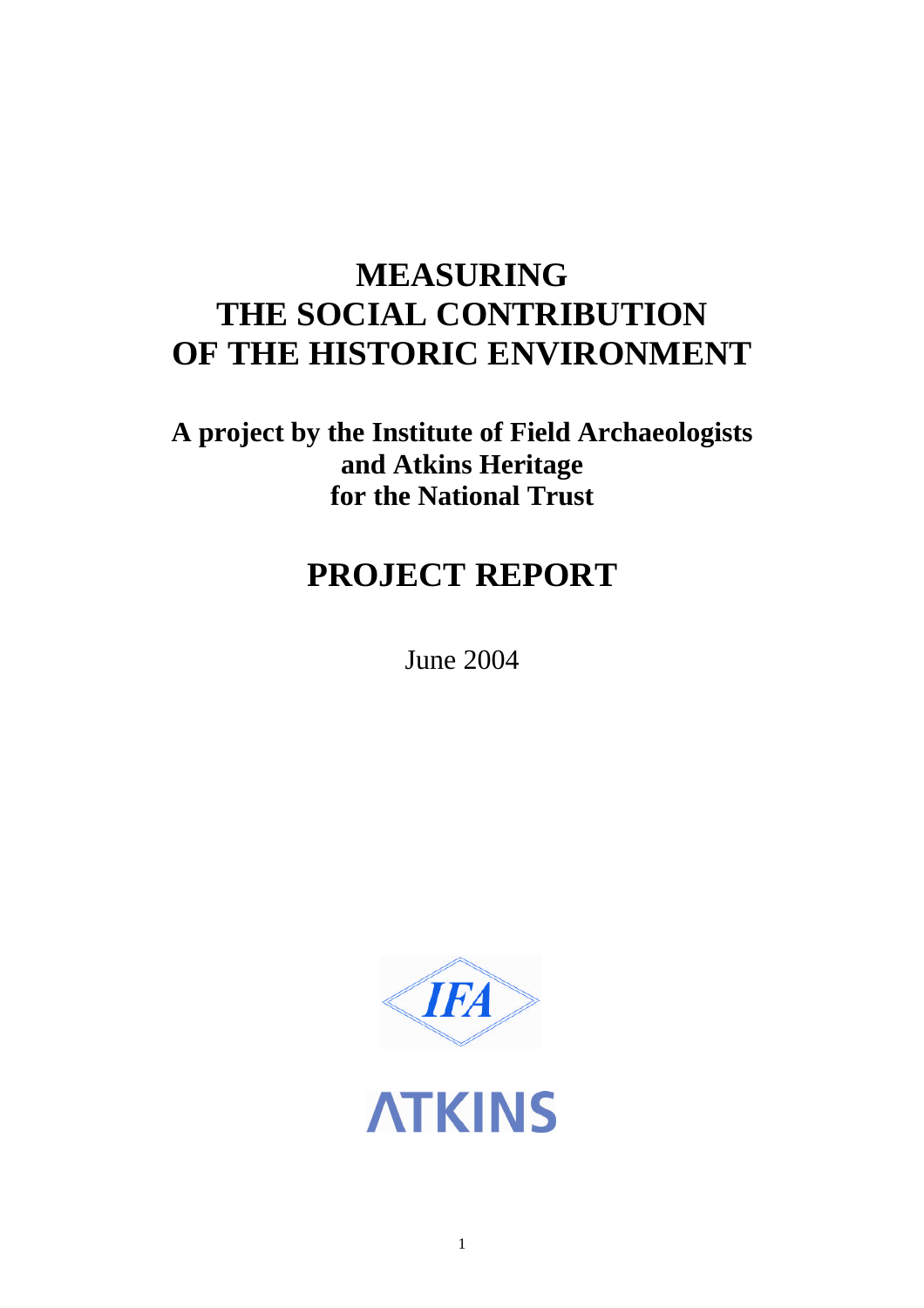# EXECUTIVE SUMMARY

### 1 INTRODUCTION

- 2 CONTEXT
	- 1.1 Making the case for the historic environment
	- 1.2 Addressing the weakness of the argument
- 3 DEFINITIONS
	- 3.1 The historic environment, heritage and archaeology
		- 3.1.1 The historic environment
			- 3.1.2 Heritage
			- 3.1.3 Archaeology
	- 3.2 Social policy terms
		- 3.2.1 Quality of life
			- 3.2.2 Social inclusion and exclusion
			- 3.2.3 Social capital
	- 3.3 Values, benefits and marking
		- 3.3.1 Values and benefits
		- 3.3.2 Marking
	- 3.4 Indicators, measures and toolkits
		- 3.4.1 Indicators and measures
		- 3.4.2 Toolkits

# 4 RESEARCH METHOD

- 4.1 The route of enquiry
- 4.2 Expert interviews
	- 4.2.1 Janet Stockdale
		- 4.2.2 Mick Rowlinson
		- 4.2.3 Leonie Kellaher
		- 4.2.4 Barbara Bender
		- 4.2.5 Perry Walker
		- 4.2.6 Jez Reeve
		- 4.2.7 Analysis of the interviews
- 4.3 Expert workshop
	- 4.3.1 Refining the conceptual framework
	- 4.3.2 Refining the project methodology
- $4.4$  Field trials testing the indicators
	- 4.4.1 Selecting the field trials location
		- 4.4.1.1 A brief description of Burslem
		- 4.4.1.2 A briefer description of Fenton
	- 4.4.2 Observational research
		- 4.4.2.1 Methods
		- 4.4.2.2 Analysis of the observations usefulness of the indicators, and refinements
	- 4.4.3 Interview-based research
		- 4.4.3.1 Methods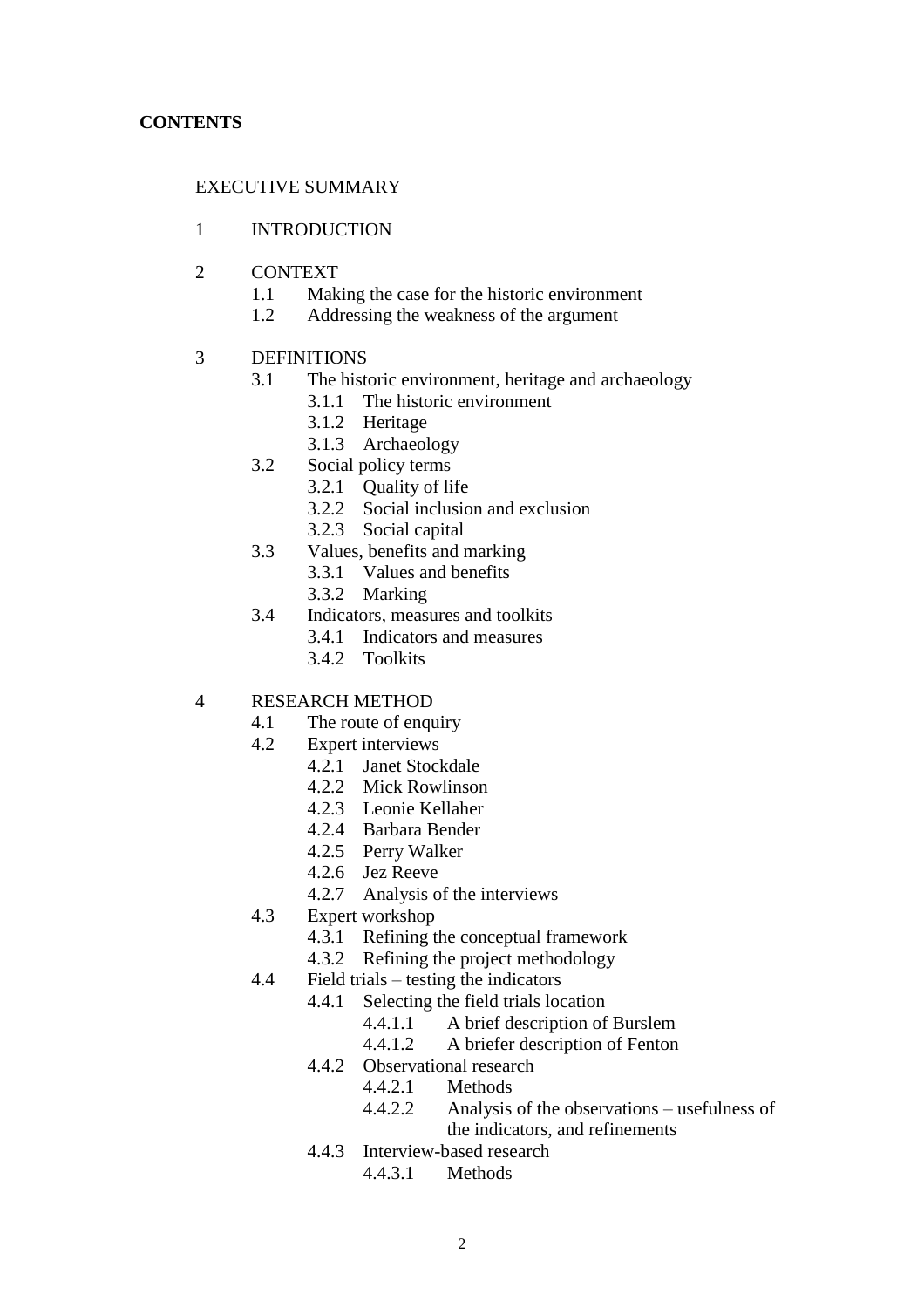- 4.4.3.2 Analysis of the findings –usefulness of the indicators, and refinements
- 4.4.4 Desk-based research
	- 4.4.4.1 Methods
	- 4.4.4.2 Analysis of the findings –usefulness of the indicators, and refinements
- 4.4.5 Integrating the data
- 5 DISCUSSION
	- 5.1 About heritage
	- 5.2 About social capital
	- 5.3 About social benefits
	- 5.4 About the indicators
		- 5.4.1 Desk-based research
		- 5.4.2 Observational research
		- 5.4.3 Interviews and questionnaires
		- 5.4.4 Shortlisted indicators
	- 5.5 Achievements of stage 1 of the project

#### 6 FUTURE RESEARCH

- 6.1 Some options for further stages of the project
- 6.2 Proposals for further stages of the project
- 6.3 Application, and links to other research

## 7 ACKNOWLEDGEMENTS

- 8 BIBLIOGRAPHY
	- 8.1 Further reading

### APPENDIXES

- Appendix 1 Format of semi-structured interviews with experts
- Appendix 2 Analysis of possible indicators
- Appendix 3 Ward comparison based on desk-based research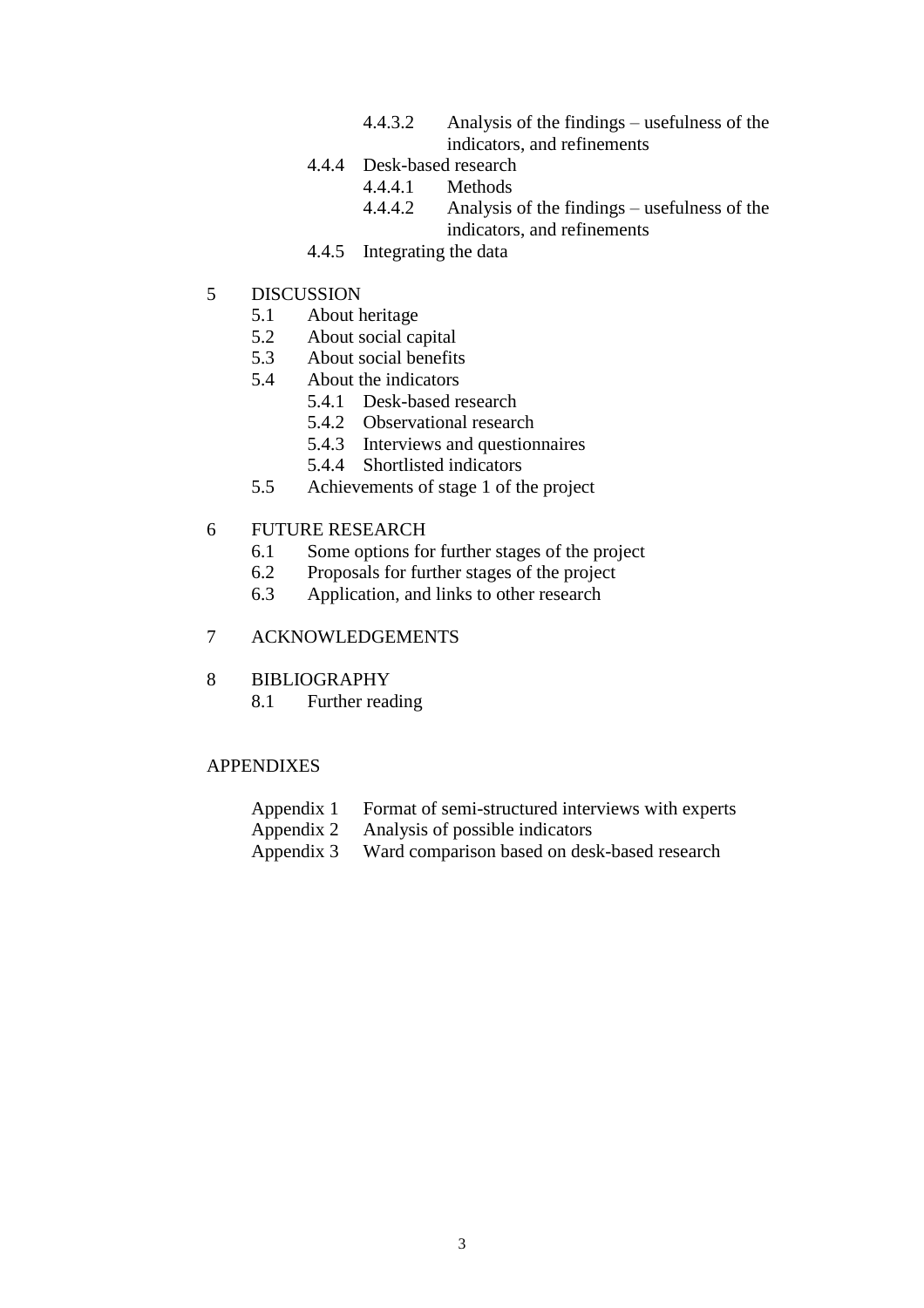## **EXECUTIVE SUMMARY**

Although the heritage sector is making headway in convincing those developing social policy that the historic environment can make a significant contribution to social regeneration and community wellbeing, how it does so is poorly understood. Our arguments are therefore substantially weakened and vulnerable, and the potential contribution is largely unrealised.

The National Trust commissioned the Institute of Field Archaeologists, working with Atkins Heritage, to move beyond 'regeneration rhetoric'. The project tests the hypothesis that the historic environment enriches people's lives, and at the conclusion of Stage One has developed and provisionally tested a suite of analytical methods that can measure where people are interacting well with the historic environment and where they are not – a portfolio of simple-to-use, inexpensive techniques that can inform social inclusion agenda, social regeneration projects, development inquiries, development of Local Plans and education provision.

With development these methods would permit the National Trust and others

- analyse the contribution or role of the historic environment to social wellbeing
- articule that contribution to partners and others
- inform their work in management and regeneration of the environment

Setting the historic environment and social policy background, this report details how with input from experts in other sectors (eg economists, anthropologists and social psychologists) one of a number of potential conceptual models was developed for ways in which awareness of the historic environment might promote social capital and thence a range of social benefits. It reports on preliminary field trials in Stokeon-Trent, proposes a promising shortlist of indicators for further development, and sets out some of the ways in which further work in Stage 2 would help the historic environment sector 'put heritage to work where it is needed most'.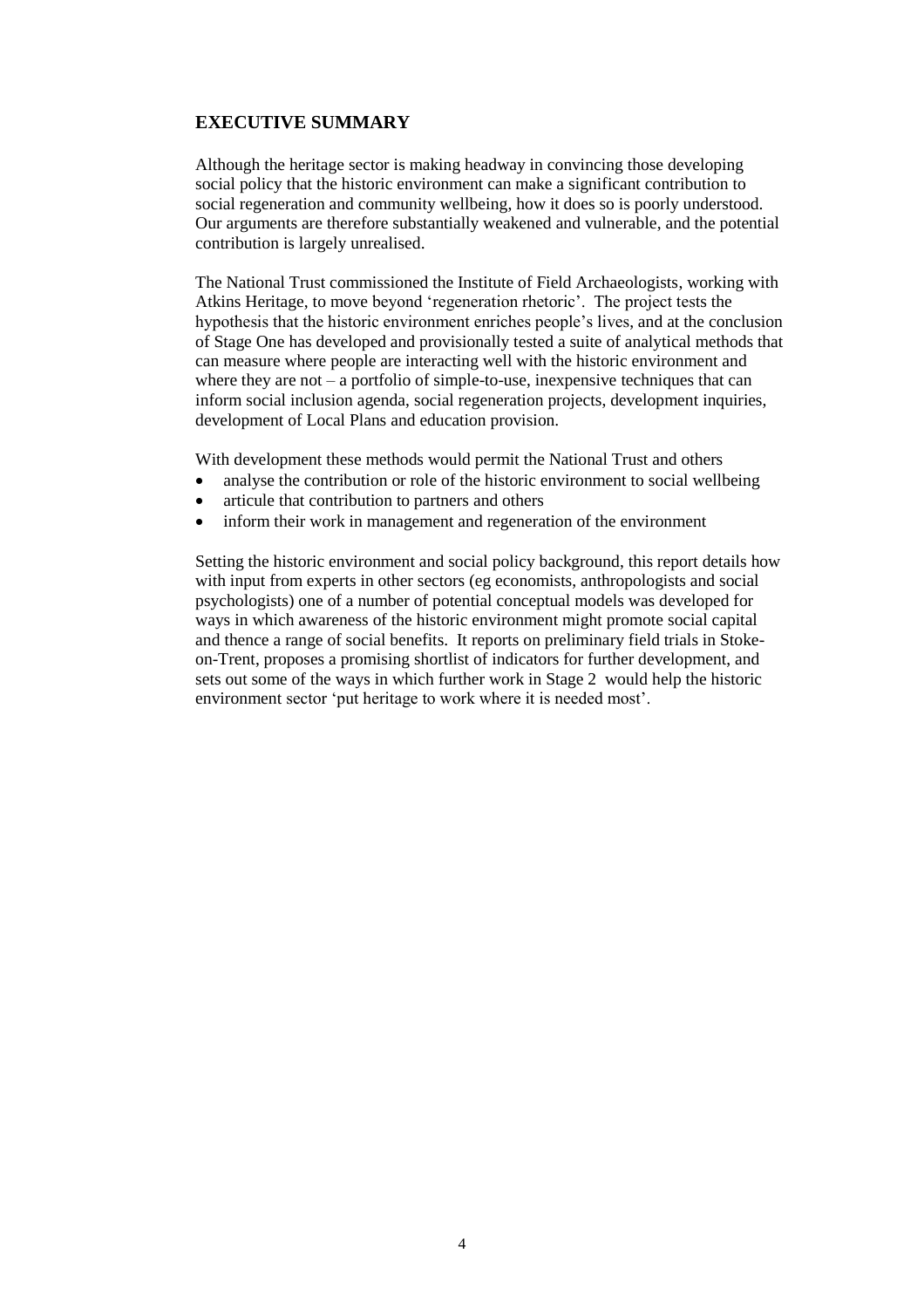# **1. INTRODUCTION**

Is the historic environment good for you? In what ways does heritage benefit people? How does it happen and can the benefits be measured? And if heritage is good for you, how can those people who particularly need it, those with decreased access to health, wealth, and other life-chances, take full advantage of the potential benefits of heritage? This project arose from the need to ask these questions about the value of the historic environment and the contribution it can make to the quality of life.

The National Trust commissioned the Institute of Field Archaeologists (the professional body for archaeologists), working with Atkins Heritage (a specialist team of archaeologists working alongside architects, landscape and planning professionals in Europe's largest consultancy), to undertake the first stage of a research project. That first stage is now completed and proposals are being considered for further work.

The first step towards testing the hypothesis that the historic environment is good for people is to devise techniques by which benefits –or the presence of mechanisms that might bring those benefits – might be measured. Such techniques could be used to test the belief the living in a historic place brings benefits that can be measured at a broad societal level.

The suite of analytical methods that the project is developing are intended to measure where people are interacting well with the historic environment and where they are not –and is a portfolio of techniques that can inform social inclusion agenda, social regeneration projects, development inquiries, development of Local Plans and education provision. The suite derives from a critical review of approaches adopted by other disciplines: the aim is to develop a set of methods with which the National Trust and others can

- use to analyse the contribution or role of the historic environment to social wellbeing
- employ in articulating that contribution to partners and others

 apply the tools to their work in management and regeneration of the environment The tools are intended to be simple to use, generally inexpensive, and comparatively readily available.

As will be discussed below, the research has had three main strands

- discussion with experts in the disciplines
- assembling a portfolio of techniques used by different disciplines, that might be used in a range of scenarios
- preliminary field trials

To date this has been essentially an archaeological project using archaeological skills. Archaeologists are uniquely placed to analyse material culture and the historic environment, and can bring a discipline of critical rigour to bear to on the problem. But archaeologists alone cannot tackle this question successfully. A sociologist has been a key member of the team, which has consulted with professionals in a range of other disciplines.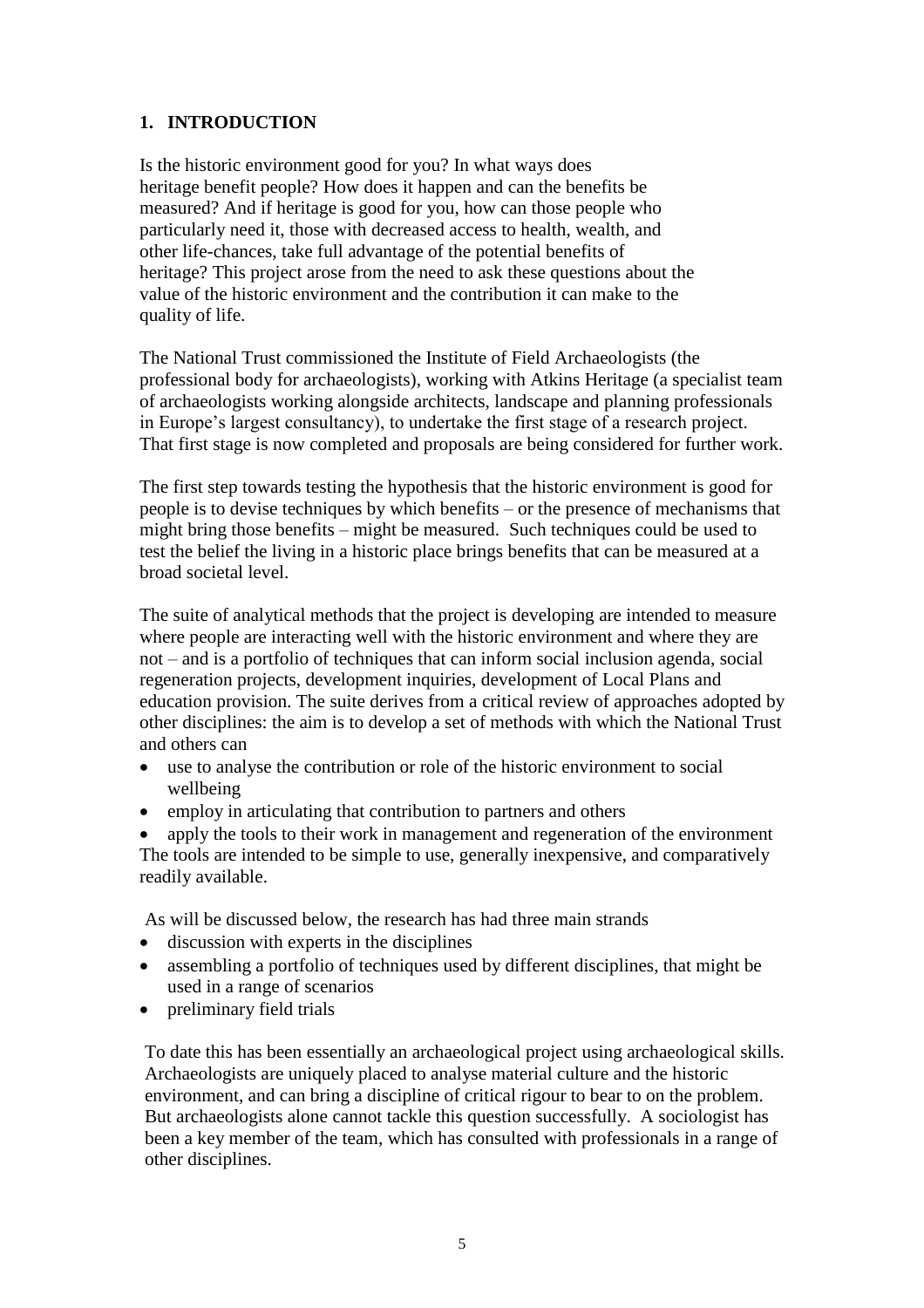The main researchers for the project were Andrea Bradley (Atkins Heritage), Peter Hinton (Institute of Field Archaeologists), Janet Miller (Atkins Heritage) and Steve Shaw (London Metropolitan University), with assistance from Gillian Phillips (IFA). Work was undertaken in late 2002 and 2003.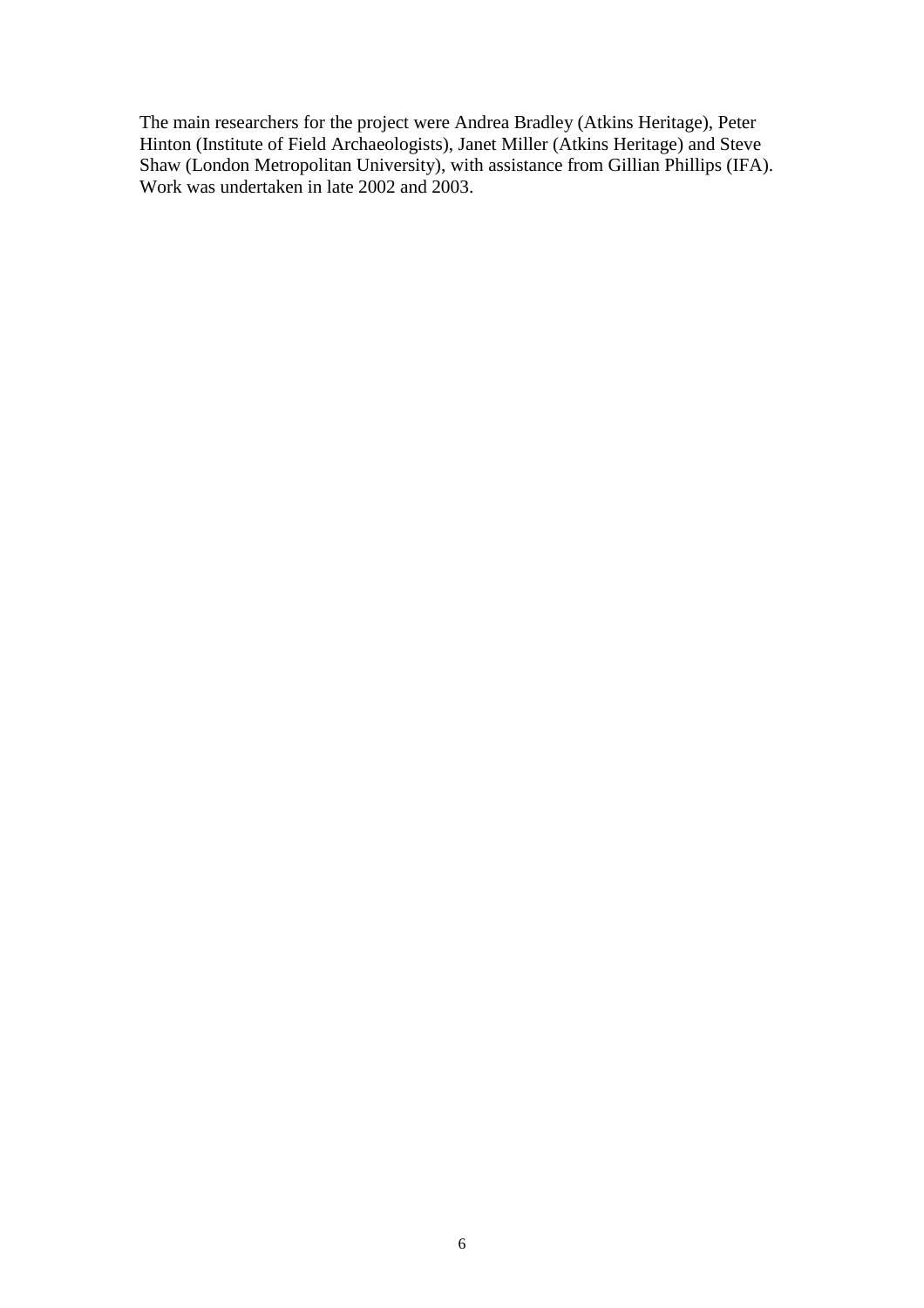## **2. CONTEXT**

#### **2.1. Making the case for the historic environment**

In recent years there has been ever-increasing recognition that the historic environment can make a significant contribution to social regeneration and community wellbeing. The historic environment community has had considerable success in persuading national and local government and other policy makers of the significance of heritage; reasoning that it helps to create sustainable communities and to tackle social exclusion by nurturing community identity, helping people understand the past and future development where they live, encouraging active citizenship, understanding our long history of immigration and cultural diversity, combating crime and antisocial behaviour through developing pride of place, and creating both skilled and unskilled jobs through traditional crafts and activities involved with investigation and conservation. Similarly the discipline has argued the importance of the historic environment in urban and rural economic regeneration, through the encouraging of good design in which the new complements the old, by promoting traditional crafts and alternative crops (eg thatching straw), and by supporting tourism.

These arguments coincided (but perhaps it was no coincidence?) with two other phenomena. The first was a either a massive increase in public interest in the past, or recognition of it: this was manifested in the wealth of television programmes on the historic environment, particularly in matters archaeological; a MORI poll (English Heritage 2000, 4) that revealed that 87% think that the historic environment plays an important role in the cultural life of the country, and 85% that it is important in promoting regeneration; and the establishment of the All-Party Parliamentary Archaeology Group, now boasting a membership of 140 parliamentarians, by Lords Renfrew and Redesdale to complement – or revive – the work of the low-profile Heritage Group. The second was a general perception in the spatial planning, design and heritage communities (eg Wilson 2001) of continuing urban sprawl and a loss of local character in the face of increasingly homogenous residential, retail and office development; and that something needed to be done about it (eg Urban Task Force 1999; Beacham 2001; Coupe 2001). That something had much to do with the agenda concerned with quality of life and social inclusion (see 3.2.1-2).

Perhaps the most noted exposition of the arguments of the significance of the historic environment was in *Power of place: the future of the historic environment* (English Heritage 2000); for a résumé of recent input into these debates by the archaeological community see Hinton 2002. Examples of government recognition can be seen in *The historic environment: a force for our future* (DCMS & DTLR 2001) and *People and places: social inclusion policy for the built and historic environment* (DCMS 2002) in England; *Creating our future: minding our past, Scotland's national cultural strategy (Scottish Executive 2000) and Passed to the future* (Historic Scotland 2002) in Scotland; and *Review of the historic environment in Wales* (Welsh Assembly 2003) in Wales.

Building on these policy statements and a developing body of good practice, guidance notes are beginning to appear on ways of using urban design and the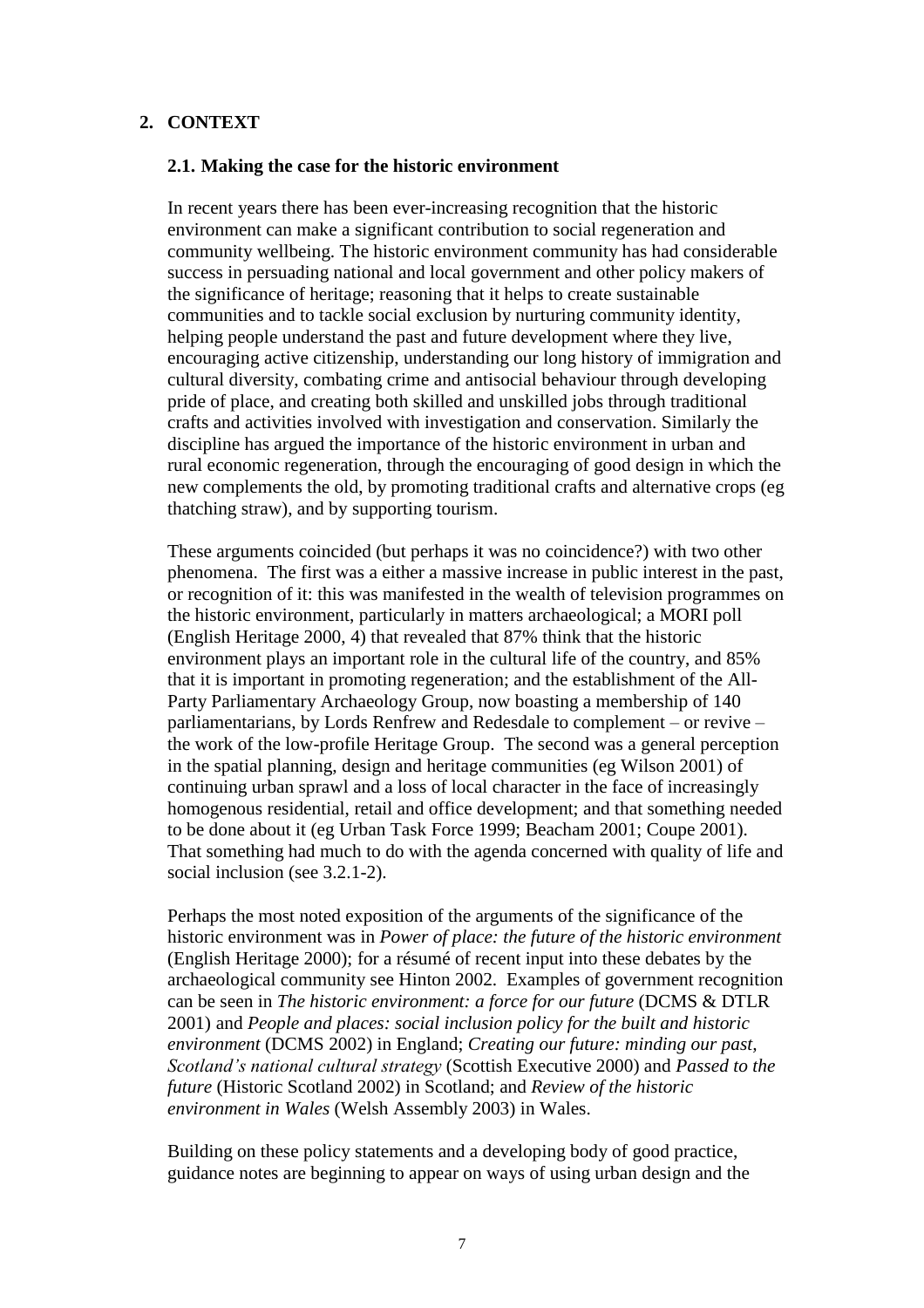historic environment to help promote sustainable communities, for example in the context of social housing development (eg Randall undated; Taylor 2003).

#### **2.2. Addressing the weakness of the argument**

But in spite of these polemics for the significance of the historic environment and recommendations on how to realise its potential, quite how it works this magic – and how well –are poorly understood. Our arguments are therefore substantially weakened, and the potential to put the historic environment to use largely unrealised. The position of the heritage community was therefore very similar to that of architects in the 1990s: they had consistently argued that architecture and design created 'value' in society, but until the publication of papers by Loe (2000) and Worpole (2000) as part of the RIBA Future Studies initiative, were wide open to questions such as 'how?', 'how much?' – or even 'how do you know?'. For a review of the economic and social benefits of design, see Garrido 2003.

A similar experience had been shared by Barclays Sitesavers and the Groundwork Trusts, which had collated evidence for the effect of their programme of transforming derelict land on communities and the environment, but had not developed methods rigorous enough to demonstrate the full social, economic and environmental benefits (Perry Walker, pers comm). Knowing that 'what gets counted counts' led to the Prove it! initiative of developing measurements with local communities (Walker et al 2000).

The National Trust has produced some valuable ammunition, looking initially at the economic value of the conserved environment generally in several English regions and Wales (eg Tourism Associates 1999; summarised in Middleton 2001). These studies calculated the National Trust's own direct spend on employment and supplies, expenditure on salaries and goods on Trust-owned farms, and an appropriate multiplier for jobs and services generated by tourism. In Wales, one of these studies (Bilsborough and Hill 2002) was further refined – and expanded – to look at the economic value of the *historic* environment (Hill and O'Sullivan 2002). Related studies undertaken by English Heritage (1999 and 2002a) under the title *The heritage dividend* have measured the economic results of heritage-led regeneration; and the *State of the historic environment report* (2002b) and *Heritage counts* (2003) have collated a wealth of available statistics on the historic environment and its economic and other implications. The English Heritage work builds upon studies by the English Tourism Council (eg 2001) published as *The heritage monitor.* Other studies, notably by David Maddison, have explored contingent valuation of the cultural environment (www.uea.ac.uk/env/cserge/research/)

Looking beyond the economic value of the historic environment to its potential social and community benefits was therefore an obvious next line of research. The Trust's 'National Strategic Plan 2001-4' (National Trust 2001) sets out a vision 'to inspire present and future generations with understanding and enjoyment of the historic and natural environments through exemplary and innovative work in conservation, education and presentation'. One of the core priorities by which the vision is to be made real is 'deepening people's understanding of our landscape, built and cultural heritage and broadening its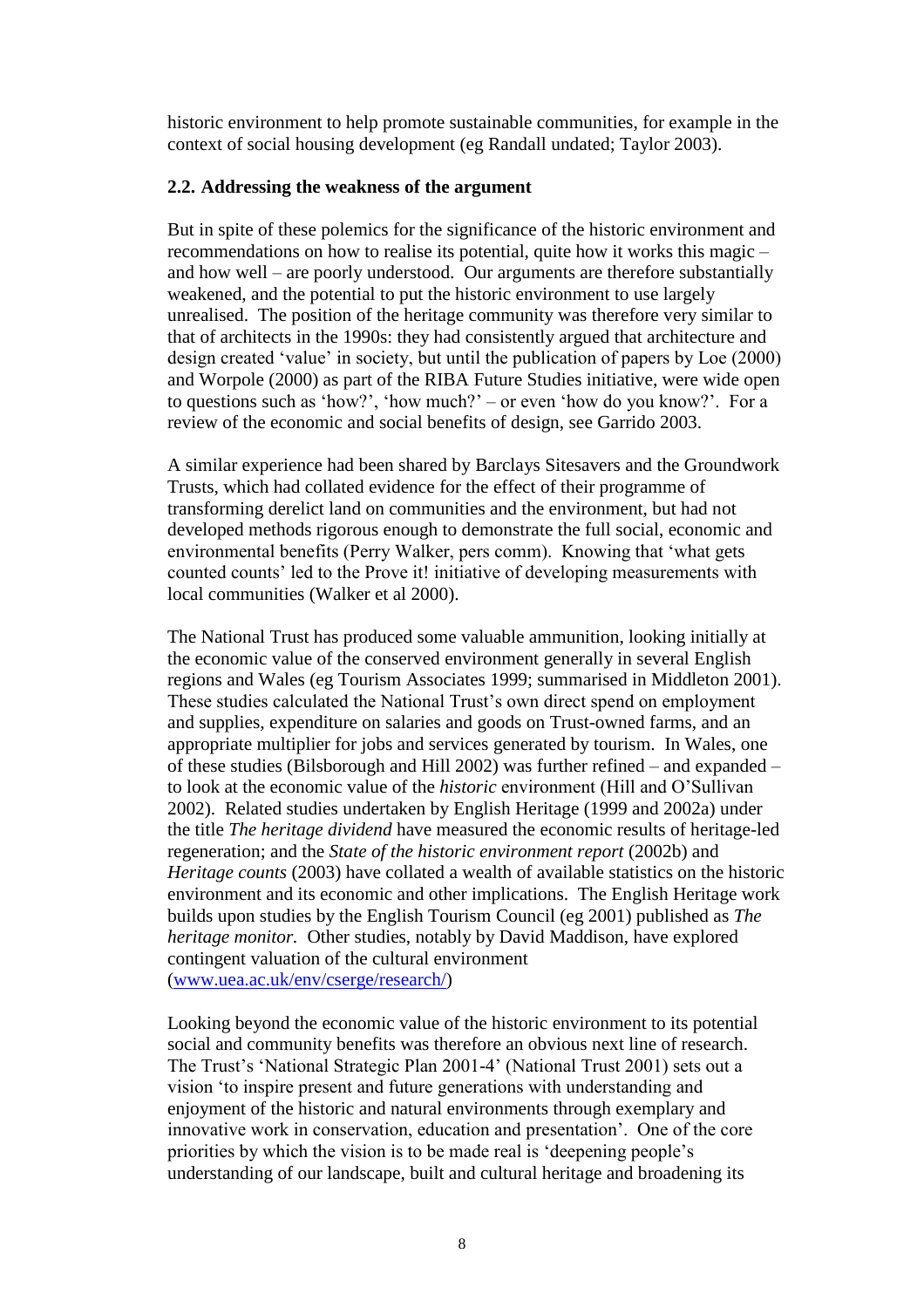appeal'. To develop effective strategies to achieve this requires a better knowledge of 'how the heritage works' than we have at present.

In 2000 the IFA Annual Conference took the theme of 'Valuing archaeology', which included a session which examined the social value of heritage. The introductory paper, given by Janet Miller, highlighted the lack of robust research to support claims of the benefits brought by the historic environment and drew attention to the limitations of widely-used phrases such as 'pride of place'. The paper made some initial attempts at demonstrating the ways in which the possible relationship between living in a historic place and measurable benefits could be explored through the use of indicators and other analytical tools. To our knowledge this was the first such attempt at this kind of analysis.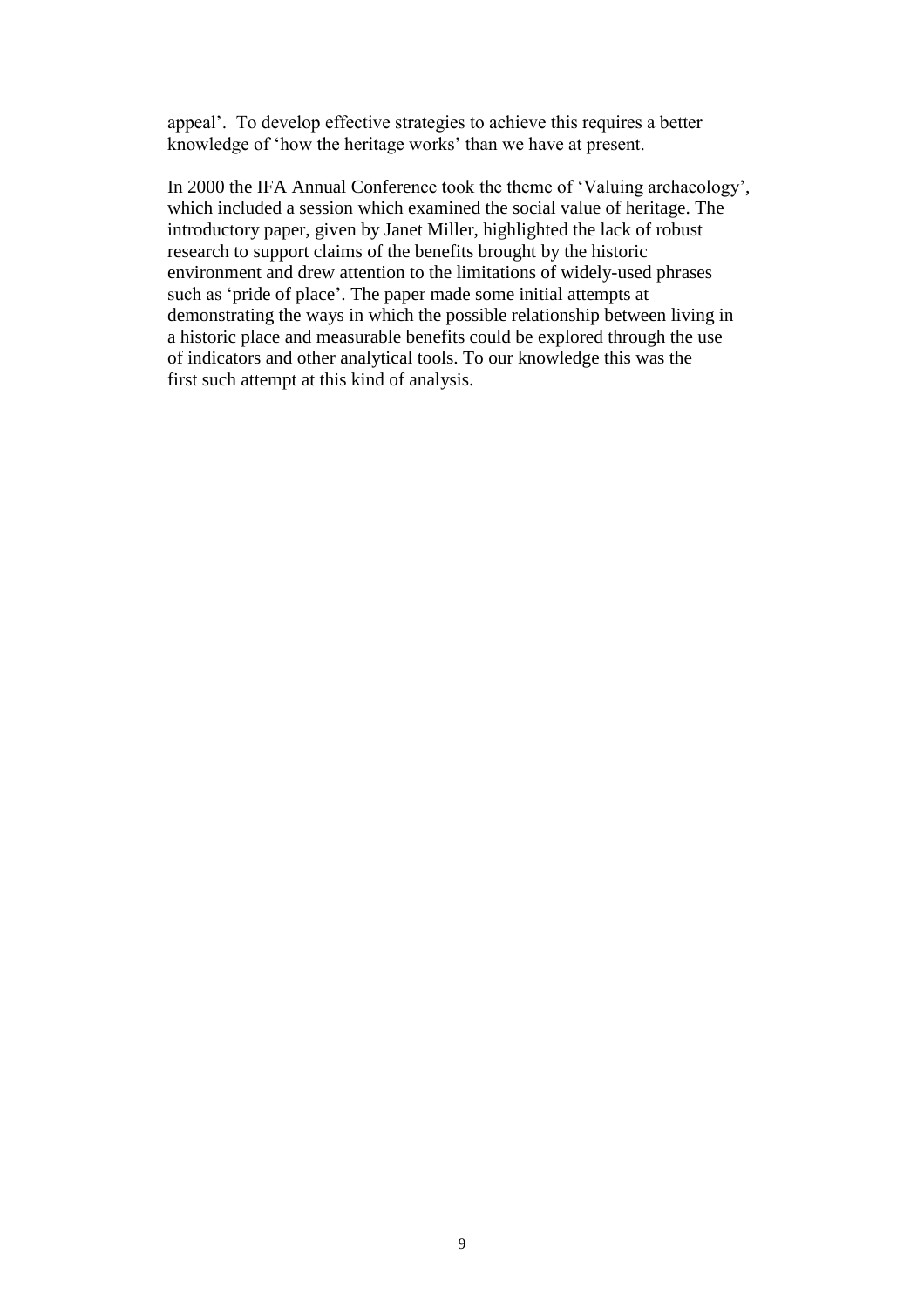#### **3. DEFINITIONS**

This project, as discussed above and as will be seen, adopts a multidisciplinary approach to the unpicking of the complex issues. As befits a project which explores social behavior, perceptions and attitudes, as well as broad patterns of differences in life-chances, analytical concepts and terminology have been drawn from a range of sources. Many of the key words have acquired multiple meanings over time. They are defined and explained below in order to assist with later discussions of our methodology, research and conclusions.

#### **3.1. The historic environment, heritage and archaeology**

#### **3.1.1. The historic environment**

There are numerous definitions of the historic environment. The authors' preferred version is the (unpublished) working definition produced by the Historic Environment Forum – an informal grouping on independent bodies concerned with archaeology: *the physical evidence that we see, understand and feel for past human activity. It includes sites, monuments, landscapes, buildings and settlements as well as our appreciation and perception of them. It is the cultural product of human interaction with nature and the evidence of all past human activity*

A working group of the English government review of historic environment policies that resulted in *Power of place* (English Heritage 2000) produced an expanded rendition: *The historic environment is all the physical evidence for past human activity, and its associations, that people can see, understand and feel in the present world. It is the habitat that the human race has created through conflict and cooperation over thousands of years, the product of human interaction with nature. It is all around us as part of everyday experience and life, and it is therefore dynamic and continually subject to change. At one level it is made up entirely of places such as towns and villages, coast or hills, and things such as buildings, buried sites and deposits, fields and hedges; at another level it is something we inhabit, both physically and imaginatively. It is many-faceted, relying on an engagement with physical remains but also on emotional and aesthetic responses and on the power of memory, history and association.*

As will be seen, the concept of material culture is also useful because it helps us to understand and focus on the power of objects as symbols, to be manipulated by individuals for communication and other social ends. Shanks (1992, 79) discusses the concept: ... material culture is like a text, with *individual objects or parts of objects words in a language …Some (archaeologists) have looked for grammars, formal logics, ... rules which ... can generate the patterning observed in the past. Others have gone for …the idea that objects are connected in systems which speak the structure of society … Others again have looked at the use of material objects in different contexts …Apotinahousemaymeanonething,somethingverydiferentina tomb.*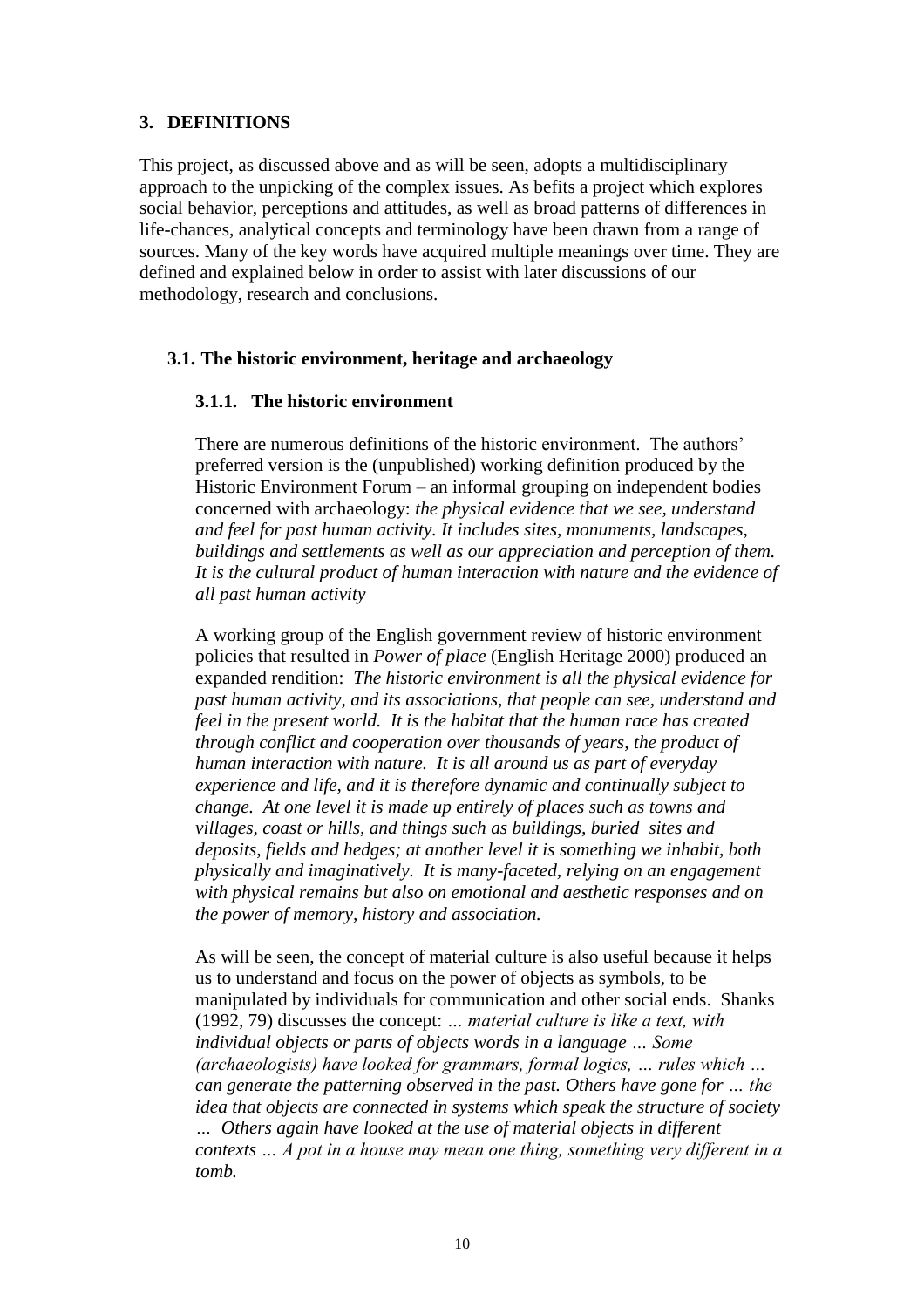#### **3.1.2. Heritage**

If the historic environment is more than physical remains and objects, then any definition of heritage must also encompass broader *perception* of that environment. In addition, heritage includes such intangible things such as associations, traditions, cuisine and literature.

Brian Goodey (1994) wrote: *Heritage, long perceived and legislated for as a process of building preservation, has a significant role to play. But, it is in the associations, meanings and* occasional manifestations of belonging *that it provides its most enduring elements of future city design. The implication is that animateurs and cultural managers (ie community facilitators) must play an equal part with architecturally derived urban designers.* It is with this conscious understanding that perceptions of the historic environment/heritage are as significant as physical remains, and all that implies for the role of the community, that we approached this project.

#### **3.1.3. Archaeology**

Before moving on, a few short words on archaeology. Often used exclusively as shorthand for 'buried remains', in this project 'archaeology' is taken to refer to *the study of the past through the physical evidence of how people built and made things, and how they lived in and changed their environment*. It is therefore relevant to remains above- and below-ground and under water; static and portable; large and small; ancient and modern. As a means of studying the historic environment archaeology helps all people and cultures enjoy the past, understand the present and shape the future – their future heritage.

#### **3.2. Social policy terms**

# **3.2.1. Quality of life**

'Qualityoflife'emerged as concept within the social indicators movement in the United States during the 1960s. It was a radical agenda that questioned whether economic growth equated with 'individual and social material *and immaterial* well-being' (National Research Council 2002, 23). Places have been measured in terms of quality of life, producing 'objective benchmarks' ('measures' in the terminology of this project, see  $3.4.1$ ), eg acres of open space per 1000 population. In addition to measurements, Indicators have been developed of people's *attitudes* to areas as places in which to live, work, enjoy leisure activities: they gauge *satisfaction* with open space, shopping, traffic, crime etc. They can also record satisfaction with 'less tangible qualities, such with freedom of expression [and] social justice' (ibid, 24). Such is the place of quality of life indicators in mainstream discussion of social issues today, that they have been enlisted in support of 'civic boosterism' eg 'Sustainable' Seattle', 'Envision Utah', in which civic authorities will highlight favourable statistics such as low crime rate, high educational attainment and amount of green spaces, in order to attract residents and businesses (ibid, 28). The UK government's monitoring of progress towards sustainable development uses a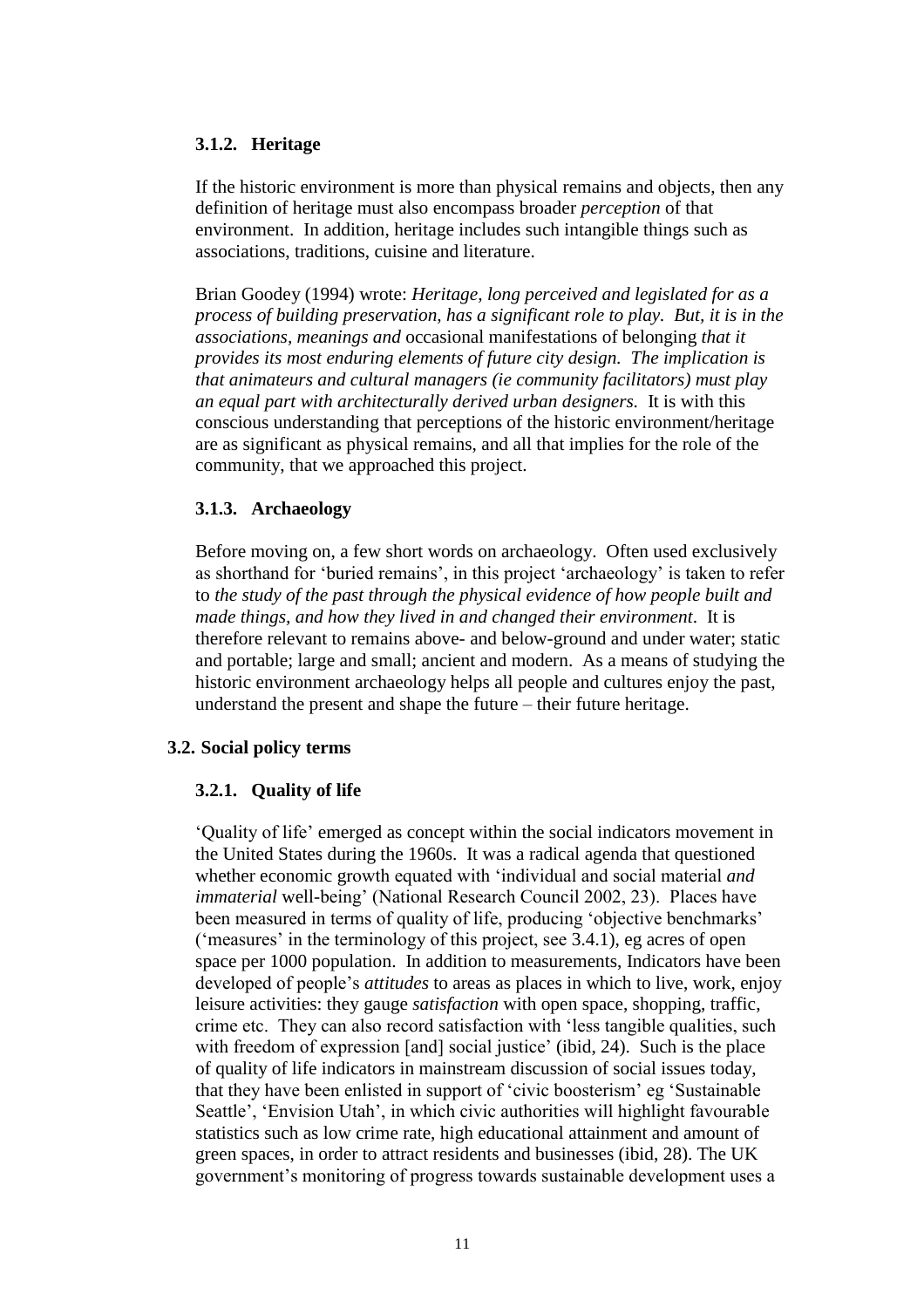'*quality of life barometer* to provide a high level overview of progress, and a powerful tool for simplifying and communicating the main messages' (www.defra.gov.uk, www.odpm.gov.uk ). The barometer covers economic, social, environmental areas, establishing 15 'headline quality-of-life indicators', eg H11 Road Traffic, H12 Air Quality; H14 Land Use.

Quality of Life studies vary in their emphasis on different facets of life. However all tend to use a conceptual framework which provides for the selection, simplification and structure of data: domains are core elements of life or well-being (health, poverty, environment, education), which are further measured by indicators, (mortality, receipt of state benefits, pollution, qualifications at 16). The selection of domains and indicators is driven by project questions. They can comprise hard economic indicators, or they can be selected through questioning a community about its values and aspirations.

## **3.2.2. Social inclusion and exclusion**

'Social exclusion', and latterly more positively 'social inclusion' has its origins in the work of Lenoir (1974): l*es exclus* described those falling outside the social insurance scheme. Giddens (1998, 104) argued in *The third way* that exclusion goes beyond poverty and inequality: 'Exclusion is not about graduations of inequality but about mechanisms that detach people from the social mainstream'. Therefore social exclusion can be seen as relative (to the 'mainstream'), and is dynamic (it is possible to move from exclusion to inclusion and *vice versa*. It can be considered in terms of person, household, area, or institution; and is multi-dimensional, and can be manifest through income level, consumption, propensity to vote, etc. Of fundamental concern are the barriers to advancement that arise from exclusion, through lack of training, self-esteem etc.

# **3.2.3. Social capital**

**'**Social capital' has probably undergone more changes of meaning than any other term in the debate. Originally coined by Bourdieu (1991) as one of three capitals, economic, cultural and social, which are employed in the struggle between groups to gain access to privilege and power, Putnam (1995) argues that it refers to social connections, and the attendant norms and trust. According to the government's Performance and Innovation Unit  $(2002, 5)$ 'social capital consists of the networks, norms, relationships values and informal sanctions that shape the quantity and cooperative quality of a society's social interactions... social capital can be measured using a range of indicators but the most commonly used measure is trust in other people'. So, for Putnam, social capital can result in, and be detected through, quality and quantity of social interaction, shared objectives, cooperative action, reciprocity, civic engagement, and access to resources and opportunities.

The notion of *social capital* is not without its problems. Putnam presents it as a benign, observed, phenomenon which is always beneficial, the lack of which characterises dysfunctional social groups. Critics of Putnam point to his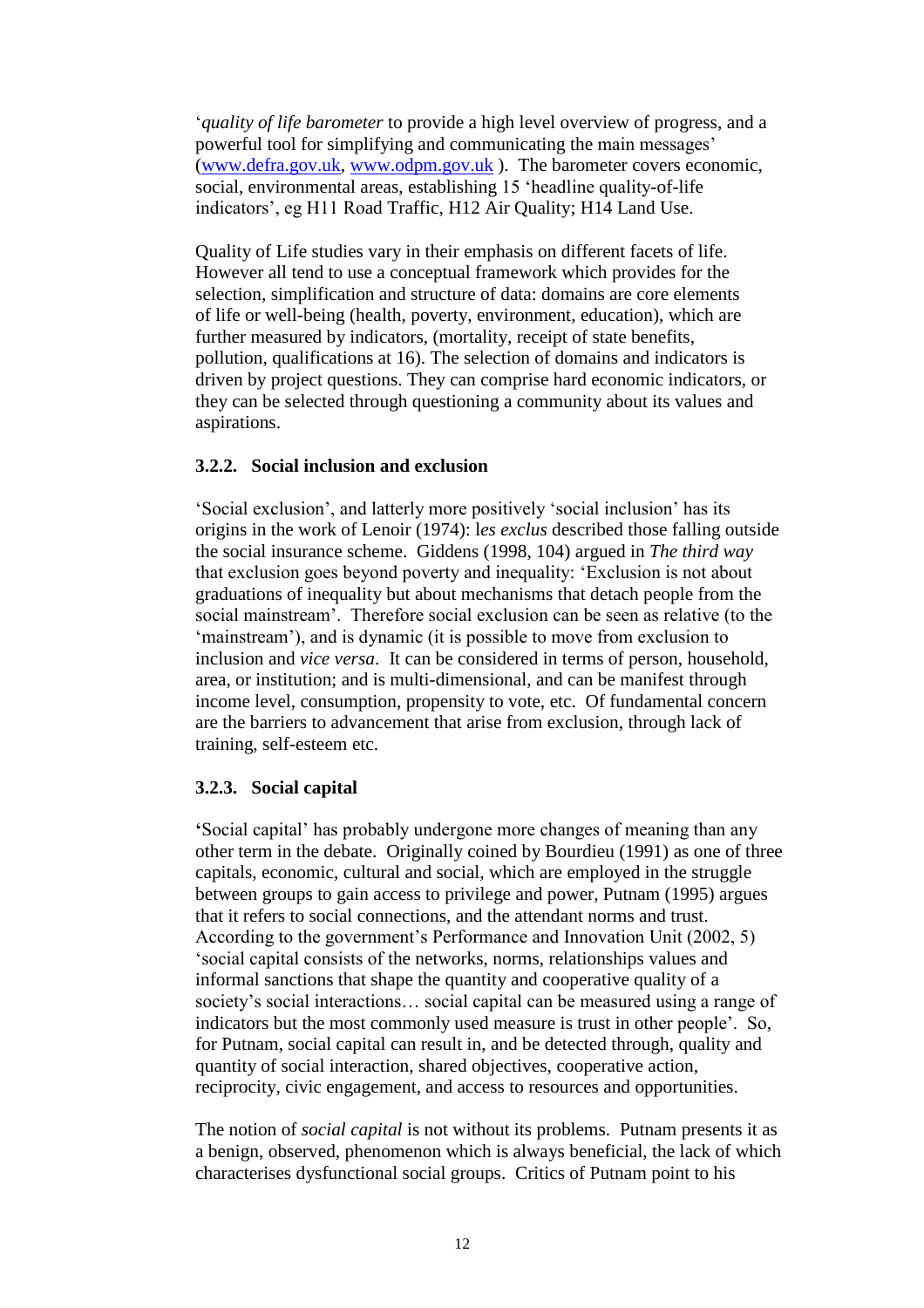America-centrism, his romanticism of a past rich in social capital, of ignoring conflict within and between close-knit groups, as well as the social capital found within excluded groups and underclasses.

Nevertheless, Puttnam's social capital is an attractive concept, and Kearns (2003, 39) shows that it is now seen by government as an important means of ending social exclusion. It is apparent in the *Third Way* approach to neighbourhood renewal, and illustrates the rise of 'soft goals agenda' in the government's second term. Government is keen to promote local partnerships that will integrate communities with bricks and mortar initiatives. Significantly the Performance and Innovation Unit (2002, 8) identifies one of social capital's implications for policy as 'new approaches to the planning and design of the built environment'.

Putnam's concept of social capital was initially suggested to the project team during an expert interview. As will be discussed below, it was selected as the principal hypothesis of this project, which proposes and explores social capital as a key mechanism by which the historic environment and heritage deliver social benefits. As the project developed it also became clear that if the findings were to be of most benefit, they must ultimately be expressed in the current language of politicians and social policy makers. Using the concept of social capital has the advantage of embedding the project in the context of current policy discourse, and use of the index of multiple deprivation emphasises the pertinence of the historic environment to local authority performance targets.

#### **3.3. Values, benefits and marking**

#### **3.3.1. Values and benefits**

This project began to discuss the social contribution of the historic environment using the word 'value' rather than 'benefit'. The project team asserted that, as far as it could tell, little or no work had been done toward getting beyond the 'heritage rhetoric' toward measuring the value of the historic environment. Early discussion with fellow professionals were characterised by mutual misunderstandings, with initial reactions being that the project was going over old ground changing through discussion to recognition that something genuinely new was being pioneered.

It took some time for the penny to drop. Although the mantra 'a benefit is a value realised' (Kate Clark, pers comm) was drummed into us at an early stage, it was much later that we finally identified the source of the confusion. In the minds of the project team, 'value' meant 'intrinsic worth' – that might or might not be realised into a benefit by some applied agency. Other writers in the field, particularly from the Australian school, seem to use the term 'value' to mean 'an estimation or recognition of worth' (see, for example, Johnston's(1993;1994) or Burra Charter definitions). Both uses are equally valid and achieve similar rankings in the dictionary, but they are significantly different. In this field it is essential to define what is meant by such ambiguous words: in this paper the noun 'value' – where it is used – means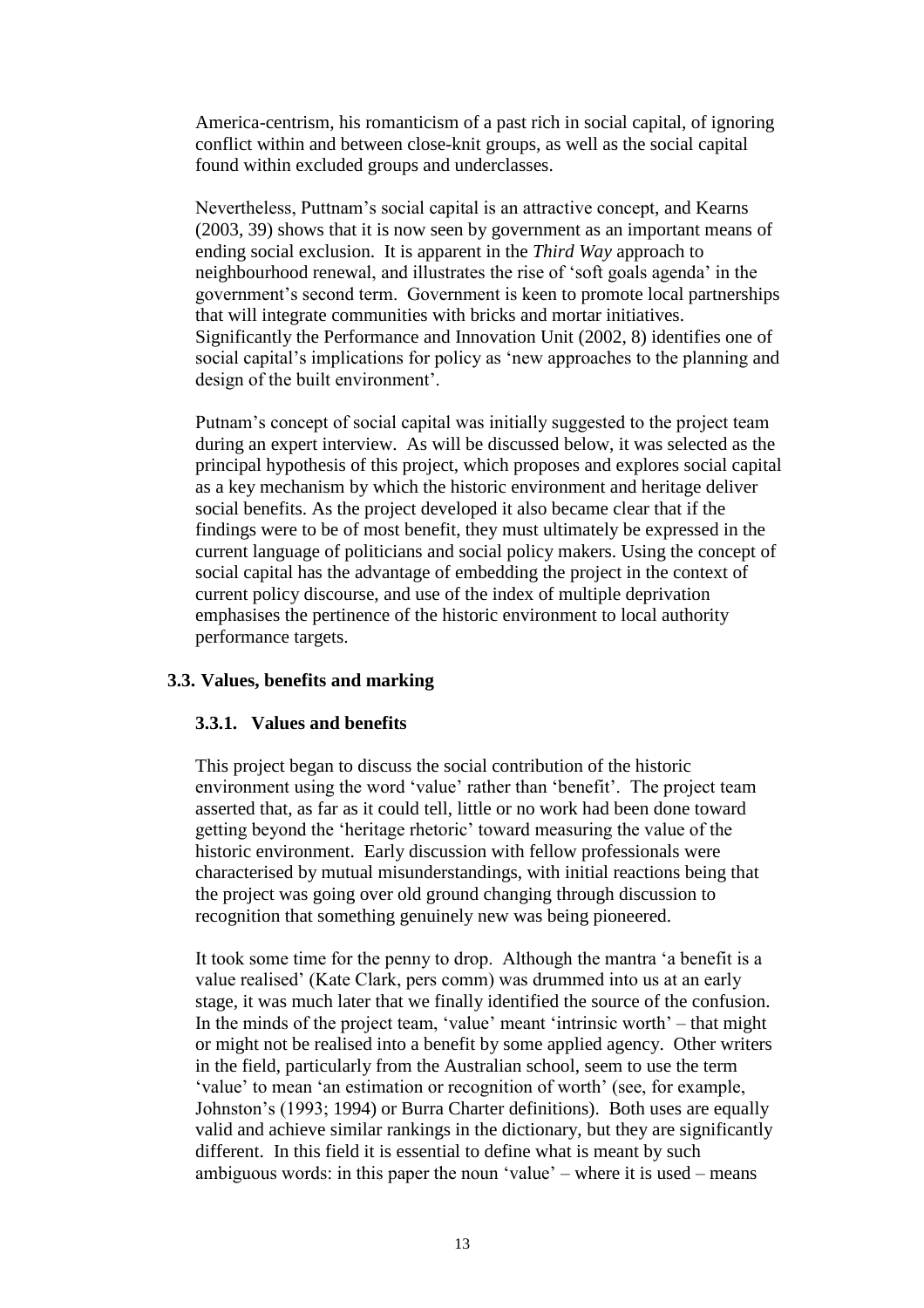'intrinsic worth with the potential to be realised into a benefit'; 'to estimate or recognise worth' is denoted by the verb 'to value', the activity labeled as 'valuing' using the gerund.

## **3.3.2. Marking**

Sticking with verb forms, the team recognised that before valuing of the historic environment could take place, it had to be perceived. That perception can take many forms, forms that might vary significantly between heritage professionals and the rest of human life, but the presence of that perception will be indicated by a phenomenon called 'marking' (Leonie Kellaher, pers) comm). Marking will be evident in the ways people interact with their environment and how they talk about it.

## **3.4. Indicators, measures and toolkits**

## **3.4.1. Indicators and measures**

Further semantic quagmires surround the description of methods for determining the nature and extent of benefits that the social environment might bring to people. We have adopted  $-$  less rigorously than perhaps we should  $$ a fairly commonly held distinction between 'measures' and 'indicators' (Bryman 2001, 67): measures are relatively unambiguously countable quantities (such as age, years in education, numbers of listed buildings); whereas indicators stand for concepts, attitudes and behaviour (eg deprivation indicators as means of estimating poverty, brown signs as an indication of official marking of the historic environment). Their purpose is to summarise where we are at a given point of time; reveal trends and explain causes; provide a basis for establishing direction; and inform changes in behaviour, policy, information, regulation and incentives (National Trust 2003).

# **3.4.2. Toolkits**

In studies of this nature a single measure or indicator will not suffice, and the original intention was to bundle likely looking tools into a toolkit. At an early stage of the project we were warned off the 'toolkit' word because of its association with jobbing management consultants and market researchers (Mick Rowlinson, pers comm); instead with a degree of trepidation we have shifted from blue-collar to white-collar terms such as 'suite' and 'portfolio' to package and dignify the research methods available.

Terminology aside, it rapidly became apparent that across the disciplines we explored there is a huge range of measures and indicators available, the variety denoting not only diversity of attributes being studied but also the different professions traditional preferences for either qualitative or quantitative research. The project has picked and mixed its way across the sweet counter of possibilities, adopting and adapting what was available, but always mindful of four principal criteria (see appendix 2) derived from the original brief (Tony Burton, pers comm) and the work of the Northern Forest Center (Northern Forest Center, undated)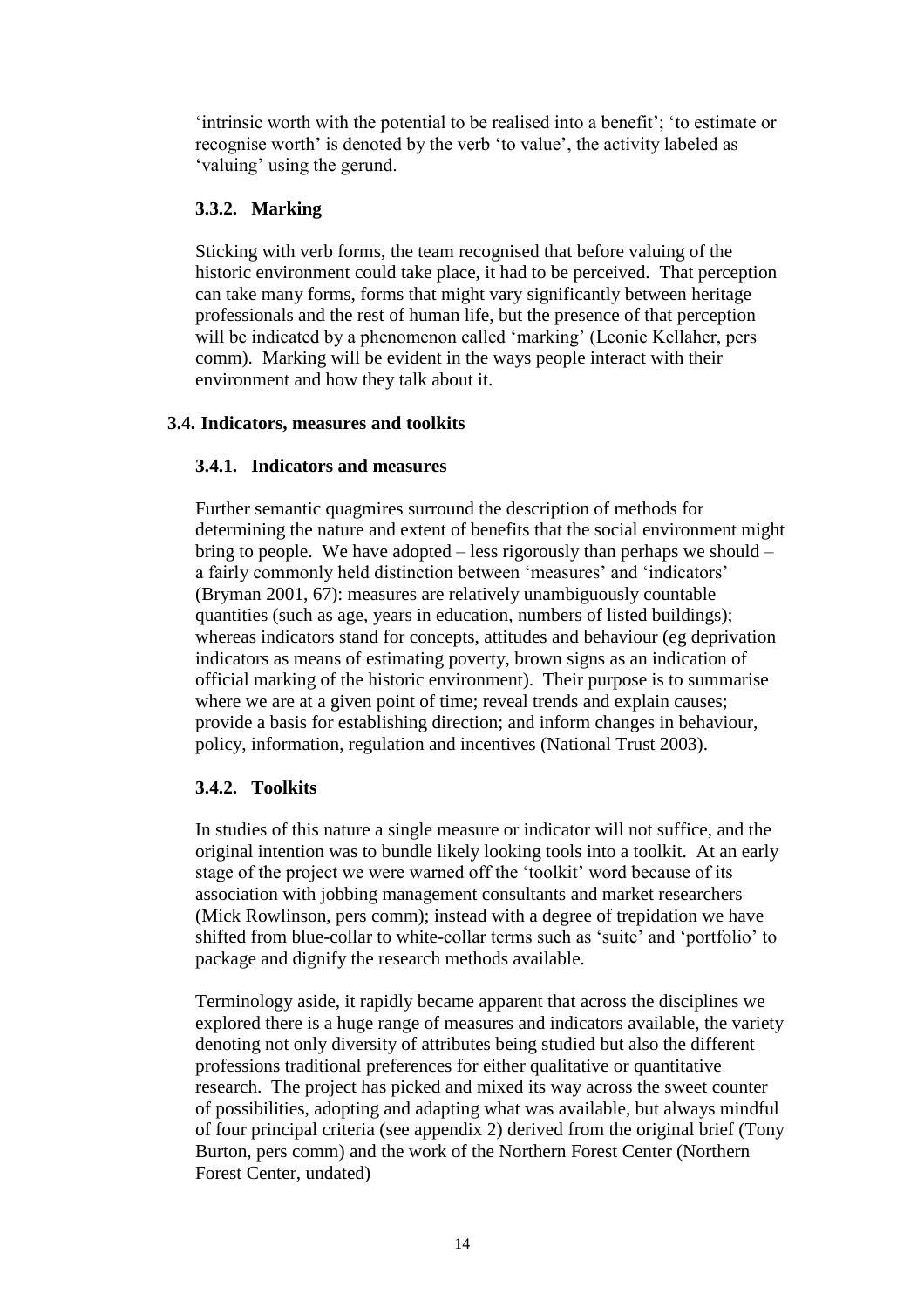- is it likely to give accurate information about the attribute we are trying to measure/detect?
- $\bullet$  can we gather data efficiently and cost effectively and how much training investment (or commissioned expert assistance) might be required?
- could it be used to track changes over time, and thus measure the impact of intervention by the historic environment or other sectors?
- can the indicator be developed or refined in partnership with the community?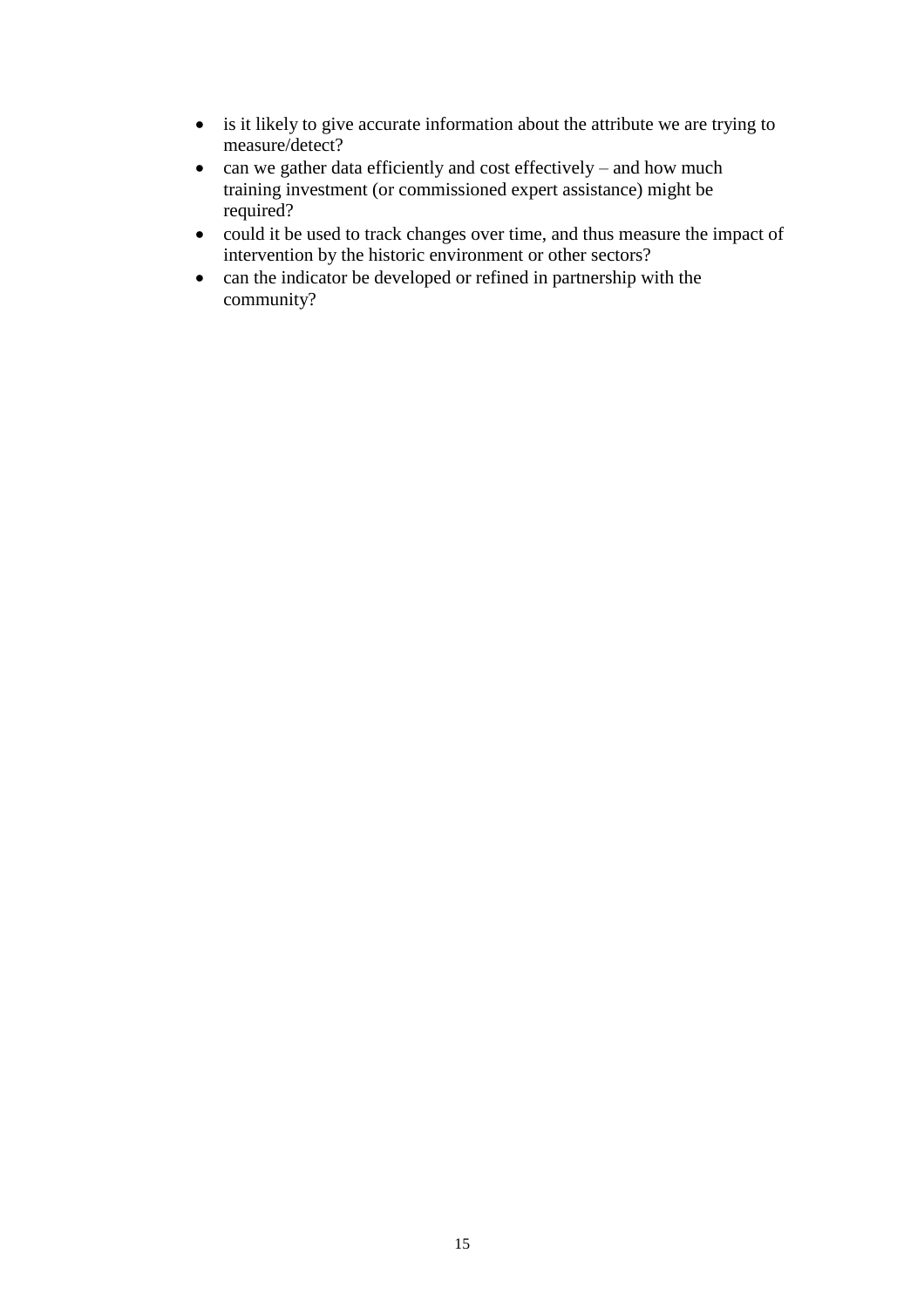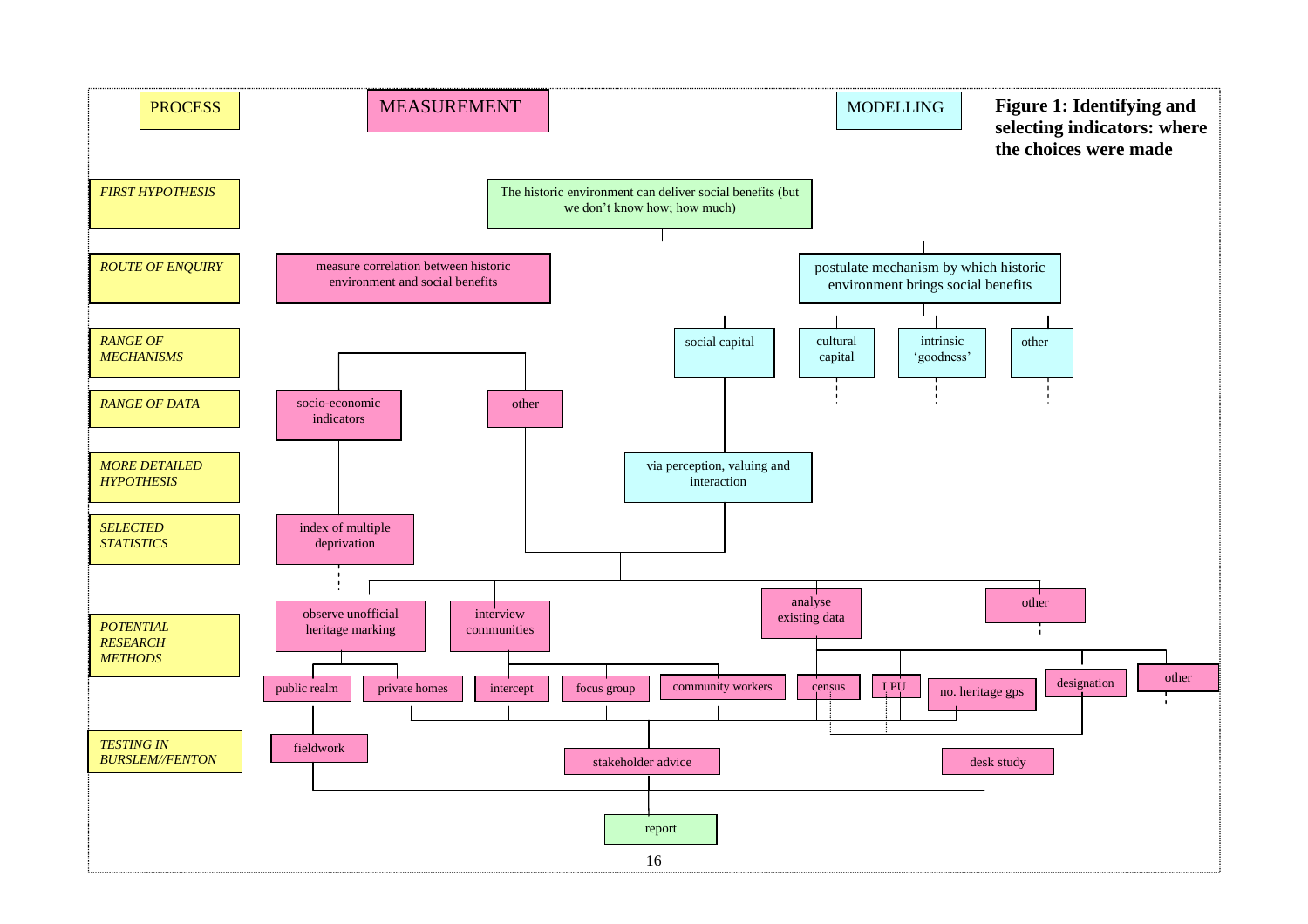# **4. RESEARCH METHOD**

## **4.1. The route of enquiry**

It was understood at the outset that the notion that 'heritage is good for you' was simply a hypothesis, albeit one which, as demonstrated earlier, in government and policy circles seems to be gaining acceptance. We were clear therefore that the hypothesis needs to be fully expounded and tested. As the project has unfolded, it became clear that, throughout, hypothesis-building, exploration and testing would characterise the entire project. The project developed through forging a *route of enquiry* through the massive range of questions, data and analytical tools available. The flow-chart here illustrates the step-by-step and iterative process which was undertaken: developing a hypothesis; selecting and identifying appropriate data, sources and methods; gathering data and revisiting the hypothesis.

## **4.2. Expert interviews**

The project design identified that the interview of experts from a range of disciplines would provide the most rapid route into the thinking, concepts and literature of each discipline; and would thus start to highlight the most useful measures and indicators. Two important aims of the interviews were to determine the contribution of each discipline to an investigation into the way in which the historic environment might benefit people, and to understand the principles and applications of the discipline methodology. Six experts generously submitted themselves to semi-structured interviews (see appendix 1) by two members of the project team. The interviews were also recorded on cassette tape. The interview structure is at Appendix 1; a brief summary of the key points of each interview is presented below.

#### **4.2.1. Janet Stockdale –social psychologist**

Techniques for investigation of this kind of question may be

- questionnaires
- observation
- interviews
- focus groups
- experiments
- O-sort

Interviews, questionnaires and interviews are the most used techniques. The use of large-scale questionnaires followed by focus groups to get at the finer grain is a good approach. The drawback with field observation is that although one might observe how people use the environment, how people feel about a place is difficult to capture. Observational data are also difficult to analyse in a meaningful way. All techniques are well studied, but it is important to get professional help with design and implementation.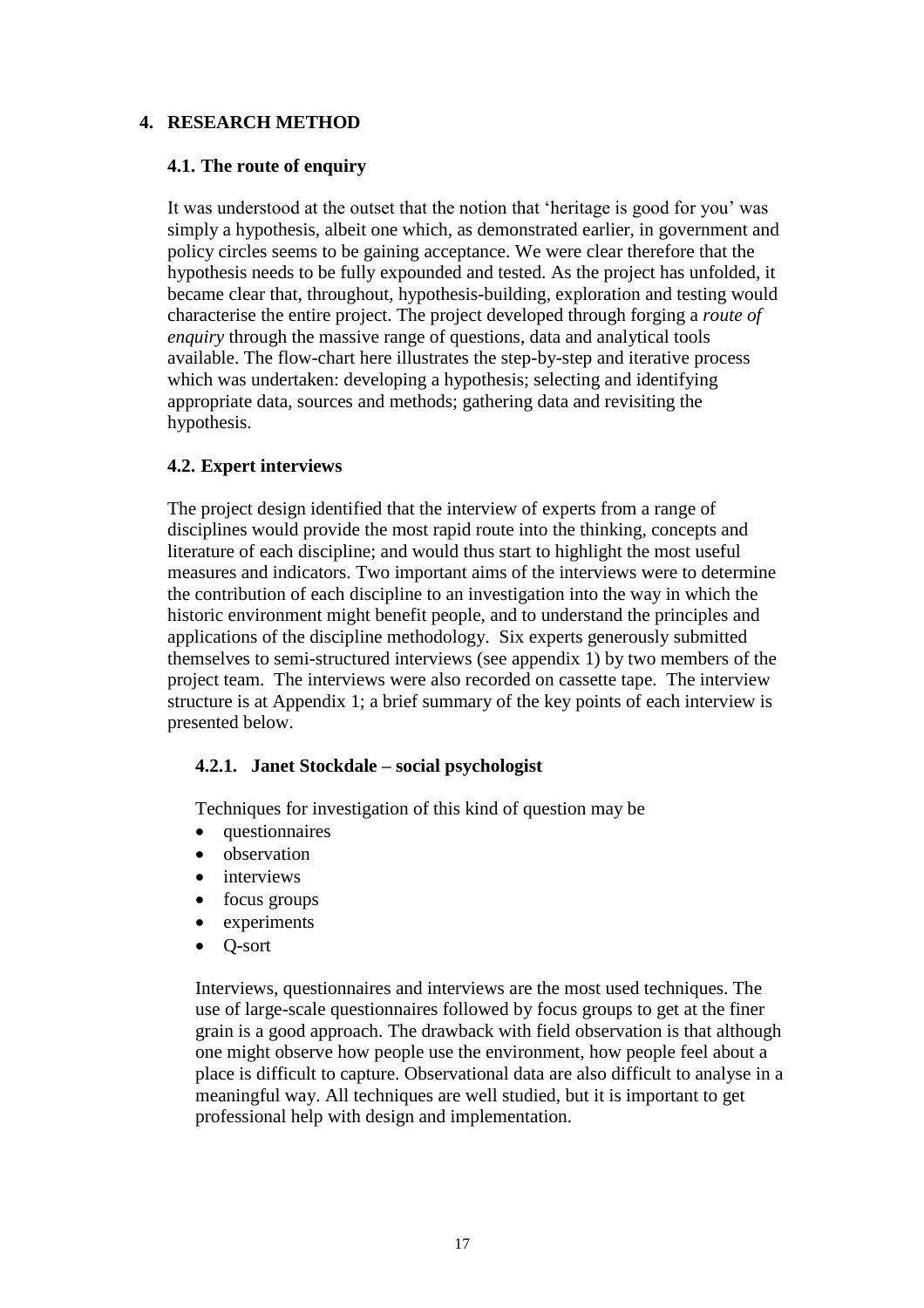Multiple indicators can be a useful approach but would also suggest the use of multiple techniques for capturing data. It is difficult to disaggregate items such as wealth from benefiting from heritage.

It is important to ensure that an appropriate sample of the population is captured, as responses will differ according to gender, ethnic group, age etc.

Respondents do not always identify with the place in which they live, eg migrants often see elsewhere as home. It is important to elicit the micro- and macro-level understanding of place.

The aim should be to gain a full picture of people's understanding and definition of where they live and their place in the world. Social representations, such as the media, provide a very good way of identifying this. Social representations are constantly changing, however; so only a snapshot will be captured.

The idea of continuity and stewardship is becoming increasingly important when looking at people and the environment and it may be that when social support is lacking, the environment in some way begins to compensate.

Key words:

- social representation shared conceptual understanding of things
- $\bullet$  social psychological health privacy, identity, social support and relationships
- continuity and stewardship
- cognitive maps and concept of place

#### **4.2.2. Mick Rowlinson –sociologist**

Mick Rowlinson specialises in organisational studies, particularly looking at the relationship between documentary archives and respondents' perceptions of an organisation's history.

Interview technique, using a proper interview schedule is very important. Questions must be open ended and not leading. Indirect questions tend to elicit longer and more informative responses (eg 'is it better or is it worse to live here today?' is better than 'what is it like to live here today?')

The aim of an interview should be to elicit feelings and understandings and long meaningful responses, not facts that could be gained elsewhere.

Transcription of interviews is expensive and time-consuming, and often unproductive; retaining tapes for reference and re-listening is, however, valuable.

Observation is very important to get at unspoken dialogue.

In sociological circles, 'toolkit' tends mean questionnaires of some sort.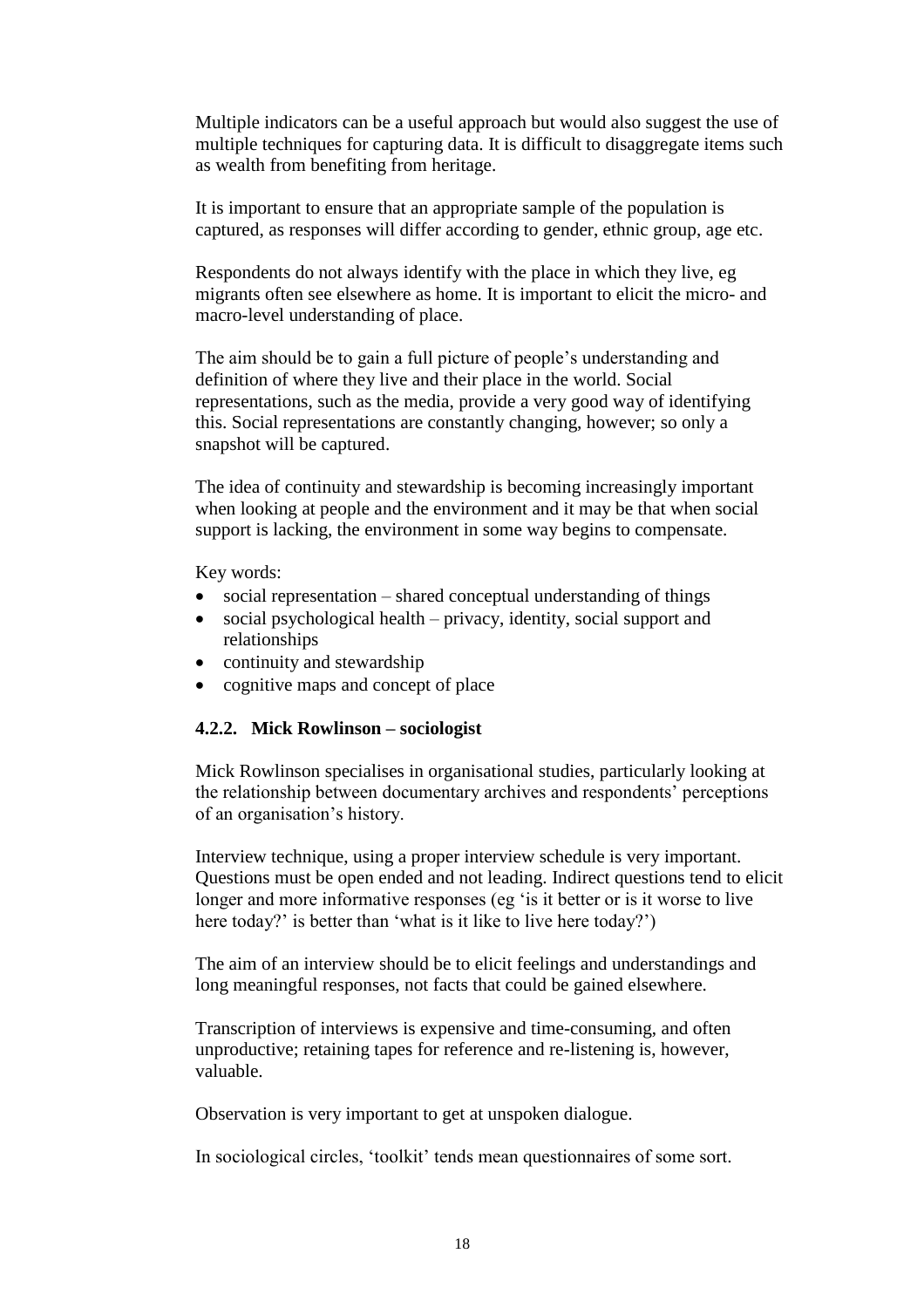A focus on measuring can deny those phenomena that are really interesting and meaningful

Key words

- good interview technique
- discourse rather than toolkit

## **4.2.3. Leone Kellaher –social anthropologist**

Leone Kellaher specialises in material culture, housing and old people.

The difficulty with of quality of life indicators is that they tend to measure what is fixed and hide the activities of negotiation and agency.

A new way of looking at quality of life is to focus on *connectedness***:** social networks and the grid are important concepts in anthropology. Connectedness with people, places and time, the multitude of ways in which you place yourself, seems to be essential to humans. For example old people, as their wider social connections break down, tend to focus on smaller connections: for examples ornaments or collections to establish connectedness with something. The greater and more intensive the connections, the better.

The house or home seems to be the most important medium by which people organise their connectedness.

The importance of connectedness is that it can be measured, but not in traditional ways. An anthropologist attempts to identify the intensity of the grid, by, for example, counting objects in a living room. Interview questions and observations would concentrate on identifying juxtapositions of self with objects or buildings: 'do you rearrange the photos that are on your shelf?'

It may be that there is something about the historic environment  $-$  safe spaces, landmarks etc – that facilitate connectedness. Connectedness might be a mechanism by which the historic environment benefits people.

Key words

- connectedness and grid
- memory
- identity
- investment

#### **4.2.4. Barbara Bender –social anthropologist and archaeologist**

Barbara Bender **s**pecialises in understanding perceptions of landscape, historic landscape and responses to heritage and historic monuments.

It is important to explore where memory meets history. Marginalised people are often the keepers of memory.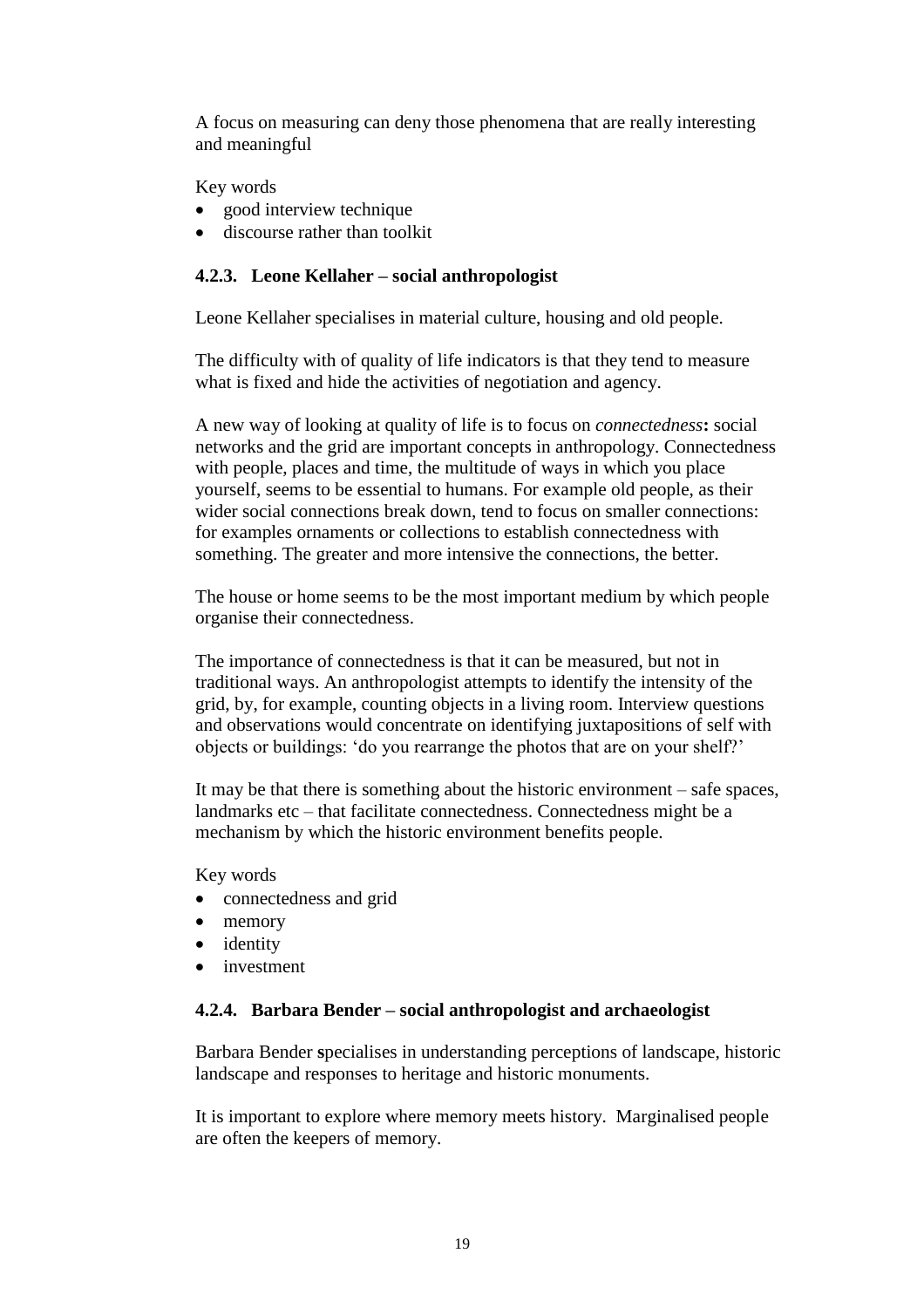It is important to understand the historic specificity of the people to be observed and the different scales of analysis: home, street, village, country etc.

The mechanisms of memory, and the use of material and consumption may be relevant for studying the benefits of the historic environment.

It is helpful to use observations, perhaps of people's responses to exhibitions, as a technique; and test the conclusions with quantitative data in some way. Similarly one can look at how people move through an area or community.

Moving beyond observational research it is revealing to ask people to explain why they keep certain things – why are they important to them? This can evoke memory.

When interviewing always remember that responses to questions will be affected by who else is present.

We need to explore what we have to do to help people benefit from the historic environment, in what way they can be assisted to interact with it productively or rewardingly.

Key words

- memory
- material
- consumption

#### **4.2.5. Perry Walker –economist**

To understand how benefits arise it is useful to look at a theories-of-change model.

To develop the appropriate indicators one should first develop hypotheses for where associations might exist between social attributes, then test for those associations and if possible for causality. A graphic approach is a good way to develop the hypothetical model.

A key concept is social capital – can be characterised in terms of connections, 'favours' or trust. One can explore the relationships between a member of the community and that community, for example by assessing the opportunities and places to meet.

Indicators of pride of place may be as simple as seeing if people express pride in conversation: ask people why they are proud. One should also look at human capital (attributes of individuals) eg privacy.

There is no escape from interviews and surveys! An economist would favour a large sample for quantitative analysis, but there will always be a pragmatic trade-off between robustness and participation.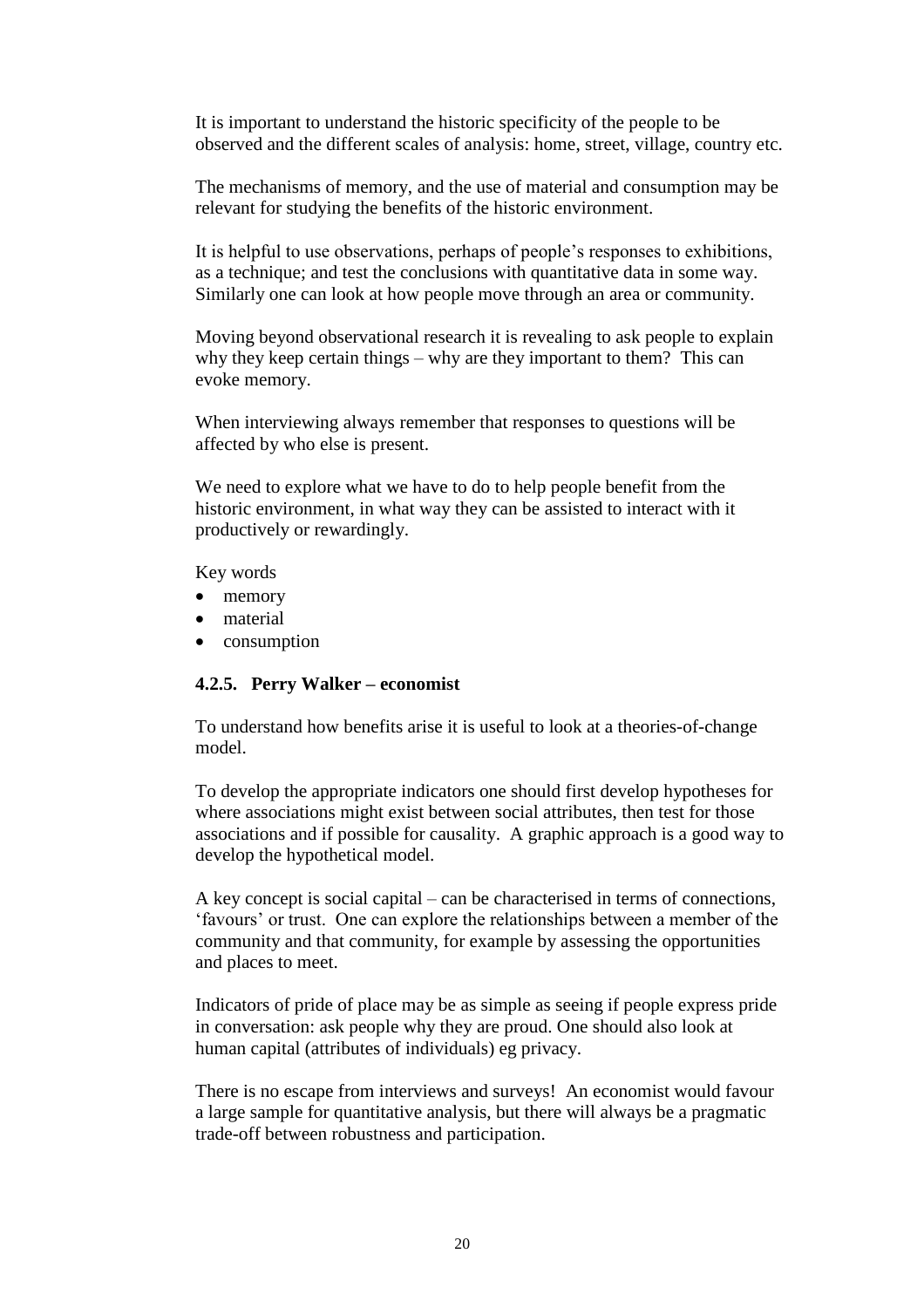This project should focus on demonstrating the association of the historic environment and social capital, as the links between social capital and health, education, crime etc are well established (for example through the Groundwork programme).

Key words

- social capital
- causation
- hypothetical model for causes of change

# **4.2.6. Jez Reeve –archaeologist and community organisation worker**

Jez Reeze now specialises in building and supporting the voluntary and community sector; she participated in a less formal interview.

It will be useful to understand the complex network of voluntary organisations in the survey area and their relationship to the local authority and area health authority.

Local authorities are driven by targets, often because they form part of the Public Service Agreements – there is political advantage in linking survey indicators to these targets. Study of the local Community Plan (eg Tower Hamlets 2002, part of the Public Service Agreement) will identify the targets: typical strands are safety/crime, health, prosperity, learning and public services.

It will be important to look too at the Index of Multiple Deprivation.

Social capital, citizenship and cultural connections are important concepts.

It is unlikely to be possible to set up a community focus group to talk about the historic environment, unless discussion is piggy-backed onto another meeting.

Measuring people's reaction to the historic environment may affect their future interaction with that environment: it will be a mechanism for releasing its potential.

Key words

- social capital
- local authority floor targets
- cultural connections and connectivity

# **4.2.7. Analysis of the interviews**

The identification of the key words used by each expert was important to elicit the discipline's perspective. Whilst there was far from uniformity of view, there were considerable overlaps in perspective and technique, and no apparent dangers in mixing the methods of different disciplines in a multipleindicator portfolio.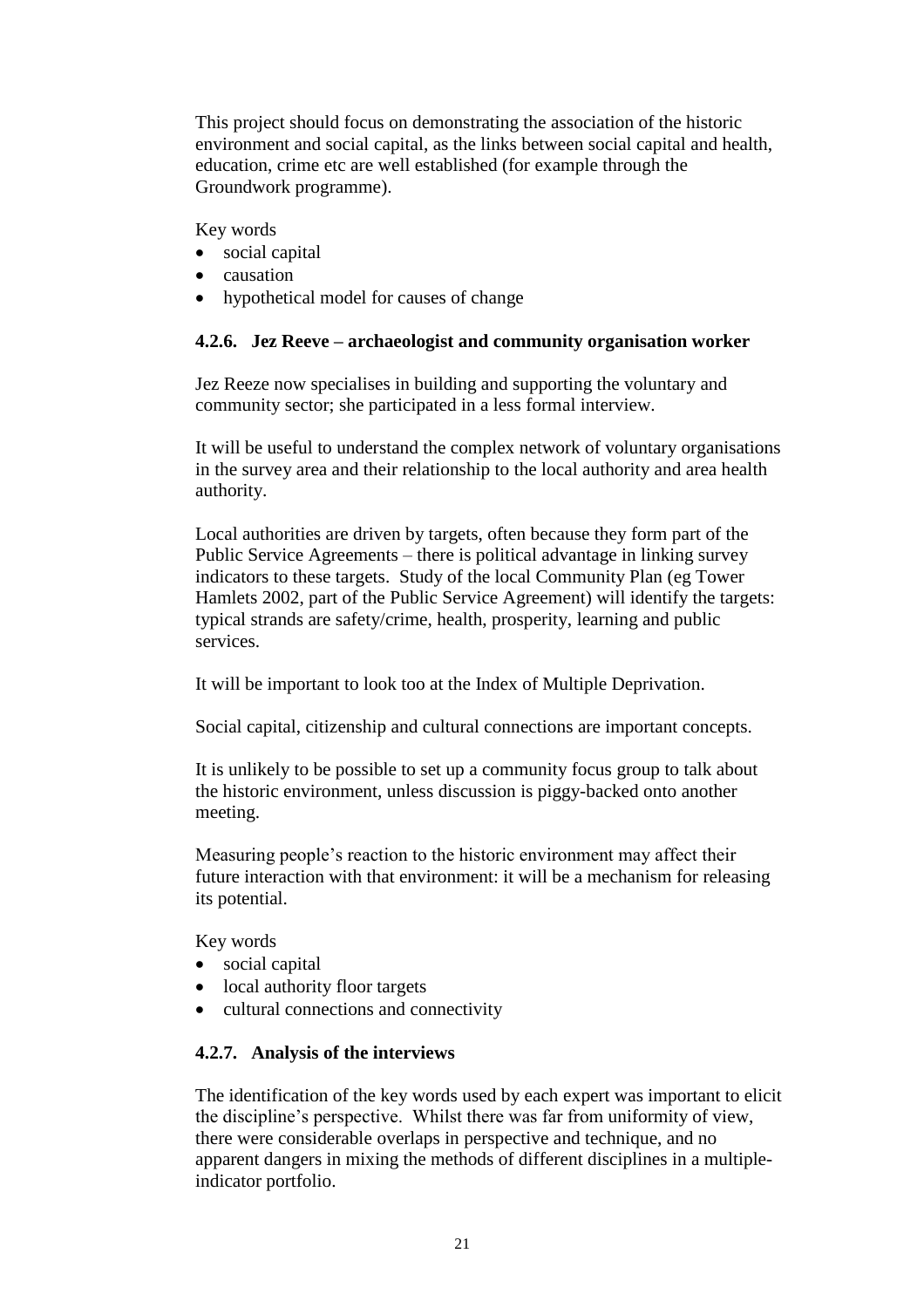It became clear that the starting point is to establish a hypothetical model for how the historic environment might bring social benefits, and then test it.

Despite the reservations of many interviewees, observational research may be a very valuable supplement to interviews and questionnaires (and has the potential to be considerably less expensive). Both approaches need to be represented in any balanced portfolio of research techniques.

The expert interviews were a lesson in interview techniques themselves. The open-ended questions tended to be the most useful and informative as to the particular discipline's perspective.

## **4.3. Expert workshop**

Having interviewed experts individually, the project team invited them and other individuals from the UK's key heritage organisations to a workshop, located where the field trials were to be conducted. Attendees were

- Kate Clark (HLF)
- $\bullet$  Peter Hinton (IFA)
- Leonie Kellaher (London Metropolitan University)
- Janet Miller (Atkins Heritage)
- Sara Northey (National Trust)
- Steve Shaw (LMU)
- Hedley Swain (Museum of London)
- David Thackray (National Trust)
- Roger Thomas (English Heritage)

Invited but were unable to attend were

- Barbara Bender (University College London)
- Gregor Hutcheon (National Trust)
- Jez Reeve (Community Organisations Forum, Tower Hamlets)
- Mick Rowlinson (LMU)
- Jan Stockdale (LSE)
- Joan Walley MP

The meeting was conducted as an informal workshop, with an agenda to guide and structure discussions. Each part of the meeting was facilitated by a member of the research team and key points were recorded on a flipchart.

The aims of the meeting were

- to disseminate and discuss the findings of the expert interviews
- to review the purpose and scope of the project
- to discuss a methodology for investigating a link between experiencing/living in a historic environment and measurable benefits, such as health, education, life-chances
- to provide an introduction to the area selected for pilot testing

# **4.3.1. Refining the conceptual framework**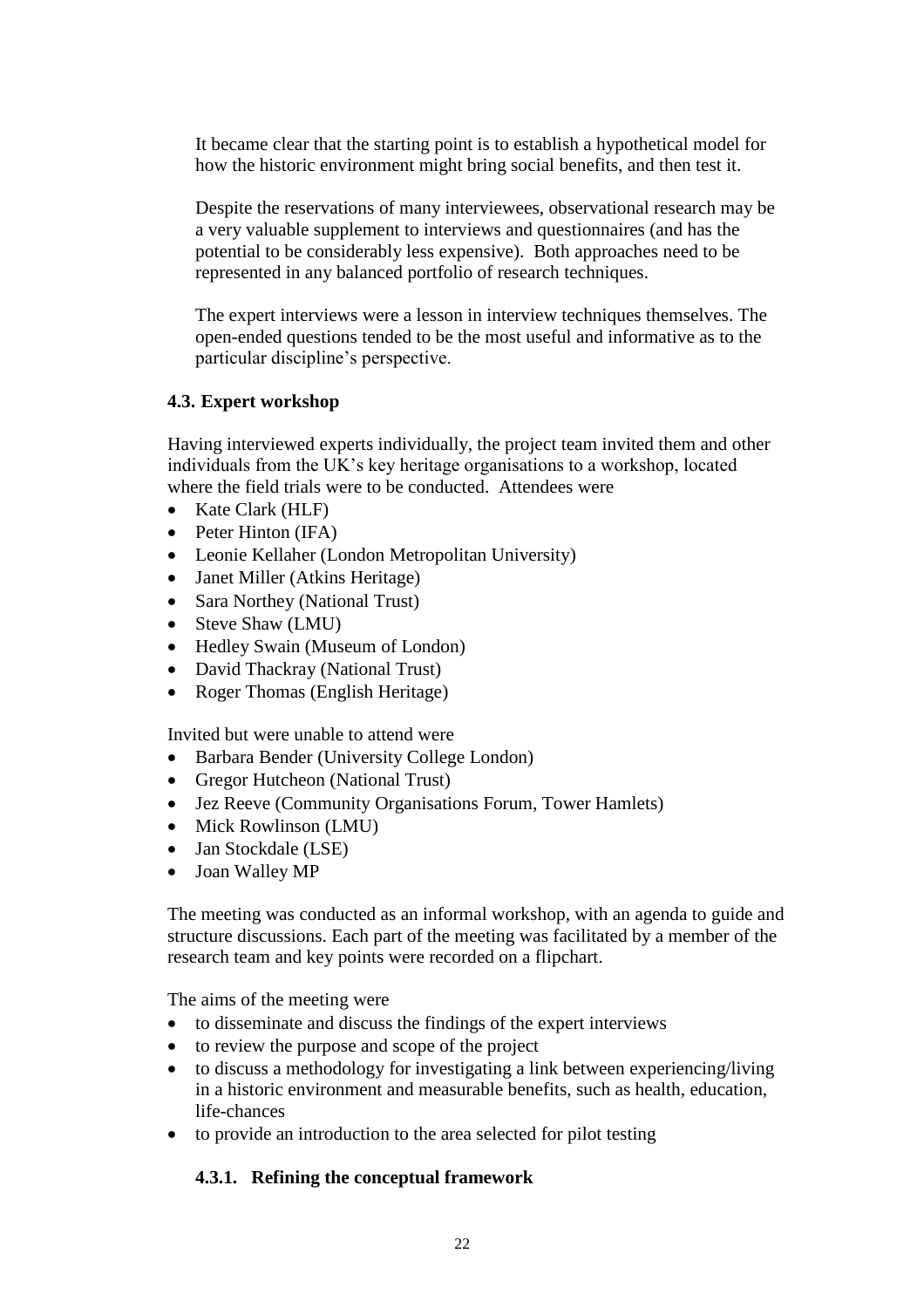The workshop considered how quality-of-life studies vary in their emphasis on different facets of life. However all tend to use a conceptual framework which provides for the selection, simplification and structure of data. There are 'domains' for core elements of life or well-being: health, poverty, environment, education are typical examples. They are recorded by measures and indicators such as mortality, receipt of state benefits, pollution, and qualifications at 16. The selection of domains, measures and indicators is driven by research questions. They can comprise hard economic statistics, or indicators can be selected through questioning a community about its values and aspirations.

In order to develop a conceptual framework for the relationship between the historic environment and social wellbeing, the panel was asked to consider a hypothesis about correlation or causation between domains and indicators. The hypothesis centred on social capital as a key mechanism, postulating the potential for a causal relationship between living in a historic place, social capital manifested in networks and voluntary groups, and a measurable benefit such as health. A potential causal 'chain' was developed from the historic environment to better health:

- 1. a visible or legible historic environment  $\rightarrow$
- 2. a historic environment which is marked/recognised by residents  $\rightarrow$
- 3. a topic of conversation/interaction  $\rightarrow$
- 4. development of networks  $\rightarrow$
- 5. improved self-confidence  $\rightarrow$
- 6. better health (or well-being)  $\rightarrow$

1-3 comprise the process of marking and valuing the historic environment, 4 contributes to social capital, and the relationship between 4, 5 and 6 have been demonstrated by other studies with reference to eg the natural environment (Perry Walker pers comm).

The research methods for this project might be directed at establishing the presence or absence (or potentially quantified value) of associations between these attributes, in order to demonstrate a series of links connecting the domains of historic environment and health. Establishing robust cause and effect particular to the historic environment may be difficult. A network of associations and social capital may derive equally from other domains such as the natural environment, wealth, education, urban design etc, so it is important to establish a control as similar as possible in every regard apart from the perceived value of the historic environment.

Workshop participants noted that the notion of 'connectedness' may be very relevant for this project. The centrality of connectedness for social and psychological health is demonstrated by a study of old people (Leonie Kellaher, pers comm), particularly those resident in old people's homes, and the way in which they use objects such as photographs and souvenirs, to establish or substitute for social connections or support an individual's chosen persona. A display of souvenirs can become a talking point or a visible affirmation that family members think of them while on holiday. A collection of ornamental frogs may be a means by which an individual demonstrates that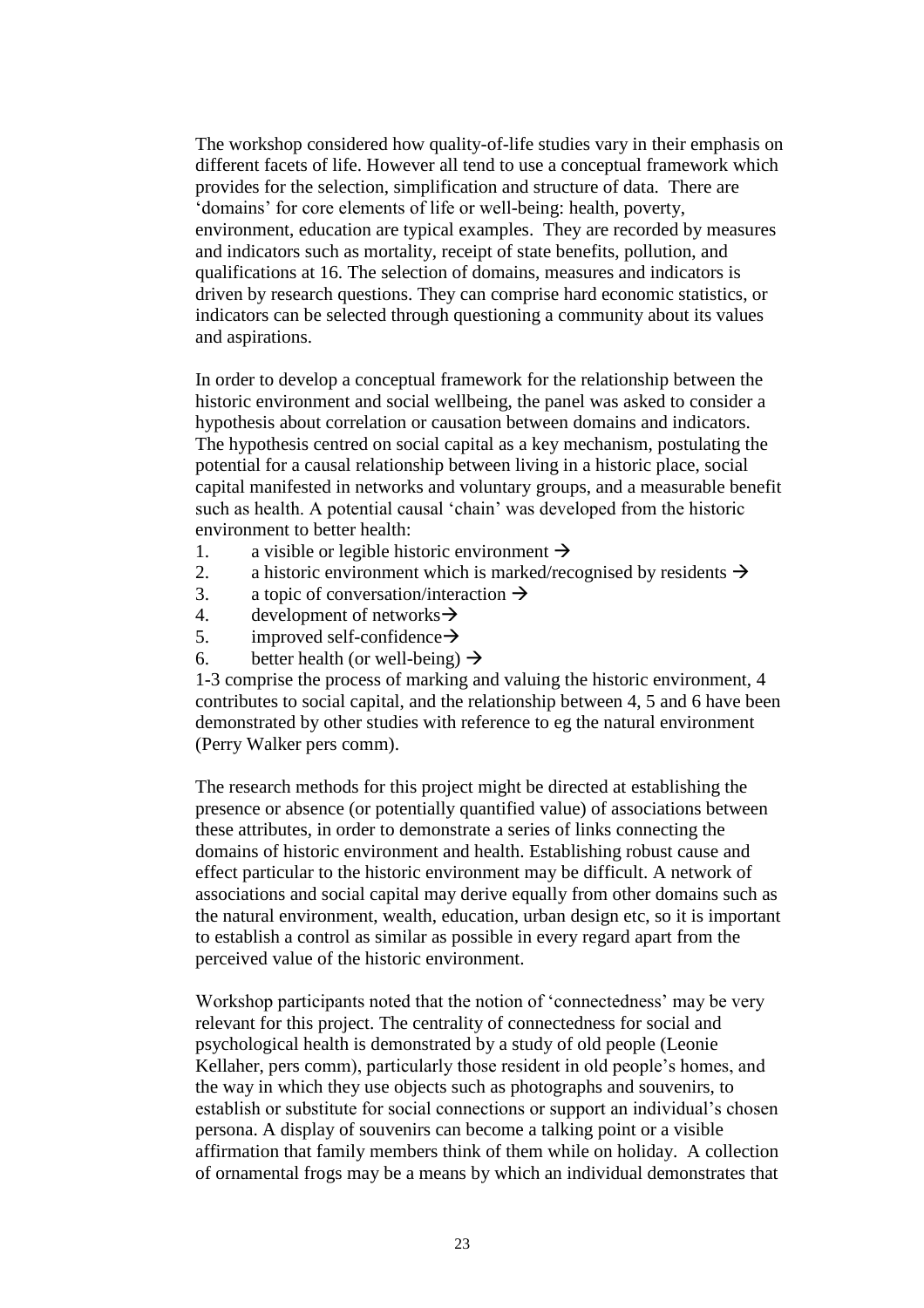they are the carers for something, rather than being simply the object of care. The example of the traveling museum, where the handling and examination of artefacts, perhaps associated with a locality, became a social event forging relationships through shared memory and associations, would seem to confirm the notion of social capital as a key mechanism (Hedley Swain, pers comm). Both examples demonstrate the ways in which people use material culture as a tool for establishing their place in the world, thus, perhaps, preserving or restoring elements of wellbeing, leading to other quality of life advantages. It may be that the historic environment is similarly, or even particularly, useful in some way for such individual or social strategies. Similarly, the examples provide an insight into the unspoken and unacknowledged dialogue between individuals and their material culture and surroundings. This information might provide a much deeper understanding of the relationship between people and the historic environment, but it is less accessible by means of datagathering such as questionnaires and focus groups. This finer grain information requires more intensive data-gathering akin to anthropological research, such as interviews, participant observation and mapping of material culture.

It remains the authors' belief that the hypothesis tested is only one potential mechanism by which the historic environment might bring social benefits. It was considered inherently plausible – though clearly in need of testing – and sits comfortably with the general perception in the heritage professions that what is critical is the way in which people interact with the historic environment. Nevertheless it would be precipitate to disregard environmentally determinist hypotheses that there is something intrinsic in the shape, texture or scale of the more historic built environment that conveys those benefits. Later phases of the project might aim to test this further by investigating whether there is something beneficial inherent in the historic environment, and whether people who are not conscious of or value it nonetheless benefit from it.

## **4.3.2. Refining the project methodology**

A initial working project methodology consisted of the comparison of two areas of housing: one which might be characterised as old or historic, perhaps Victorian terraces; and one which would not normally characterized as historic, perhaps a 1950s or 1960s estate. It was planned that both should be broadly similar in attributes such as socio-economic situation, ethnic group etc. In this way the modern estate would act as 'control' group. Quality-of-life domains (see 3.2.1) such as health and education would be studied and compared across the two housing areas. Conclusions regarding the role that the historic environment might play in any variations in indicator scores would be explored through questioning of residents on the appreciation or valuing of the environment. Residents could also play a part in mapping the domains and indicators in order to ensure that they reflect local attitudes and aspirations.

On consideration is was felt that in selecting sites for field trials it will be difficult to identify 'historic' and 'non-historic' places, as such distinctions derive from perceptions, not absolutes  $-$  and could run contrary to the thinking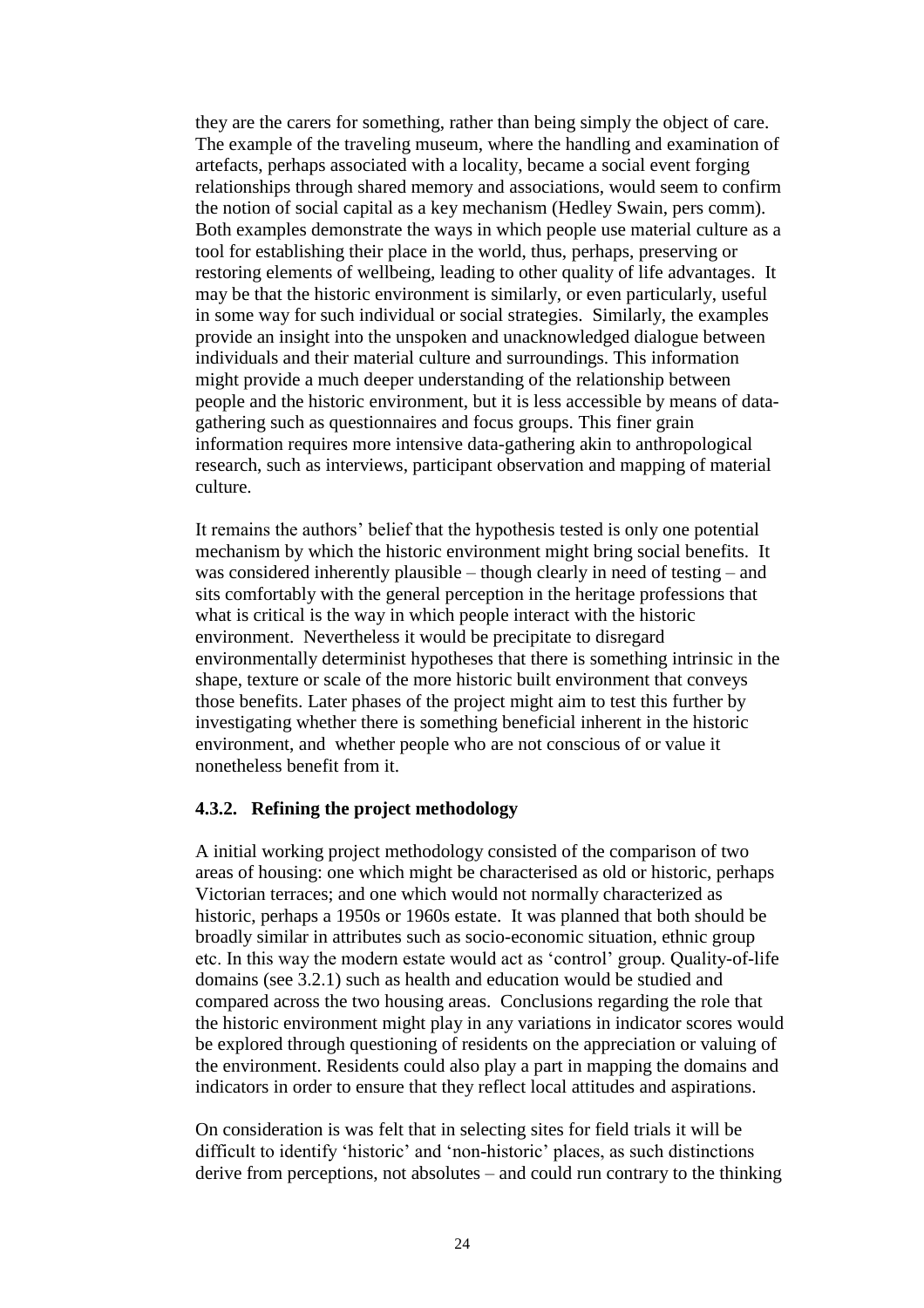that everywhere has character and a historic or heritage dimension. It may be preferable to draw comparisons between a historic environment that is (generally) collectively valued by residents and one that is not. Research should not be led by the perceptions of heritage professionals, or by official designations of heritage assets. People's/residents' own appreciation of what is 'heritage' or the 'historic environment' must become central to the investigation (cf Caffyn and Lutz 1999). The distinction between individual and collective preferences and values must be considered, and the selection of survey population and control presents many problems

The strategy was refined to identifying two areas under the same local authority regime and

- 1 establishing the differences between their 'official' heritage ratings (eg as indicated by formal protections designations)
- 2 comparing the extent to which the two local communities appeared to mark or value the historic environment
- 3 comparing readily available measures and indicators of social capital and quality of life
- 4 analysing the correlations and differences

Methods 1, 3 and 4 were envisaged as desk-based, and method 2 primarily involving fieldwork.

A variety of indicators were discussed, based around observational research in public realm or private homes; interviews conducted via words, images or objects in the home; intercept surveys; organised focus groups. As the project has developed (see below) the list has been expanded, refined and critically appraised, and is presented here as Appendix 2 and shortlisted at 5.4.4.

#### **4.4. Field trials –testing the indicators**

The next stage of the project was to test the measures and indicators. The project design did not intend extensive testing, nor did it propose at this stage a properly conducted experiment to see if, how and how much the historic environment contributed to social wellbeing. The purposes of the exercise were to make a rudimentary assessment of the extent to which heritage appears to have been officially 'marked' in the trial locations, and to assess the indicators against the four criteria (see Appendix 2)

- C1 Is it likely to give accurate information about the attribute we are trying to measure/detect?
- C2 Can we gather data efficiently and cost effectively and how much training investment (or commissioned expert assistance) might be required?
- C3 Could it be used to track changes over time, and thus measure the impact of intervention by the historic environment or other sectors?
- C4 Can the indicator be developed or refined in partnership with the community?

The trials took three principal forms

- an assessment of the ease of obtaining and interpreting existing quality-of-life indicators
- an assessment of the observational research techniques and indicators in the field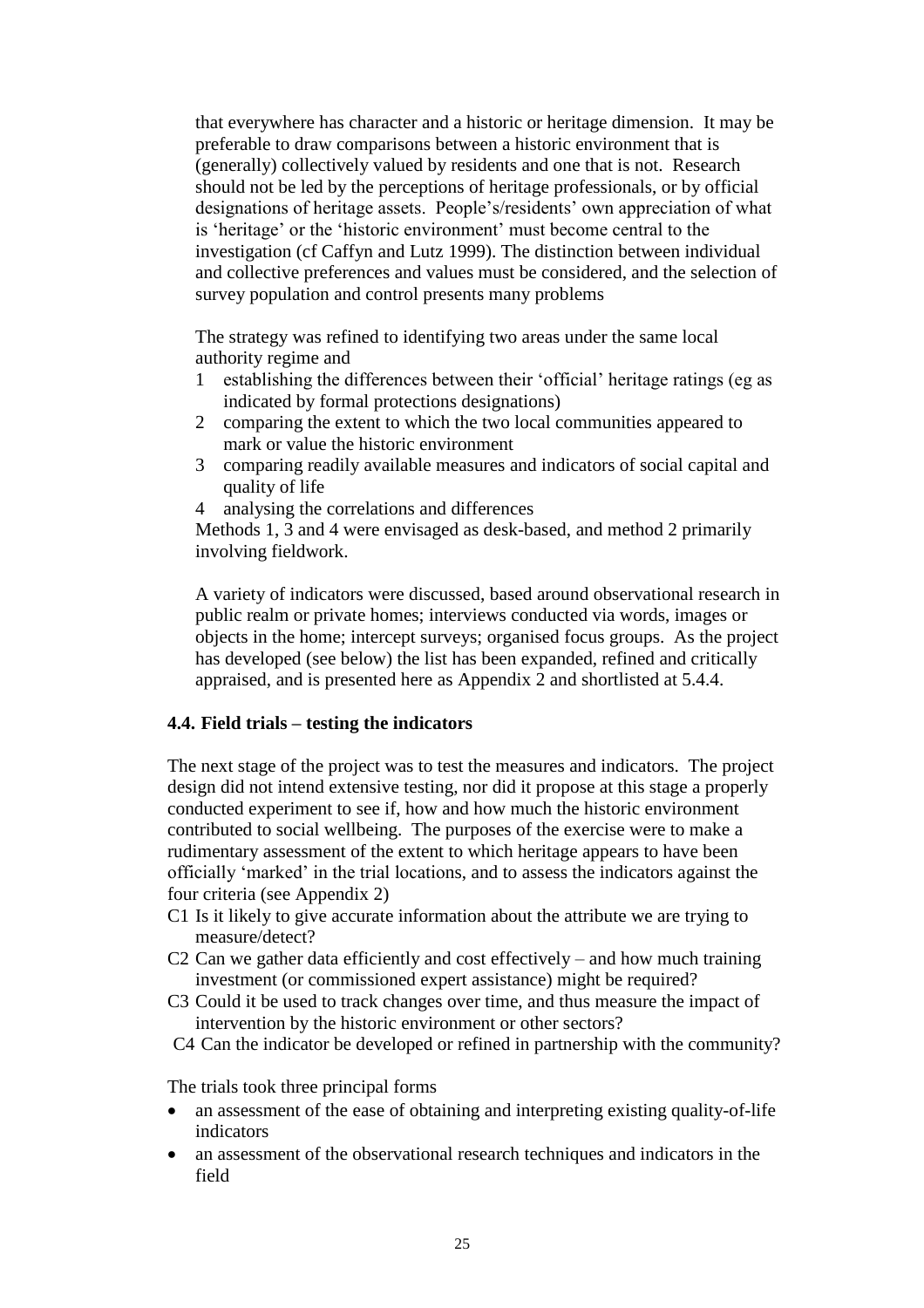• a critical review, conducted with expert 'stakeholders' in the selected field trials area, of the likely effectiveness of face-to-face interview, focus group and survey techniques. Real-world testing of these latter techniques awaits a later stage of the project.

### **4.4.1. Selecting the field trials locations**

The potteries towns of Burslem and Fenton were identified as the two areas to be studied. Burslem was because it is a historic town which is in need of regeneration and has relatively high deprivation indicators; because key 'players' in the area, notably the MP, Joan Walley, and Mick Downs, head of Urban Design and Conservation at Stoke on Trent City Council, are in support of this project; and because Atkins are currently undertaking the Masterplan for the town centre and so are familiar with the area. Fenton was chosen as a comparator (see 4.4.1.2)

# **4.4.1.1. A brief description of Burslem**

Burslem is located on the A50 just over 1 mile (2km) to the north of Hanley, the City Centre of Stoke-on-Trent. Burslem is part of the North Staffordshire Conurbation, a sub-region of 400,000 people located at the northern edge of the West Midlands region which includes the neighbouring borough of Newcastle Under Lyme. The City of Stoke-on-Trent in total has a population of 240 643. Burslem today has a population of 22 500.

The six Staffordshire towns of Tunstall, Burslem, Hanley, Stoke, Fenton and Longton, grew from small medieval villages and hamlets, located close to the Black Band Coal Measures and Etruria Marl. Pottery was produced in the area from the Roman period but from the early eighteenth century the towns became the centre of a world trade in domestic and decorative ceramics. The industry was foremost in industrial and marketing techniques, scale of output and quality of design and craftsmanship. A complex of railway and canal routes connected the Potteries with international markets. Dinner services from Staffordshire graced the tables of royal establishments across the world. Today, items from the Wedgwood, Doulton, Spode and Minton factories form key elements of ceramic collections in many of the world's great museums. The height of the industry saw dreadful working and living conditions, with dirt, pollution, poverty and overcrowding for very many of the people of the Potteries, despite the economic benefits represented in civic buildings and municipal parks.

Burslem is the 'mother town' of the Potteries and it was the birthplace of Josiah Wedgwood. All the principal elements of a potteries town, the street plan, the potbanks and manufactories, the municipal buildings, churches and chapels and housing for the workers and employers, are preserved in Burslem, documenting the pottery industry and the social and economic history of the town.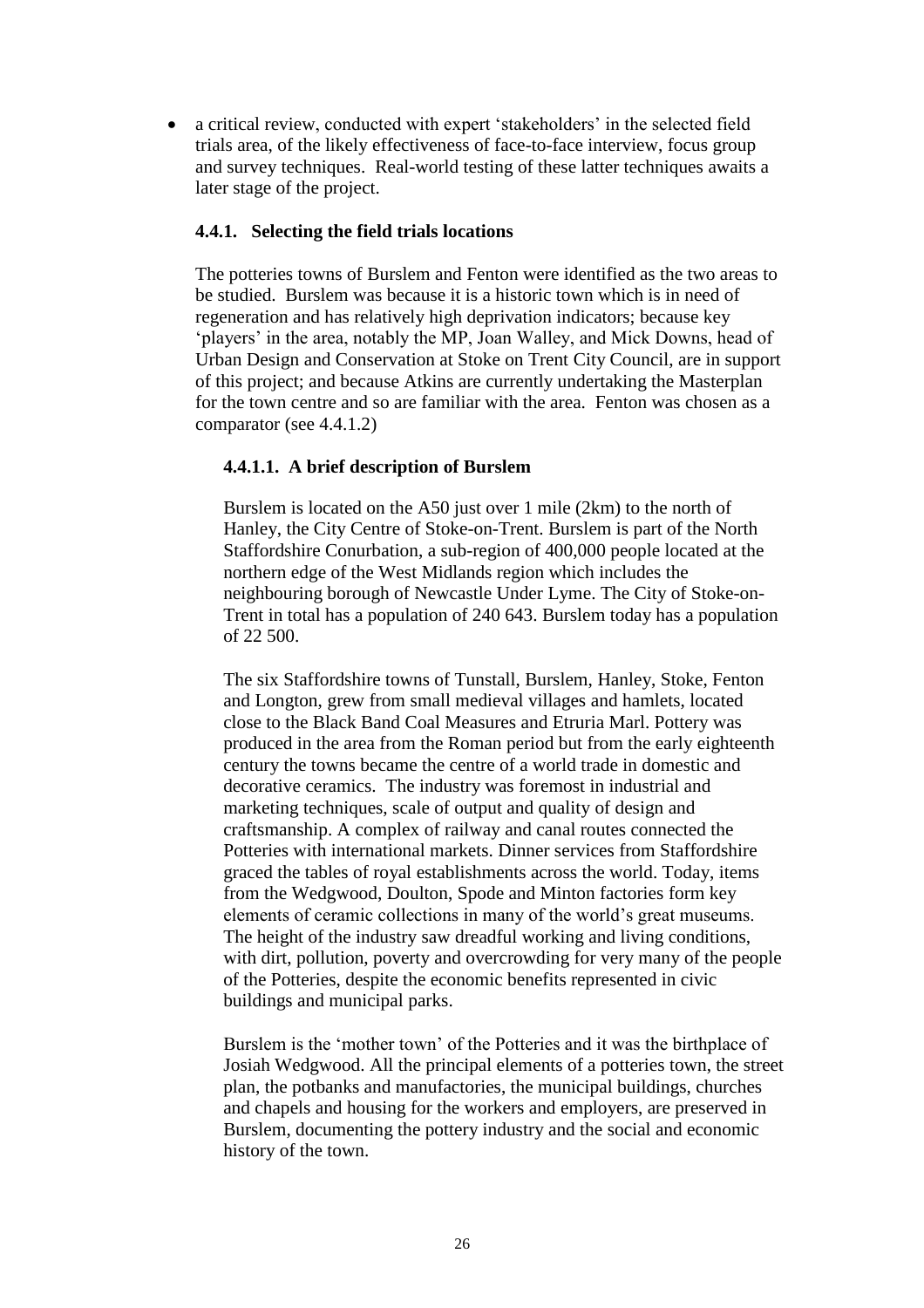The remains of 500 years or more of pottery production underlie Burslem, central core, particularly the dumps of pottery wasters and fragments. The town is also surrounded by the industrial remains and remodeled landscape resulting from the collieries, clay extraction and iron works, on which the pottery industry depended.

The surviving fabric is supported by substantial documentary and photographic evidence, held by the Potteries Museum in Hanley and others. Maps date to the eighteenth century, and there is Historic Building Survey information on key buildings within the centre of Burslem. The novels and essays of Arnold Bennett should also be regarded as supporting information, as they provide rich descriptions of the town and its events. Today, there are still many older residents of who worked in the pottery industry and recall events and details of Burslem life.

The most impressive monument to the achievements and world-wide influence of Burslem, and the other Potteries towns, for nearly three centuries is the massive assemblage of millions of ceramic artefacts to be found in museums, palaces and homes across the globe.

Burslem centre is a Conservation Area, containing some 14 listed buildings. These include the key heritage assets of the Sadler's Site, Queen's Theatre, and Printworks. The Wedgwood Institute is important for the history of design and worker education and the three bottle kilns at Bourne's Bank are the only remaining downdraught type of potters ovens. Burslem Park, opened in 1894, is on the English Heritage Register of Parks and Gardens. Most of the entries on the archaeological Sites and Monuments Records relate to dumps of factory waste, one of which was excavated by Time Team in 1996.

Owing to the decline of the pottery industry, there has been little threat from redevelopment. Recent and current threats to the heritage value of Burslem largely relate to neglect, under-use or physical failure of buildings. Indeed, other than the demolition of most of the hundreds of bottlekilns as a result of changes in technology, the lack of developer investment has meant that much of historic Burslem has largely survived intact. However, the decline has also led to the general rather abandoned air and, perhaps, the under-appreciation of the heritage resource of the town. In addition, many of the traditions and memories of the old pottery industry may be being lost, as the numbers of older residents are declining and are not replaced by a new generation of pottery workers.

During the latter half of the twentieth century Burslem has suffered depopulation, economic decline, and lack of investment. Burslem has struggled to find a clear and sustainable role within the Stoke-on-Trent conurbation. Whilst the other pottery towns have not avoided some of the difficulties experienced in Burslem, southern neighbour Hanley has increasing developed as the retail centre. Burslem is the smallest of the six pottery towns and has struggled to find a definite role to a greater extent than the other pottery towns.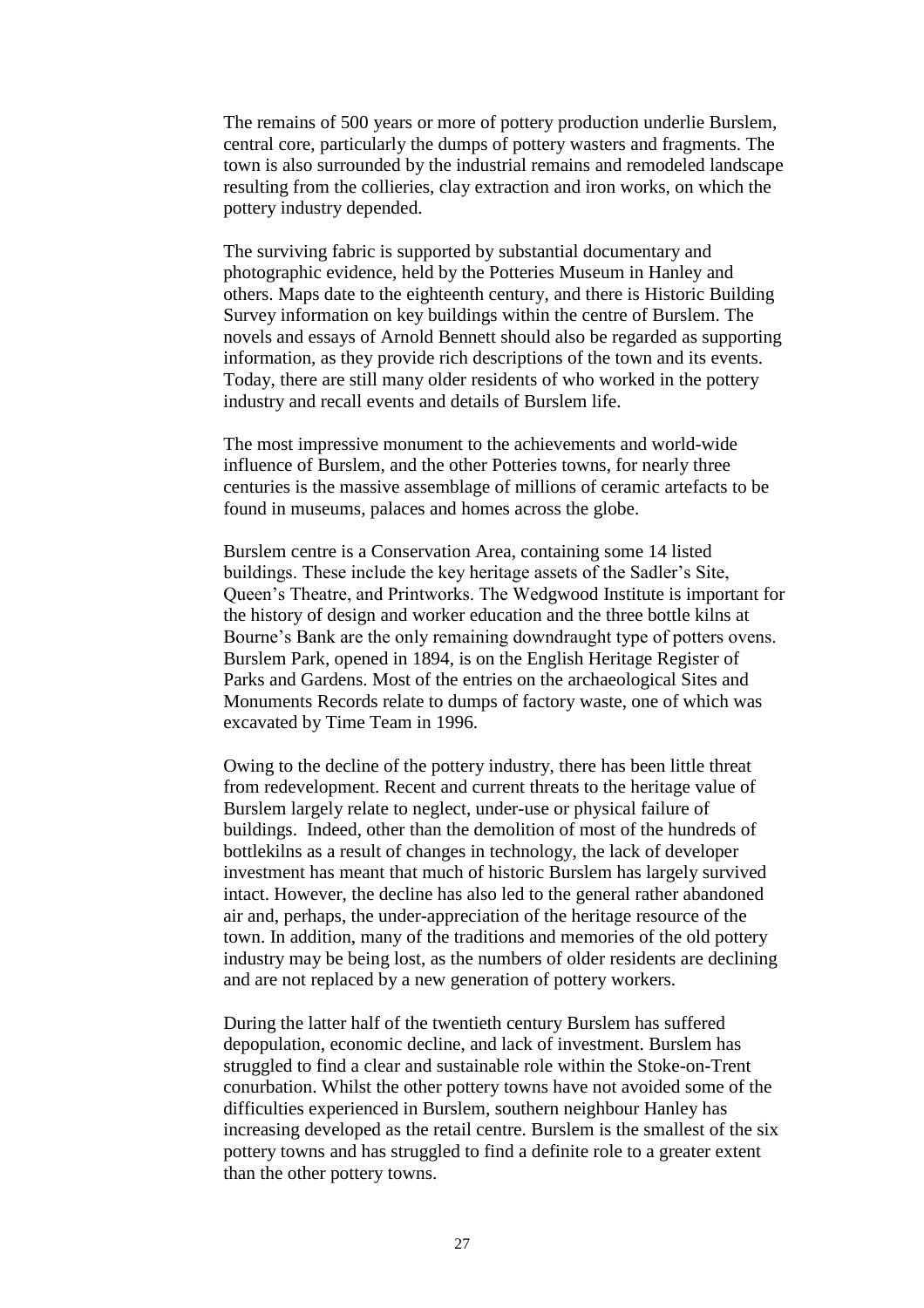Since 1989, a series of regeneration strategies, conservation schemes and individual building studies, have sought to turn around the fortunes of the town. These studies have produced initiatives aimed at the revitalisation of the town centre by refurbishing its historic buildings, attracting new economic uses based on its industrial and cultural heritage, and developing local community involvement.

Of the traditional industries (coal, ceramics, iron and steel) on which the wealth of the potteries was founded, only ceramics now remain. Within the ceramic sector approximately 15 000 local jobs exist. The surviving ceramic manufacturers are distributed throughout the conurbation. There are however two noticeable concentrations: Longton to the south of the city producing general ware for the mass market and Burslem to the north producing more well-known "name" manufactures of specialist and collectable items.

Ceramic companies currently operating in and around Burslem include Wade, Royal Doulton, Moorcroft, Dudson, Wood and Sons, Steelite, Burgess Dorling and Leigh, Royal Stafford, Moorland Pottery, LJB Ceramics, Price and Kensington, and Arthur Wood. Most cater for collectors and operate on-site factory shops. Most are diversifying by an increasing use of design and marketing to supply niche markets; and some are outsourcing the production process, although this latter change has inherent dangers of a short life strategy.

Employment is largely generated from the manufacturing industry with a number of pottery works on the periphery of the centre. Burslem also has a number of visitor attractions including factory shops, visitor centres (including Royal Doulton and Ceramica which is due to open in 2003) and Port Vale Football Club. Unemployment in Burslem as a percentage of the workforce was 5.1% in 1996 and 3.2% in 2001. Relative to the other areas of Stoke-on-Trent, Burslem had the lowest rate of unemployment. Burslem has the lowest average weekly wage at £296.7 compared with district, regional and national levels which range from £309 to £368.

The housing stock in Burslem is characterised by a large proportion of Victorian terraced properties and older housing stock. Housing values are subdued at around £100 -125 per sq ft, which makes it difficult to create good land values or to make a proper developer's profit without cutting corners on building cost and inevitably building quality. Other towns such as Leek, Congleton and Newcastle housing values are approximately 25% higher. Land values within Burslem are approximately £150,000 – £250,000 per acre for residential development. New housing development has to compete with existing housing stock with regard to price. Existing Victorian terraced properties can be purchased for between £20,000 - £60,000 depending on size, condition and location within Burslem. New development that has taken place does not reflect any regional identity and is mainly low density suburban housing that can be seen all over the country.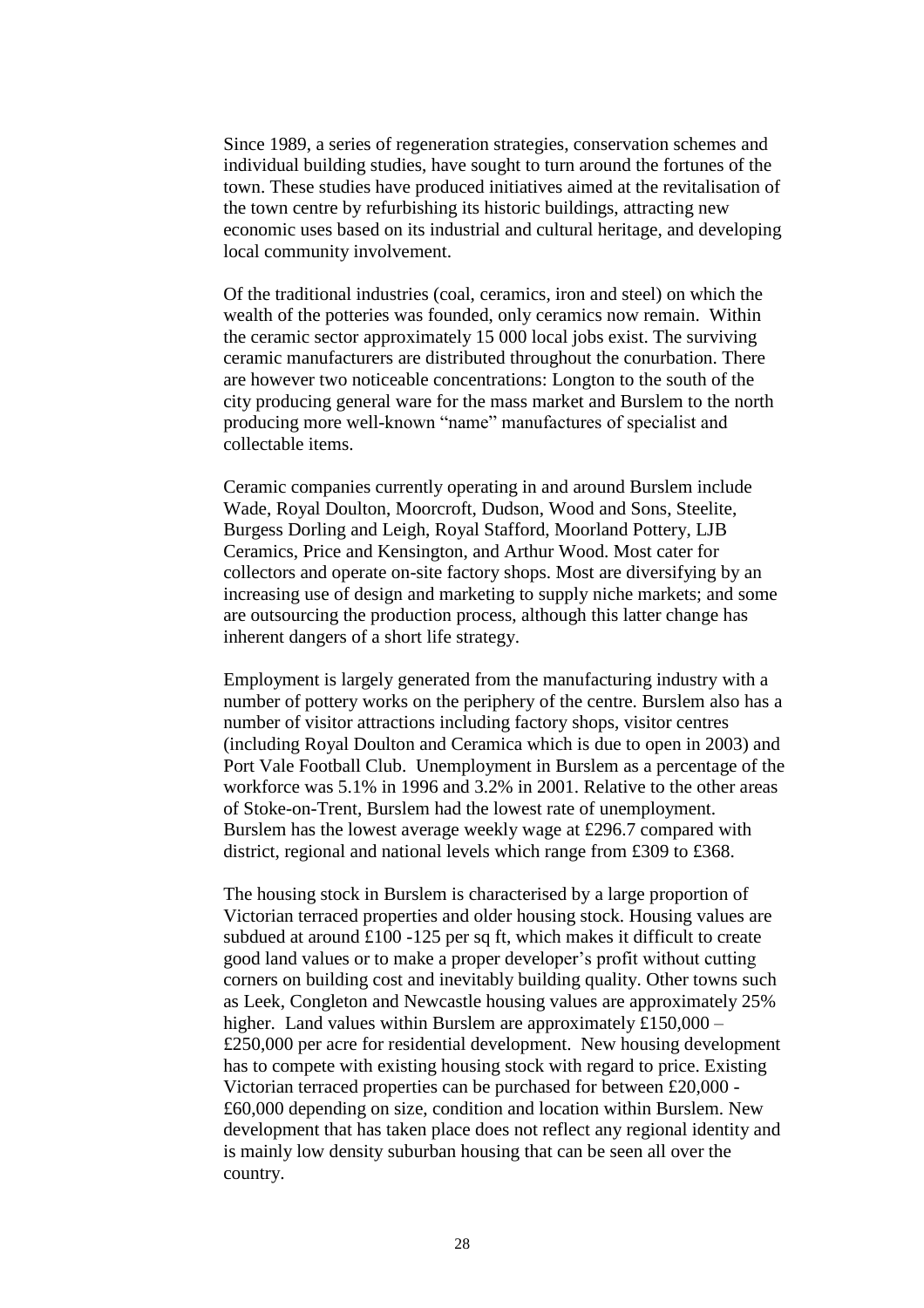There is a need within Burslem to increase housing densities in line with Planning Policy Guidance Note 3 *Housing* which seeks densities of between 35 -50 dwellings per hectare. This is further supported by Burslem's compact town centre and range of services within easy walking distance such as the existence of good bus routes.

The pottery industry remains the major employer in Burslem, it is however a declining manufacturing industry in relation to employment. In 1996 there were 5136 people employed in the ceramic goods category, this accounted for 36% of total employment. By 2001 the number of employed had fallen to 3466 or 28.3% of total employment. The closure of a number of pottery manufacturers has led to a ring of dereliction around the town centre which severs links between outlying areas and the town centre.

Burslem is the fifth largest retail centre in the city. It has limited comparison shopping, but provides an important convenience and service role. The main shopping street focuses on Queen Street and St John's Square. Burslem also has an indoor and outdoor market. Burslem lies on a bus priority corridor (the A50) and consequently is well served by bus services. There is no bus station, however many of the bus stops and shelters have been refurbished. There is no rail link to Burslem, the nearest station being 1 mile (1.5 km) to the west at Longport.

#### **4.4.1.2. A briefer description of Fenton**

Traditionally there are six towns in the Potteries: Burslem, Hanley, Tunstall, Stoke-upon-Trent, Longton and Fenton. Arnold Bennett wrote of the Five Towns – Fenton was the one that got away. More recently, Stokeon-Trent's map of visitor attractions shows a scattering of museums and factory shops – most notably the flagship attraction Ceramica, opened in Burslem in 2003 – across the Potteries, with the greatest number in Burslem and an virtual absence in Fenton. At the official tourist level at least, Fenton has 'no heritage', though according to the heritage community it deserves one Conservation Area and four Listed Buildings.

#### **4.4.2. Observational research**

#### **4.4.2.1. Methods**

The observational research was conducted by Steve Shaw and Peter Hinton in Burslem (Burslem South ward) and Fenton (Fenton ward), Stoke-on-Trent.

It was noted that to an outsider the towns appeared to have much in common

- a central core of relatively well preserved 19th-century civic or public buildings – mainly brick civic buildings (some stone in Burslem) and stone churches
- the historic buildings in the core interspersed with churches and chapels, relatively undistinguished later 20th-century civic and retail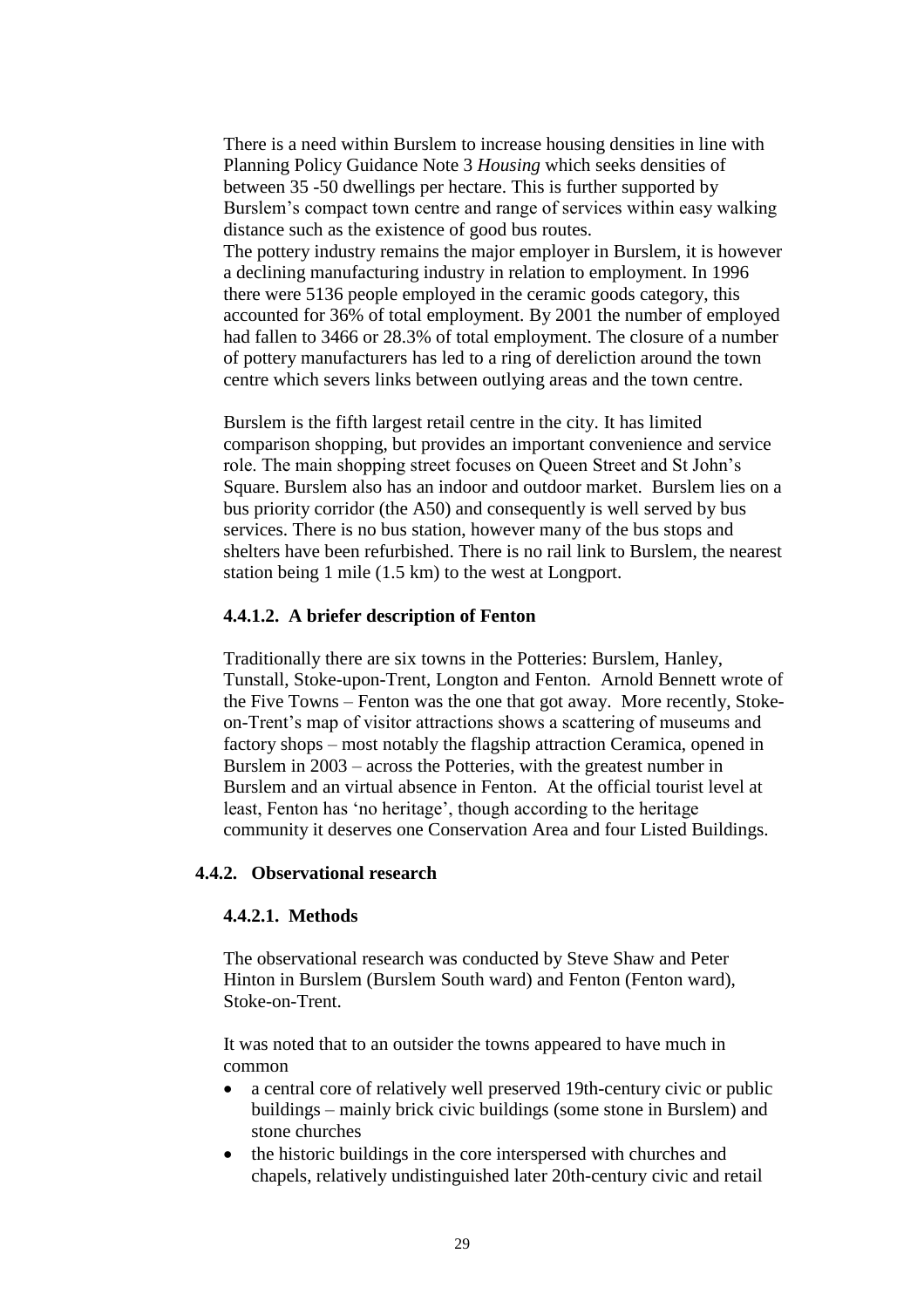buildings with little sense of place identity (pubs, post offices, betting shops, bargain shops etc, specialist shops, eg aquaria and gemstones)

- a surrounding of evenly mixed 19th-century terraced housing, 20thcentury low/medium rise (Fenton) or medium/high rise housing, industrial buildings in their original (pottery) or subsequent (mainly motor trade or storage) use, chapels, and dereliction.
- the 19th-century retail and industrial buildings, where they survive at all
- the same original function as pottery towns and a similar history of industrial expansion, contraction and economic decline

It was also noted that Fenton has fewer (still in business) restaurants and cafes.

Several indicators were researched (see Appendix 2), by surveying the towns on a street-by-street basis, recording on paper and selectively photographing evidence for material marking of the heritage. We also subjectively photographed what we liked, disliked and considered 'typical', and discussed how this technique could most effectively be used to elicit the perceptions and preferences of local people. The differences between'outsider'and'insider'marking of heritage could then be compared. We also engaged in unstructured conversation with an assistant at Ceramica, shop staff, hotel staff and a taxi driver (an Asian driver who insisted that  $SS$  should visit Ceramica – what's the point of coming to the Potteries if you don't learn about the pottery?).

In our work we adopted the personae of relatively unbriefed and unfamiliar external researchers (this was easy) when observing and making records, and of local residents when taking photographs (this took imagination).

| Location       | Marking, and other observations                  |
|----------------|--------------------------------------------------|
| <b>Burslem</b> |                                                  |
| public realm   | Brown plaques of the 'Bursley Trail'             |
|                | identifying buildings and streets featured –     |
|                | under different names – in the works of Bennett  |
|                | brown road signs to tourist attractions; black   |
|                | and gold 'heritage' signs to visitor attractions |
|                | and civic amenities                              |
|                | black and gold 'heritage' bollards and bins      |
|                | footprint of excavated bottle oven marked out    |
|                | in paving and recessed pavement lighting         |
|                | outside Ceramica                                 |
|                | <b>Statue to Henry Doulton</b>                   |
| business names | 'Etruscan' glass (glaziers and hardware) –       |
|                | Etruria locally redolent of quality?             |
|                | 'Hairatage' hairdressers                         |

We made the following observations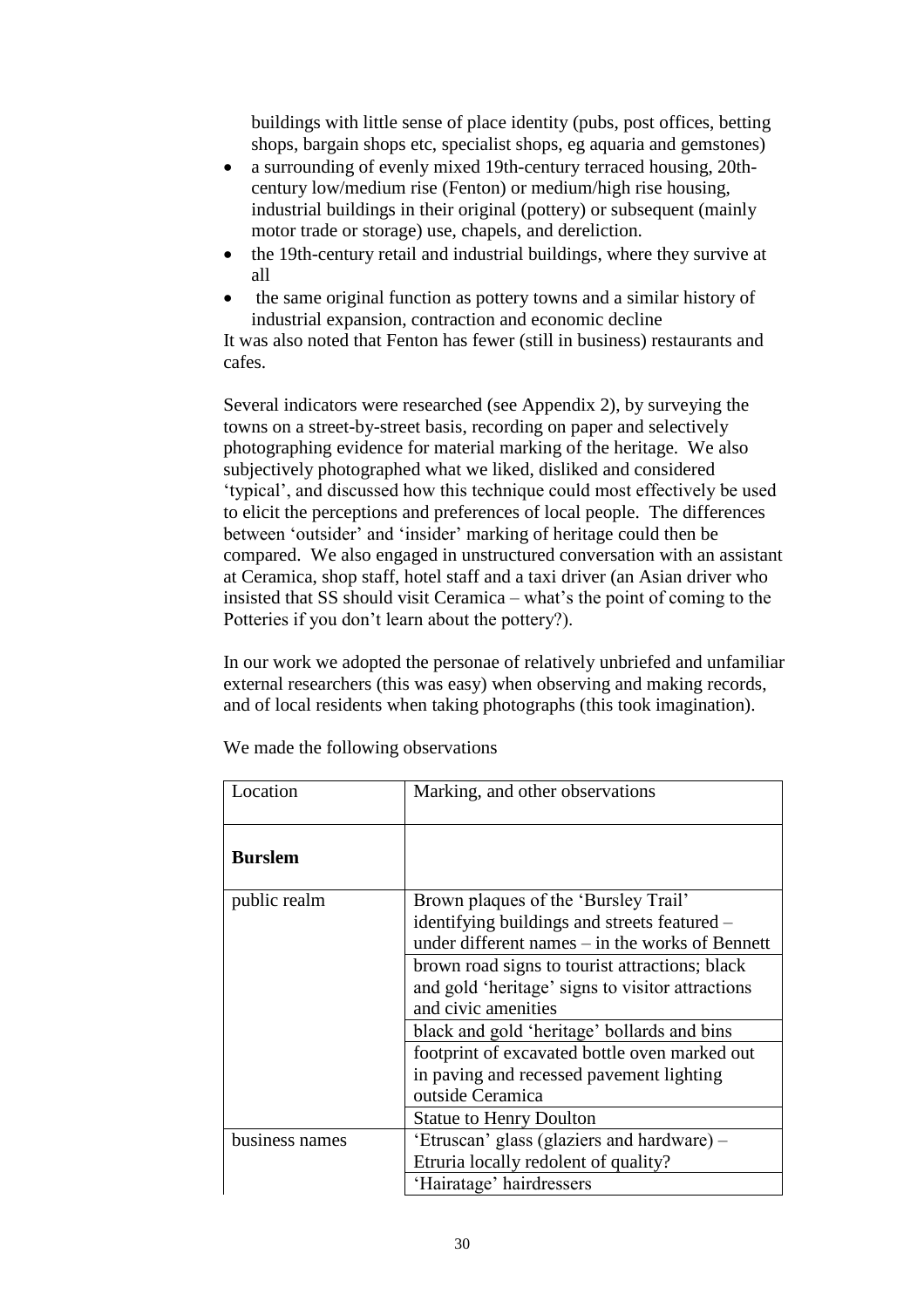|                      | 'Clayhanger' crafts (artists materials)                                                   |
|----------------------|-------------------------------------------------------------------------------------------|
|                      | various 'Potteries', presumably referring to                                              |
|                      | geographical origin                                                                       |
|                      | various antiques shops, often with a specialism                                           |
|                      | in pottery                                                                                |
|                      | 'Saggar Maker's Arms' - presumably not its                                                |
|                      | original name                                                                             |
| street names         | <b>Bennett Street</b>                                                                     |
|                      | Wedgewood Street                                                                          |
|                      | <b>Enoch Street</b>                                                                       |
|                      | <b>Lessways Street</b>                                                                    |
|                      | <b>Clayhanger Street</b>                                                                  |
| housing              | Fountain Court, a Staffordshire HA conversion                                             |
|                      | of the former Woods Fountain Works                                                        |
| heritage attractions | Ceramica museum in old town hall; included<br>oral history exhibition (must have involved |
|                      | building social capital), apparently sponsored                                            |
|                      | displays of commercial products, high level of                                            |
|                      | educational activity, reportedly mainly tourist                                           |
|                      | rather than local adult visitors                                                          |
| shops                | pottery factory outlets                                                                   |
|                      | selection of 2nd-hand Bennett works in                                                    |
|                      | Ceramica                                                                                  |
|                      | 'Staffordshire oatcakes' illuminated sign on                                              |
|                      | bakers                                                                                    |
| George Hotel         | restaurant recently renamed 'Bennetts' after                                              |
|                      | <b>Arnold Bennett</b>                                                                     |
|                      | 'Burslem oatcakes' on the menu                                                            |
|                      | display of pottery products                                                               |
|                      | historic and modern photographs of local                                                  |
|                      | landmarks and personages                                                                  |
|                      | modern paintings of local scenes: contemporary                                            |
|                      | and historic views                                                                        |
|                      | tourist information                                                                       |
| library              | information about local voluntary groups:                                                 |
|                      | various 'Potteries' titles, presumably referring                                          |
|                      | to geographical origin, Arnold Bennett society,                                           |
|                      | but otherwise nothing obviously devoted to                                                |
|                      | local cultural heritage                                                                   |
| local press          | no obvious heritage stories                                                               |
| iconic landmarks     | the old town hall                                                                         |
|                      | the 'Burslem Angel' statue on the old town hall                                           |
|                      | the Doulton statue                                                                        |
| <b>Fenton</b>        |                                                                                           |
|                      |                                                                                           |
| public realm         | black and gold 'heritage' benches and bins                                                |
|                      | around war memorial                                                                       |
|                      | black and gold 'heritage' signs to civic                                                  |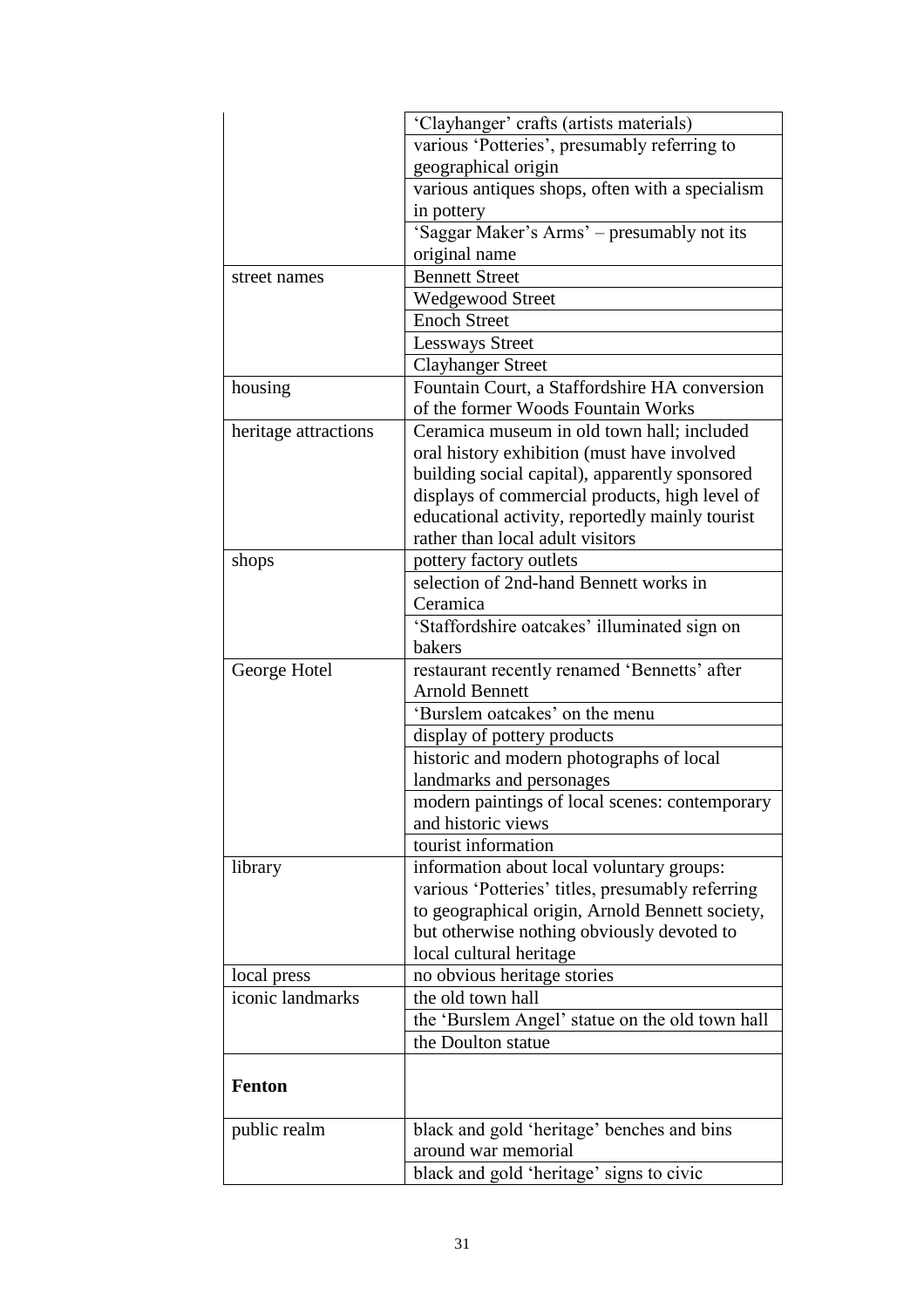|               | amenities                                                                                                                                                                                                                                                                    |
|---------------|------------------------------------------------------------------------------------------------------------------------------------------------------------------------------------------------------------------------------------------------------------------------------|
| library       | closed on Wednesdays                                                                                                                                                                                                                                                         |
| street naming | Wedgewood Road                                                                                                                                                                                                                                                               |
| <b>Both</b>   |                                                                                                                                                                                                                                                                              |
| security      | most doors to pubs and restaurants in Burslem<br>are locked by 9.30pm; customers must wait for<br>admission (nb 'social capital' sometimes<br>abbreviated to 'trust'). In both Burslem and<br>Fenton there are a lot of security grilles, locks<br>and alarms on properties. |

#### **4.4.2.2. Analysis of the observations –usefulness of indicators, and refinements**

The list of indicators, with comments against criteria  $C1 - C4$  (see 4.4) above) is at appendix 2.

In general most of the indicators that can be addressed through observational research were found to be relatively reliable, but with a need for refinement to target them better. Most are relatively cheap and easy to research, but would need validation (as do our own researches in the field trials) by an expert in local heritage and culture, to spot misidentifications and oversights. We also know that Burslem oatcakes filled with bacon and cheese need careful handling. The indicators could measure changes over time if there is some form of quantification or mapping were to be used (see 4.4.5). Probably all would benefit from being developed and undertaken in partnership with the community, (see 5.2 and 5.4 for observations on the effect this might have on both social capital and awareness of the historic environment).

There is a need to separate marking in the sense of physically labeling (brown signs, naming etc) from mentally registering the presence and perhaps value of the historic environment. The criteria used in Burslem and Fenton were intended to do both, but clearly observational research needs to be supplemented by interactive survey for measuring perception.

Different people are marking the historic environment in different ways and to different ends. We detected evidence of valorisation: referring to the heritage to add value to the tourist economy (pottery museums), to tradition to denote quality (Etruscan glass), to cultural tradition to reinforce local identity (oatcakes – there's a tourist dimension too) and local pride (statues, naming). Commerce (including retail, hospitality, tourism and manufacturing), the local authority, voluntary and special interest groups are marking the heritage in different ways for their own purposed. Are they marking the same heritage? Some refinement or at least subdivision of the indicators could prove revealing.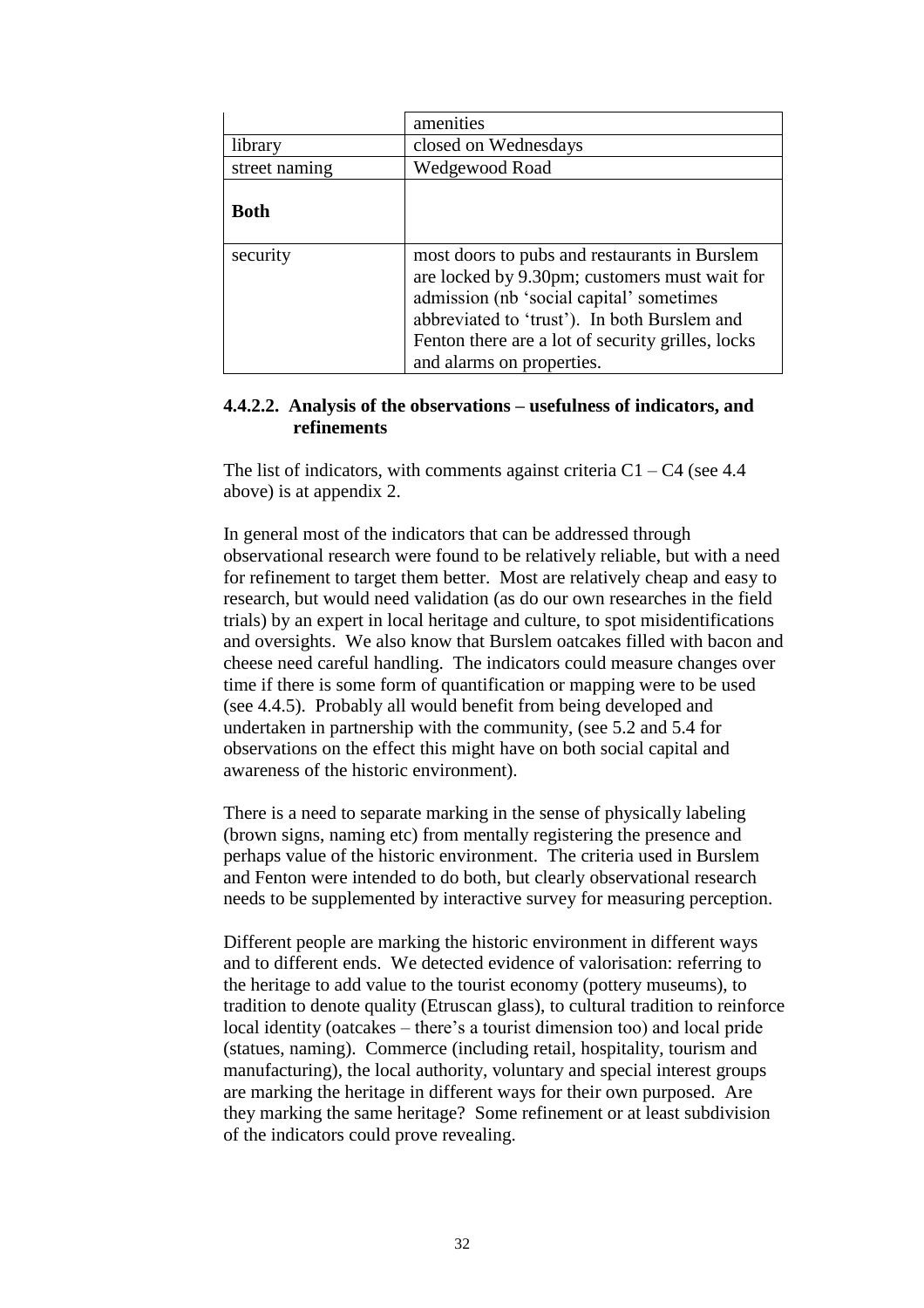The study of photographs presents some interesting issues. It may be better to have focus groups (see Armstrong 1993, 19-22, Walker 1993, 40- 42 and Ramsay 1993, 28-9 for potential methodologies) discuss pictures they or their community have taken themselves. In taking the photographs we found ourselves betraying our own values in the photography (using a wide-angle lens to exaggerate the desolation of waste ground, using a long lens to compress perspective and emphasise density).

### **4.4.3. Interview-based research**

# **4.4.3.1. Methods**

As stated above, no formal interviews, intercept surveys or focus group discussions were carried out as part of the project. Instead, a 'what-if' workshop was held with expert stakeholders at Stoke-on-Trent City Council Offices.

In addition to members of the research team, participants included representatives of organisations with key interests in the communities of Burslem and Fenton.

- Kevin Birks (Stoke-on-Trent CC, Burslem Regeneration Company)
- Andrea Bradley (Atkins Heritage)
- Dave Chetwyn (Stoke-on-Trent CC, Regeneration and Community; IHBC)
- Peter Hinton (Institute of Field Archaeologists)
- Adele Landon (Joan Walley MP, representative)
- Steve Shaw (London Metropolitan University)
- Janet Simpson (Stoke-on-Trent CC, Community Facilitator Burslem South)

Invited but were unable to attend were

- Judith Barker (Advantage West Midlands)
- Mick Downs (Stoke-on-Trent CC, Urban Regeneration)
- Janet Miller (Atkins Heritage)
- Joan Walley MP

The meeting was conducted as an informal workshop, with a broad agenda to guide and structure discussions. The aims of the meeting were

- to disseminate and discuss the findings of the project so far
- to assess the scope for improving indicators so far devised
- to determine how a number of our indicators might be applied in the 'pilot' study areas of Burslem and Fenton
- to investigate alternative methods for assessing social wellbeing which could be compared with the 'officially' and 'unofficially' mapped heritage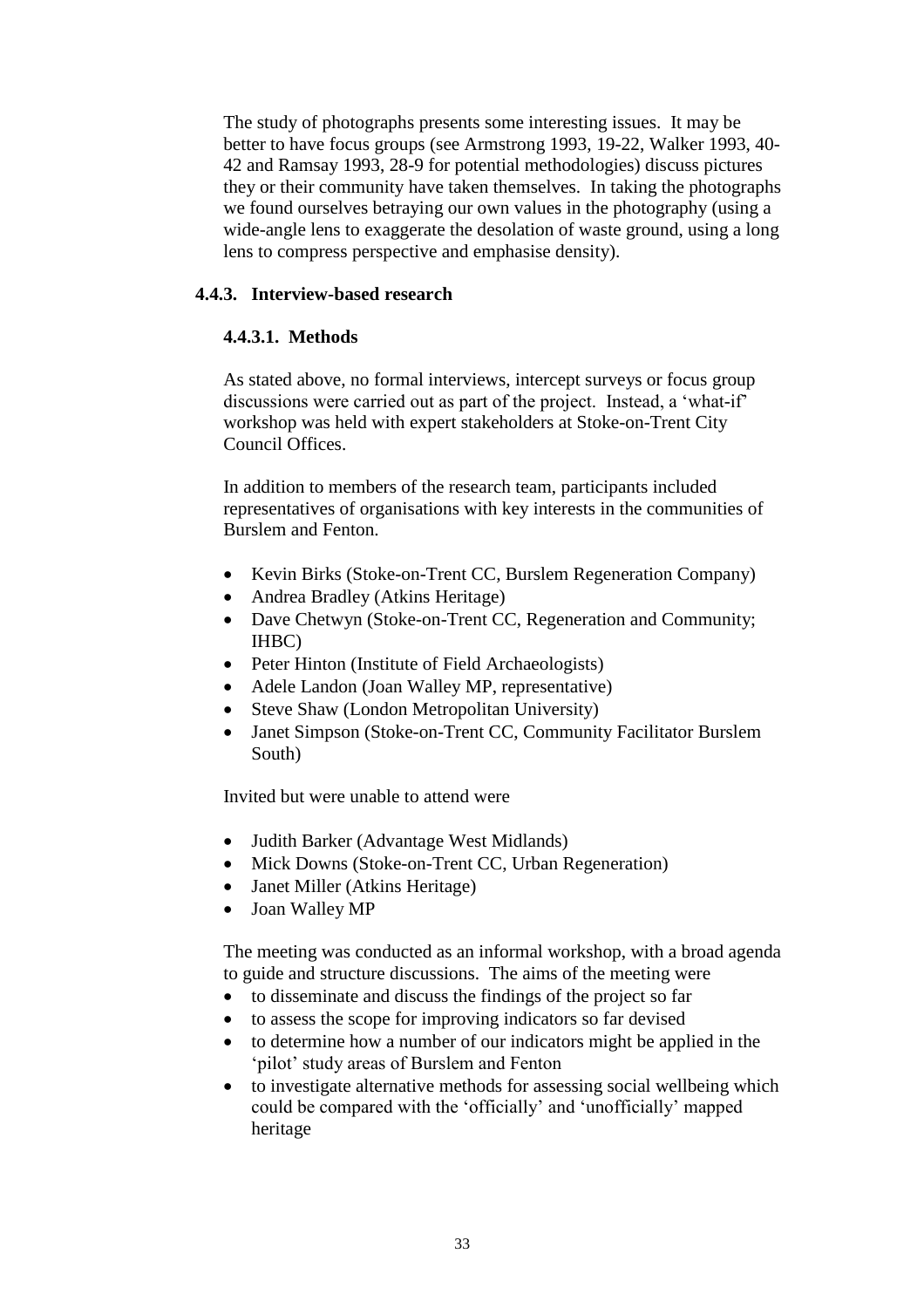#### **4.4.3.2. Analysis of findings –usefulness of indicators, and refinements**

Various potential indicators were discussed

- Members of the community could be asked to photograph six things which they felt belonged or were out of place in their town – the reasons why these were chosen could then be explored. Who to chose to take the photos? What would be a representative sample of the community?
- It would be difficult to get a representative sample, and that it might be better to target specific groups such as market stall holders or school children (who would not be influenced by preconceptions of the 'official'heritage–it was also noted that a school project on the Burslem angel had caused a two-week improvement in (unrelated) schoolwork). If a sample were to be chosen, then this should not focus on age or ethnicity (as some groups were bound to get left out) but perhaps on those who lived/worked in Burslem; visitors/stakeholders (business or property); those educated/retired in Burslem; and community organisations. Undue emphasis on living in a place valued for its heritage might draw artificial boundaries between living and working, and overlook the potential benefits of working in or visiting historic places.
- Members of the community could be asked (say, by means of a questionnaire or focus group discussion of images) about landmarks, or meaningful things about a place.

In Fenton, responses would be very varied, including the public square, but also depending on the person, the Thursday Market (not mapped) and the cycle and tea shop (not always open). In Burslem responses would include the ceramics industry, but might also include local shops (such as traditional butchers or greengrocers). The difficulty would therefore be getting people to think broadly enough to include elements of the 'intangible' heritage or 'traditions' of a place. Perhaps better to ask for the three best or worst things about a place, and then deduce the 'heritage' associations (if any) from the responses. These might refer to the Burslem Festival, the Bull's Head, and Titanic Brewery. One could also ask people 'what is your neighbourhood' or 'town' to establish boundaries within which the community interacted at higher levels of intensity.

Key factors for valuing the historic environment may be time depth, visibility, survival, aesthetic component, contemporary significance (for whomever) and legibility, the latter potentially dependent on interpretative activities.

 Members of the community could be asked what is good or bad about a place.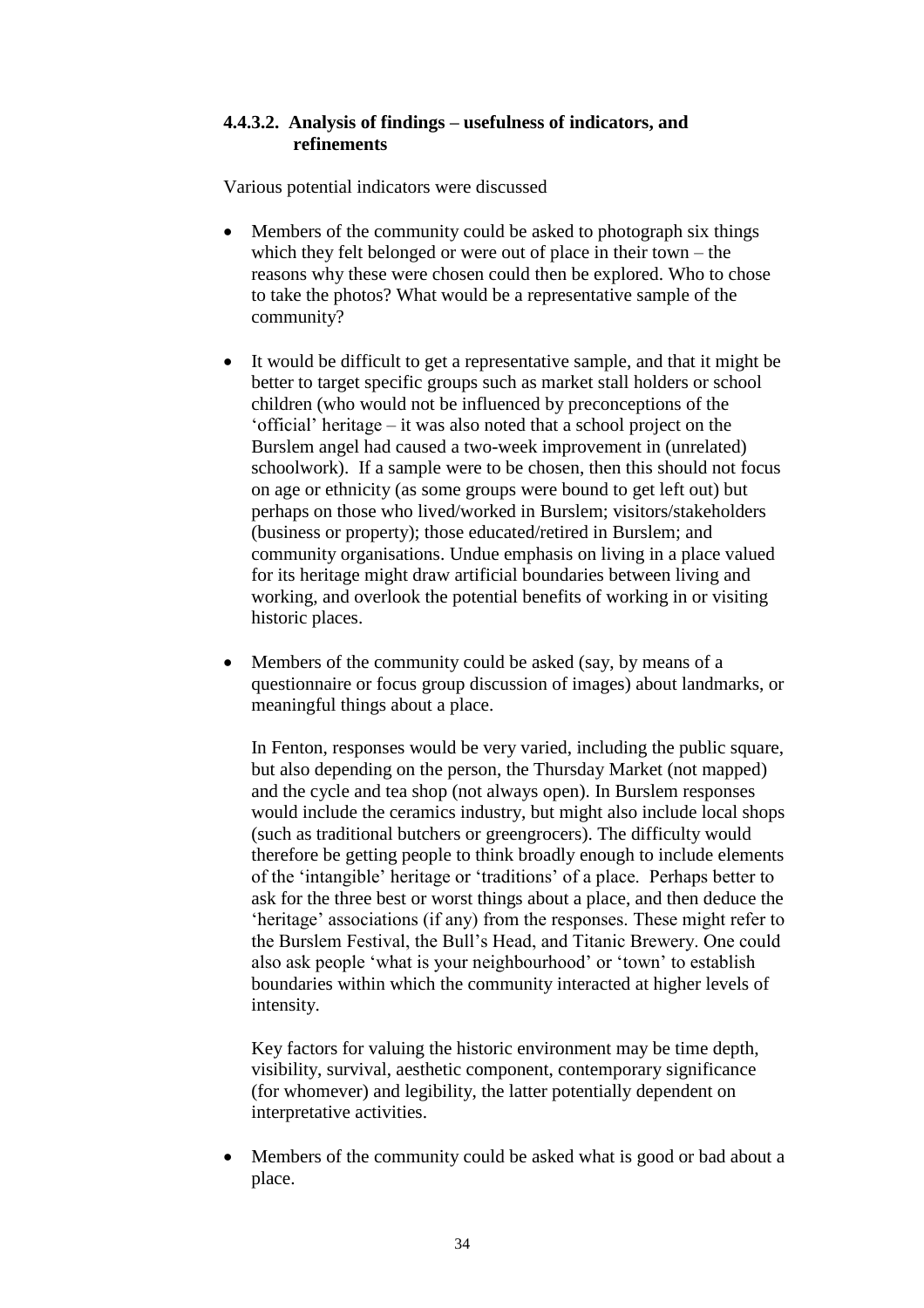It was felt that in view of the problems Burslem and Fenton are facing any questionnaires and interviews would attract a range of abrupt and robust responses...

Community comment had already been attracted as part of the development of the Burslem Masterplan, particularly about what residents liked about the area and what they wanted to see. Such data if available should always be used, and would provide a basis for testing a control.

Area Plans (produced as part of wider Community Strategy in Stokeon-Trent, but possibly in various forms countrywide) would be worth consulting as these often include priorities for the environment (including heritage), as well as for community safety, education, lifelong learning, and health.

If community groups were approached, it might generate a valuable insight into community values. In Burslem these groups would include the Potteries Heritage Society, Burslem Community Development Trust and the Friends of Burslem Park. These groups were not felt really to represent well the community of Burslem, although the PHS included a wider range than the BCDT which was made up predominantly of professionals and non-locals. Furthermore, the influence of these groups would vary widely, and it might be that some had their own political motives which could become confused with the determination of true values. However, Area 'Fora' (of elected members, agencies and community networks) would identify these local groups, and would be able to identify those which were more representative of the community, and potential conflicts. Area Fora themselves, or youth services might be more objective bodies to consult, and would represent a broad range of concerns such as action groups and special interest groups.

In order to map community groups geographical and subject remit it would be best to work with local authority community facilitators or similar. There was not much confidence that Citizens' Panels would be representative. It would be sensible to talk too to local chambers of trade and commerce.

Enquiries could focus on the ceramic industry, to see whether responses talked about the present or the past might be revealing.

• Studies could be undertaken of people's homes, to see how the use material culture and to what extent they are affected by where they live/lived. The study of objects in peoples homes, and the way in which they use objects, such as photographs and souvenirs, might be found to represent an understanding or appreciation of the local heritage. Such studies demonstrate the ways in which people use artefacts and material culture as tools for establishing their place in the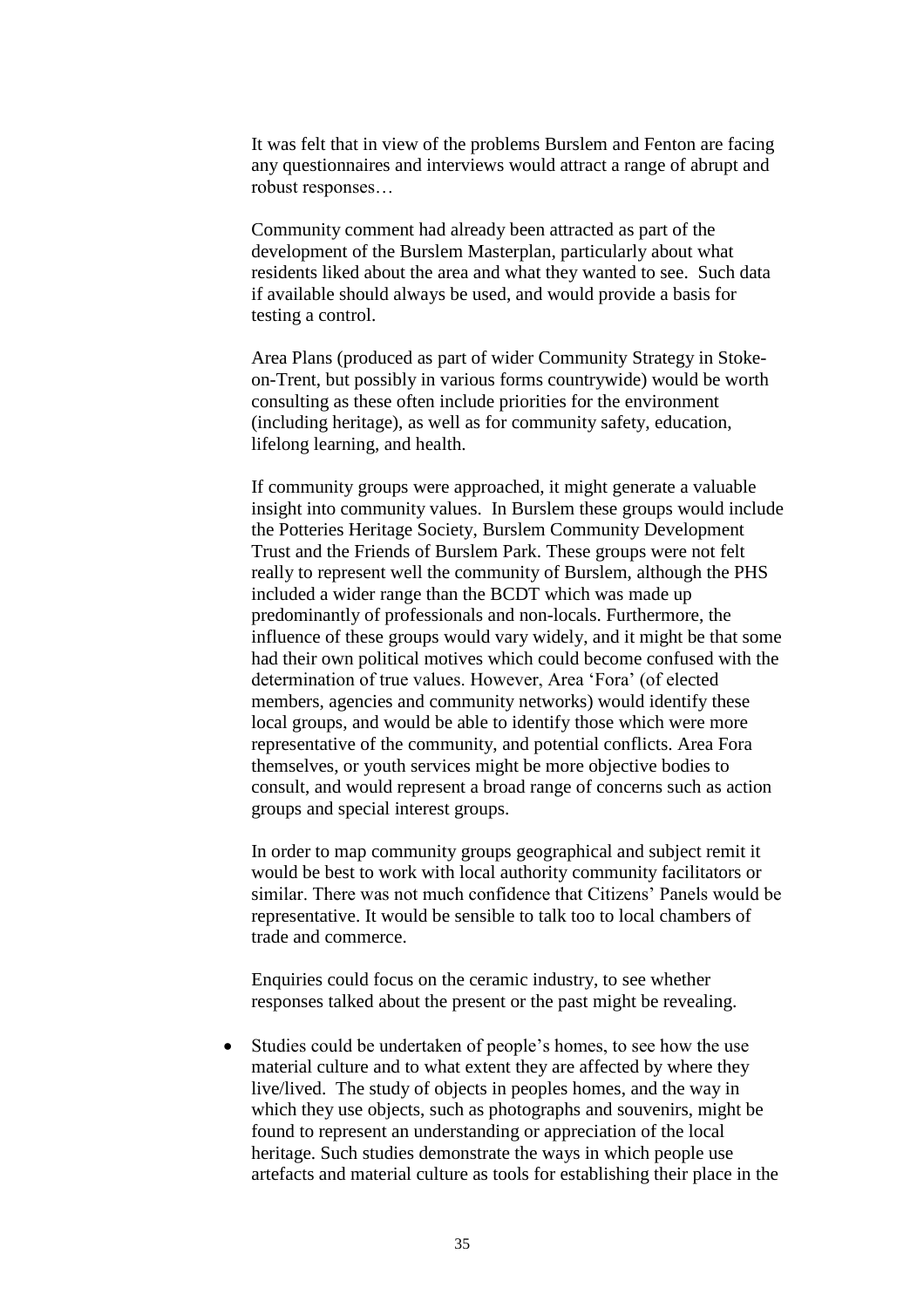world, thus, perhaps, preserving or restoring elements of wellbeing, leading to other quality-of-life advantages.

There are real issues of practicality around such approaches, and because of security or privacy issues such studies might best be carried out through schools or community groups. It would be essential to involve community facilitators to get the necessary introductions to potential study subjects.

• Community members might be asked 'where would you arrange to meet a friend/stranger?'

This generally agreed to be revealing.

#### **4.4.4. Desk-based research**

#### **4.4.4.1. Methods**

Desk-based research covered official heritage designations, quality-of-life indicators based on census statistics, crime statistics based on Local Policing Unit performance reports, and heritage-based groups and societies (as an indicator of heritage-related social capital). Findings are presented at Appendix 3.

The research identified official designations represented by

- Listed Buildings
- Conservation Areas
- Scheduled Ancient Monuments
- Historic Parks and Gardens

## **4.4.4.2. Analysis of findings –usefulness of indicators, and refinements**

The results from and methods for desk-based research also benefited from discussion by the stakeholder workshop.

Based on initial field trials, the research seems to show that the marking and appreciation of heritage in the community does not conform with official heritage mapping. For example, in Burslem, although the Conservation Area is very compact, Victorian terrace housing outside has been successfully converted to conservation standards for offices and now contributes valuable character to the local scene. This indicates the value of unofficial mapping, which perhaps distinguishes between heritage assets as marked by heritage experts based substantially on what might be considered valuable for posterity, and the heritage that may be appreciated by a community, which may be defined in terms of other values. In cases where Conservation Area Appraisals exist, it might be that additional values determined by the community have already been incorporated. Otherwise methods of determining these values need to be sought.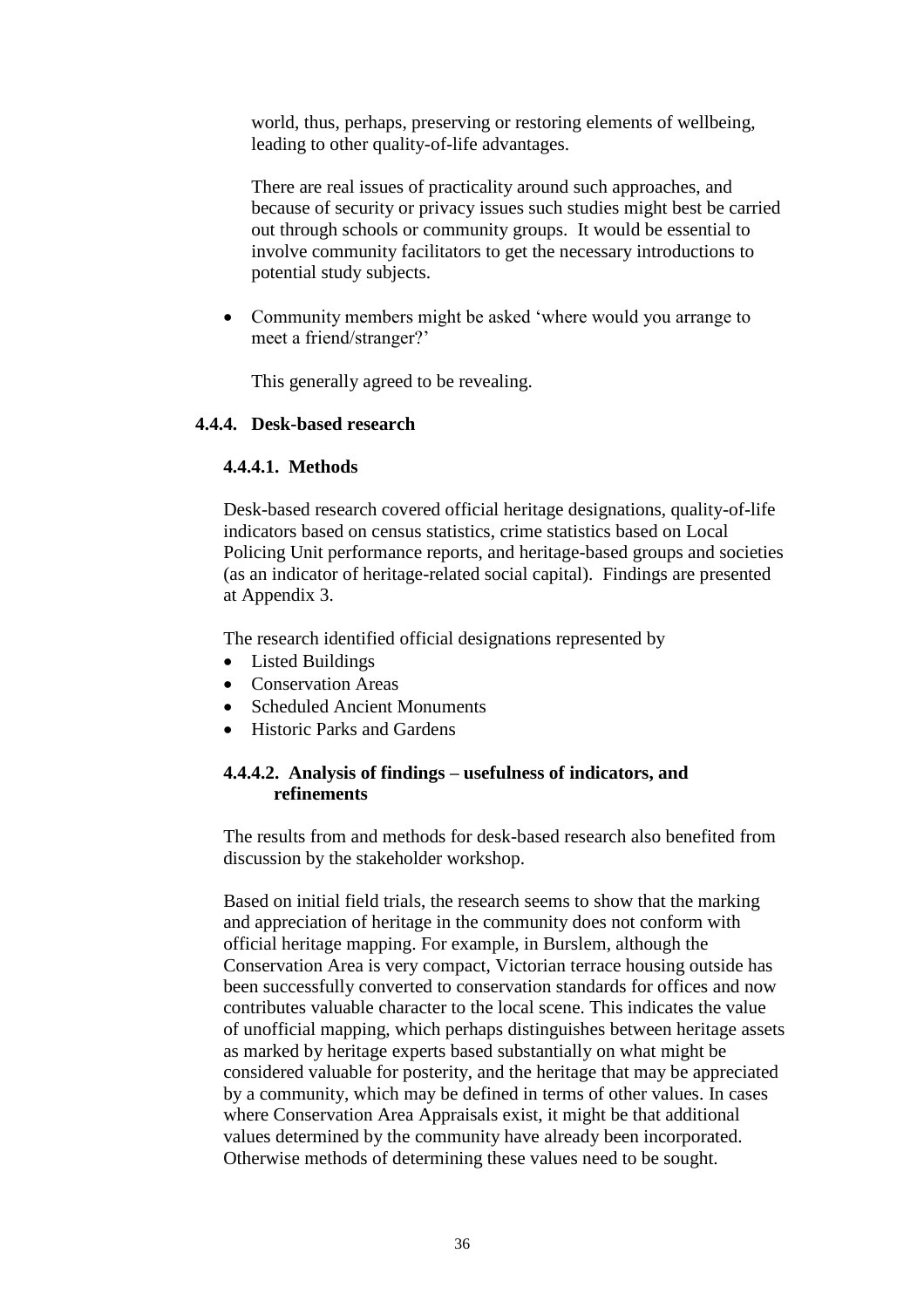Generally, though, most of the 'heritage marking' indicators that can be addressed through desk-based (primarily internet-based researched) are cheap and easy, and capable of measurement through time. Few would directly benefit from community involvement (mapping of voluntary and special interest groups may be an exception), though the social value of a community project should not be underestimated.

Some additional forms of research might usefully include physical analysis or characterisation of space and the urban environment, focusing on the contribution made by original street patterns and open space to pedestrian permeability and convenience. The number of historic buildings providing residential or business accommodation or accommodation for key facilities (housing libraries, community projects or municipal halls  $etc$ ) – or the proportion of such facilities in historic buildings  $-$  is another potential indicator. Another measurable occurrence might be the number of buildings or areas within a community receiving funding from heritage funding bodies and directly providing community facilities and benefits.

Census statistics at ward level seem too general to be helpful when looking at small areas or concentrated communities such as Burslem and Fenton, where there can be skewing or muffling of data due to collection over too wide an area. Census information at 'output area' level (ie for 125 houses approximately) would be more useful, and statistics from local policing units are revealing. Other ways of gathering quality-of-life indicators might include

- asking the local police force to characterise the worst areas for crime (getting below the published statistics), using maps to define zones
- asking community wardens to do likewise they may also know areas in terms of types of housing ownership, age of occupants, poverty, domestic violence etc.
- using 'natural neighbourhoods' data. Natural neighbourhoods are beginning to be defined within many local strategic partnerships. They are defined by geographical boundaries such as roads, rivers or parks, information is collected for each on health, crime, poverty etc. These figures would be collected by agencies under the strategic partnership umbrella. Strategic partnerships could therefore be approached to determine if such figures exist for a particular area of study. Such areas might even be found to conform partly with historic or heritage 'zones' as they may also be defined by longstanding communications lines such as road or rail, or by natural features such as hills or rivers.

#### **4.4.5. Integrating the data**

Many of the attributes could usefully be mapped, both to locate them in space (and in the event of resurvey to establish trends or effectiveness of interventions, time) and to provide some quantitative data. It would also allow overlaying of 'popular' heritage on official 'heritage' maps. John Forester and colleagues at the Stockholm Environmental Institute at the University of York have already experimented with using different layers in a GIS database to overlay maps of  $d$  different communities' perceptions on official designations – for example of air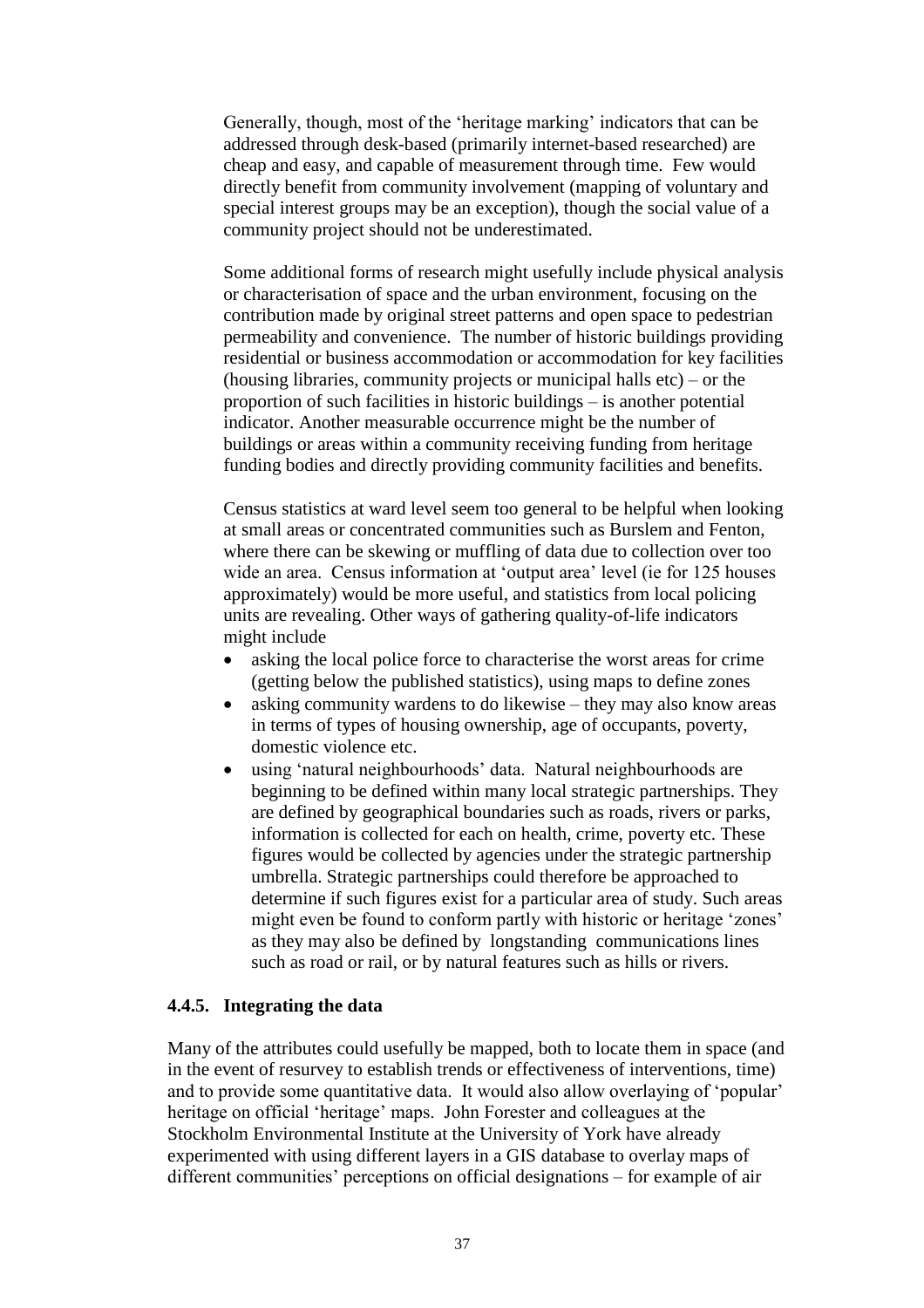pollution in York or water rights in South Africa (reality checking for one side or the other). One advantages of this relatively inexpensive technique include the ability to compare many different datasets (for example different age groups, genders or ethnic origins of the people of Burslem and Fenton.) Another is the presentation of popular perceptions in media as presentable and authoritative as official maps. These maps would be'owned'by the participants. Many of the indicators in this toolkit could be better discussed, analysed and presented using this technique, and there is a clear need for further research. Some potential partnership funds for research may have been identified.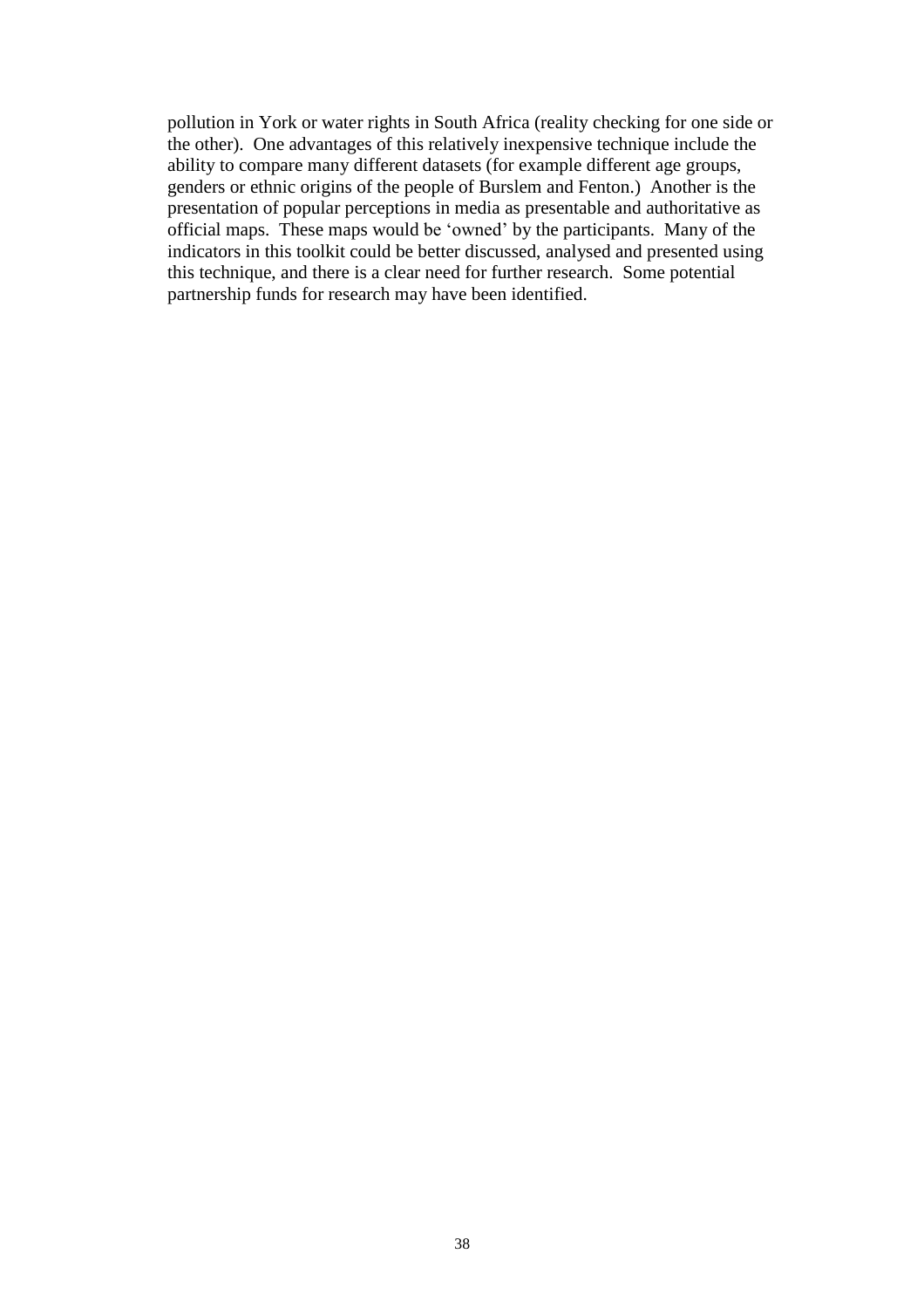### **5. DISCUSSION AND CONCLUSIONS**

#### **5.1. About heritage**

What is heritage? This question was much debated throughout the project. It became clear during the field trials that some skill would be required to disentangle the physical and intangible heritage. Burslem enjoys a parallel, literary heritage in the form of Bursley, a fictional town whose buildings and events are reflected, in a distorting mirror, in the works of Bennett. The literary heritage is marked in a different way from the historical/industrial: the EUsponsored Bursley Trail is not matched by a Burslem Trail, for example; and it is possible that the literary heritage is stronger than the historical, but with resonance for different people. Note that the only 'heritage labeling' of many Burslem buildings indicates what Bennett made then into, not what they actually were. Another key part of Burslem's heritage is its oatcakes – culinary traditions are an important part of cultural heritage.

What do people want to do with the heritage? At a political level there is a clear desire to market it for the benefit of the local community. How might this best be achieved? Is it the pottery industry or its interpretation through Bennett that is Stoke-on-Trent's USP? What would be the effect of a television adaptation of Clayhanger set in Burslem?

In developing the agenda, and therefore in developing and selecting the indicators, there will be a need to understand and make hard choices about the different needs of the visitor and the visited in historic places –tourists support the economy, but they can also bring congestion, pollution and damage. Work on the naming of places, for example by Melanie Smith, and on the meaning of lost places by Read (1998), needs to combined with the study of 'heritagisation'. This would potentially make a valuable and practical contribution to current debates and discussion on how the balance can be struck between visitors and local people the use of the public realm in historic areas (c.f. Orbasli 2001, Orbasli and Shaw 2003)

What does the National Trust want to do with the heritage? The further development of the indicators will be informed by how they fit into the broader National Trust programme, *The meaning and value of heritage*, and how they will be used. That is a question for the Trust to answer, but it seems likely that they will have greatest value in demonstrating to funders, policy makers and the Trust itself the social benefits locked up in the historic environment, how they can realised through programmes of community action and interpretation. The indicators therefore have the potential to assist in tackling the unspoken but apparently widespread perception that heritage is a middle class preoccupation and a luxury at odds irrelevant to, and unimportant in comparison with, the needs of health, education and the economy. A tougher problem for the National Trust and the heritage community generally is to demonstrate that the historic environment has the same potential for public benefit, and sympathy, as the natural environment. As Lord McIntosh (one of the two English ministers with the main historic environment remit) has said: *Great progress has been made over the past 20 years in recognising the important public interest in taking firm action to*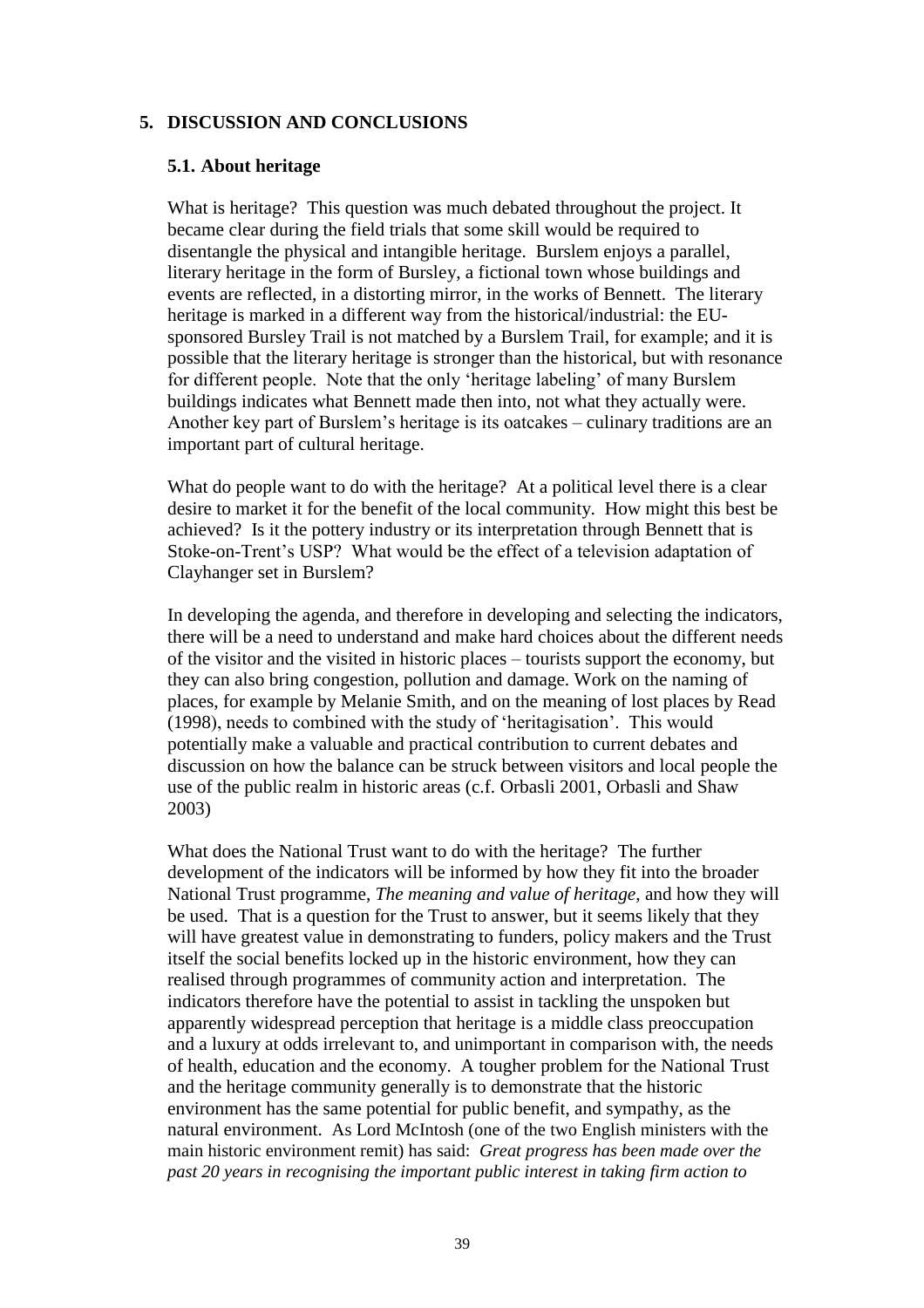*protect the natural environment. We now want to make similar progress to protect the historic environment, which has significance for all of us*. (Power of Place debate, 2000).

### **5.2. About social capital**

Whilst remembering that it is not the only hypothesis, much of our work on the indicators has been based around the idea that engagement in activities relating to the heritage (including passive enjoyment?) can increase social capital, and that the links between social capital and social benefits such as health, wealth and education have been demonstrated by other studies and need no repetition here.

There has been a number of imaginative projects designed to promote community enjoyment in the heritage. Some have been primarily educational, seeking to instill an awareness, then a love and then a caring for the historic environment. Arnold Bennett himself (1910) noted that the intrinsic beauty of the historic environment is not apparent to all, particularly those closest to it:

*In front, on a little hill in the vast valley, was spread out the Indian-red architecture of Bursley – tall chimneys and rounded ovens, schools... the high spire of the evangelical church*... the crimson chapels, and rows of little red *houses with amber chimney pots, and the gold angel of the blackened Town Hall topping the whole. The sedate reddish browns and reds of the composition all netted in flowering scarves of smoke, harmonised exquisitely with the chill blues of the chequered sky. Beauty was achieved, and none saw it.*

The development of Ceramica is an example. As well as interpreting the pottery heritage in a museological manner, the attention of the schools programme to different elements of the core curriculum has clear educational benefit. The oral history programme must have promoted social capital. The creation of 'pavilions', galleries displaying the products of local manufactories, must have levered in funding, enabling local industry to invest in a very real way in the community it is rooted in.

Another effective way of promoting understanding and valuing of the historic environment has been, often unplanned, in response to threat. The campaign to save the Rose Theatre and the BBC series *Restoration* are both examples, but community-based action has proved very successful on occasion and its potential for promoting social capital is considerable.

By involving local communities in the process of developing indicators and measuring the marking of the historic environment, we have the twin potential for creating social capital through promoting community interaction, and nurturing appreciation of the historic environment through encouraging residents to look for it and record it. Experimentally this could be problematic, as reapplication of indicators over time to measure changing awareness could easily be affected by the conduct of the project, which could generate the attributes that it is trying to record. Socially and environmentally, though, who cares?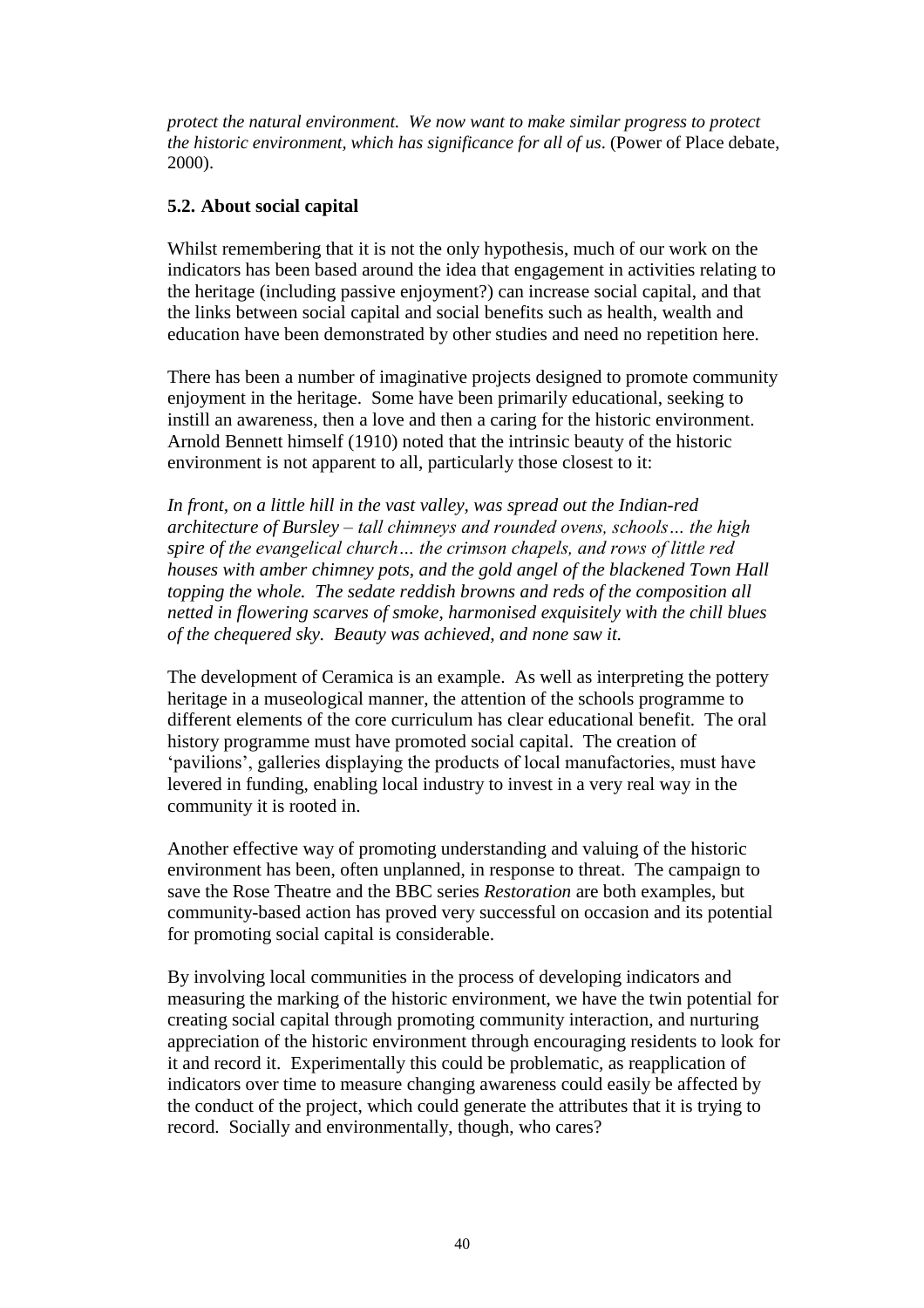#### **It may be that the process of measurement may end up producing more of value than the measurements themselves.**

### **5.3. About social benefits**

Appendix 3 shows a comparison of key census and other data between the two wards.

The main differences between the two wards seem to be that Burslem enjoys slightly better educational qualifications and marginally lower reported crime (per capita) than Fenton. Yet Burslem also appears slightly less well off, with fewer cars, lower employment (but more in education), and significantly fewer owner occupiers (council housing making up the difference).

Are these differences between the two wards, which are not great, due to Burslem South's significantly larger Asian and Black population, or the higher ratio of Moslem to Christian workers? Or to Burslem's apparently richer designated and unofficially marked heritage? Or to the fact that there are 20 voluntary societies in Fenton (none obviously directly focused on heritage) and 29 in Burslem (3 with a clear heritage focus)? Can we be sure that the apparently greater social capital in Burslem relates to activities in Burslem? Are Burslem-heritage-related activities actually benefiting people in Meir Park? Or something else entirely different going on?

These questions are still to be answered, but the research has demonstrated the potential of some of the indicators to raise interesting questions, some of which in the real world could be addressed by more detailed study (see 6.2).

#### **5.4. About the indicators**

The indicators are analysed in detail in Appendix 2. Discussion with experts and stakeholders revealed that some were considered to have more potential than others, but responses were not consistent. Many disciplines seemed quite uncomfortable with the idea of observing people's reaction with the historic environment or cultural objects rather than talking to them; for others it was an obvious line of enquiry. This is not necessarily a problem for the indicators themselves, but it may indicate that when it comes to serious research it's a question of 'horses for courses', or training.

Nevertheless, it is apparent that some indicators are more practical, more reliable or more suitable for community involvement than others (see table below).

A range of methods are required to apply the indicators.

## **5.4.1. Desk-based research**

Much of the information required for this kind of research is available on the internet. Access to information about heritage designation or activities (eg indicators I1,  $I18$  – see Appendix 2) is via heritage portals or the local authority website; access to other statistical data (eg indicators I26, I30 and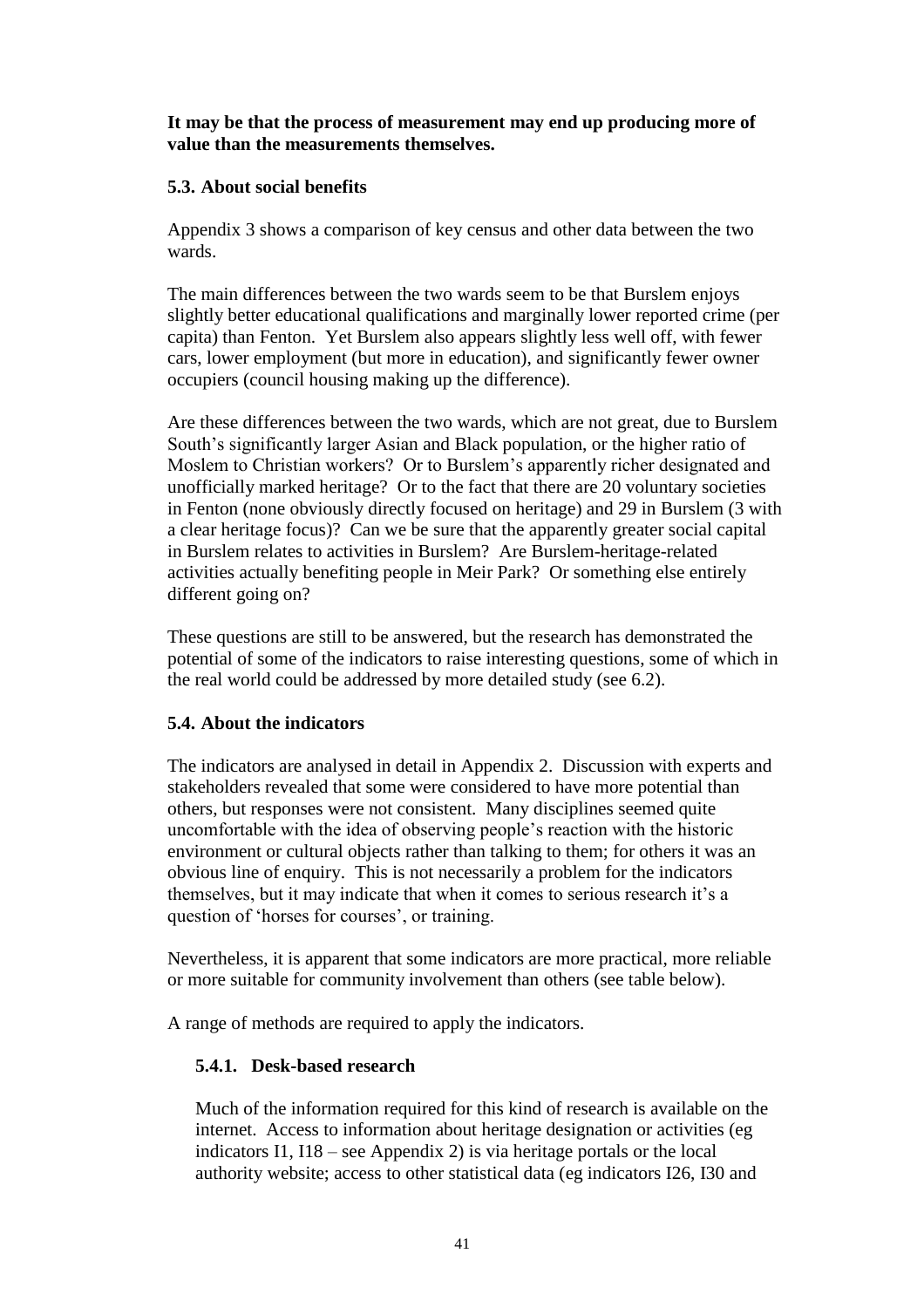I31) is via the local authority site, on-line census data and local policing unit statistics. Different bodies and agencies have different timescales for resurvey, but nevertheless change over time could be mapped. Work could readily be undertaken by community groups, assuming a basic level of IT competence and equipment.

In some areas statistics are now being collected on an'outputarea'basis(see 4.4.4.2), which provides a smaller and more meaningful catchment area than census statistics when seeking employment, income, educational, crime, health and other statistics, particularly as efforts are being made to collect all of these data from the same area: at present many studies define their own, overlapping areas. 'Natural neighbourhoods' (see 4.4.4.2) are another useful way of parceling up the landscape, may have heritage meaning, and may be the basis for local strategic partnership surveys.

## **5.4.2. Observational research**

Adequate techniques of observational research in the public realm can be relatively easily acquired, and requires little more than a map, clipboard, pencil, camera and receptive eyes and ears. It was used, for example, for indicators I6, I14 and I16 to assess the way in which the historic environment had been marked by local authority, retail and other concerns; repeated it could measure changes over time. Perhaps most importantly, the relative economy and ease of application make it well suited to use and development by community groups.

Methods of observational research in the public realm include recording the number of local heritage keywords in books and magazines on sale in local shops (I6), mapping local speciality products in shops (I14), plotting the presence of shop, street and pub names showing local heritage key words  $(115)$ , or counting 'brown signs'; all of these approaches would reveal unofficial or semi-official marking of the historic environment and heritage of the area.

More thought needs to be given to use of historic landscape charaterisation and studies of movement in/permeability of the public realm in this context.

No attempt was made to apply observational research or other archaeological/anthropological techniques in private homes, as would be required for I10, or other adaptations of indicators used in public areas. It is clear that there would need to be significant groundwork to make the contacts, to provide reassurance and to arrange a visit. Working with community groups and facilitators would ease some of these problems, but the techniques would remain considerably more time-consuming than those undertaken in the public realm.

## **5.4.3. Interviews and questionnaires**

No formal interviews were carried out as part of the field trials. Such interviews could take the form of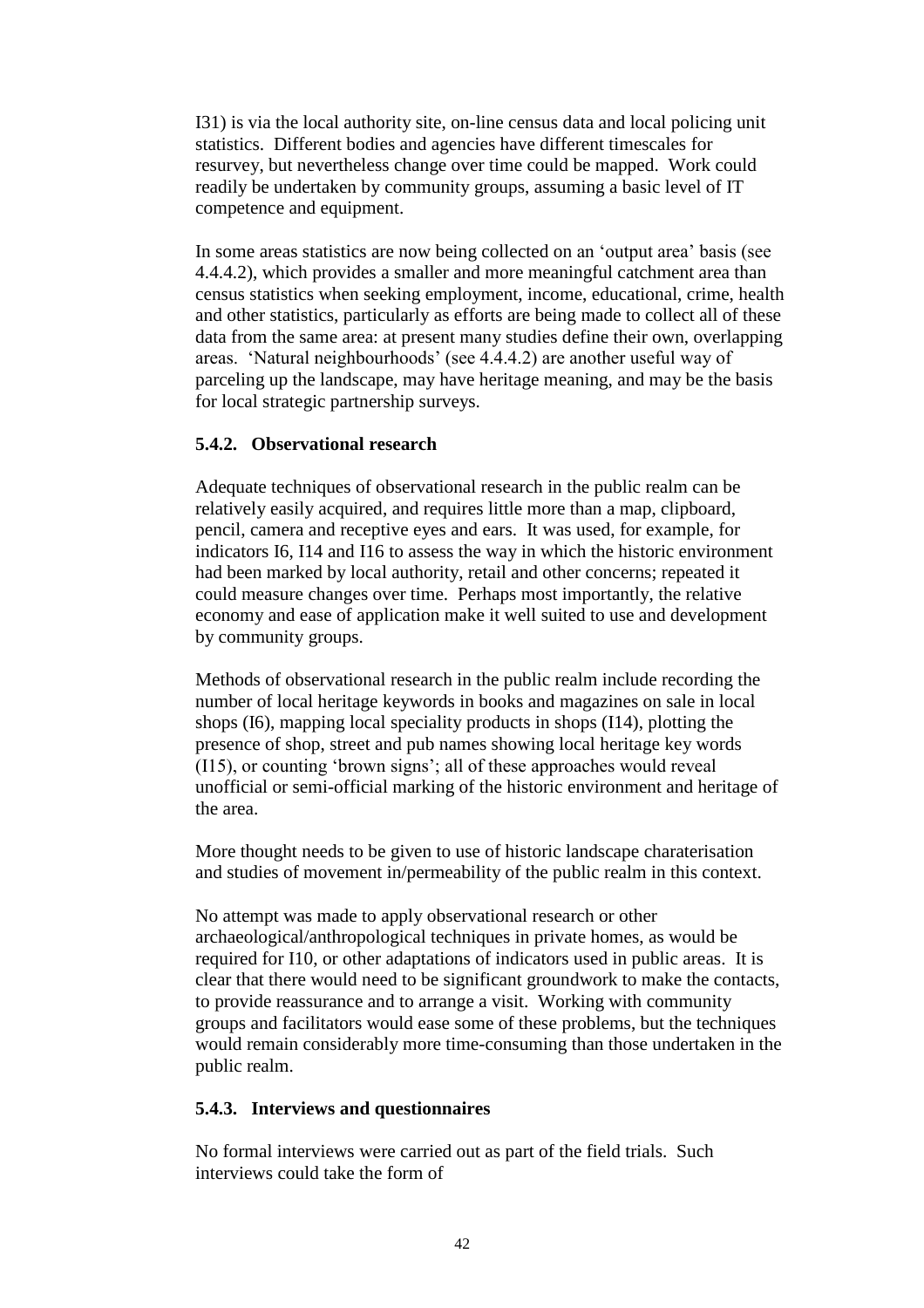- intercept surveys in the public realm
- individual interviews in the home or community venue
- focus group discussion
- telephone survey
- questionnaires

and could be used to generate indicators such as I4, I5, I22 and I 24.

Some indicators (eg I19, I29, I21, I25b) would require the identification of key community figures; others would need input from structured samples of the community. Only for the former might telephone surveys and questionnaires be appropriate; for all others (and possibly for everyone) one should anticipate considerable resistance to such impersonal, unmediated approaches. Unless there is a need to generate analysable statistical data, focus groups would appear to be preferable, as there would be economies of scale. As discussed in 4.4.3.2, getting a representative sample of the whole community is probably an unrealistic aim; it would be more practical to target specific groups: particular age, ethnic or economic groups, those that live in, work in or visit the area in question, and so forth. Note that some of the information may already be available as a result of community strategy or masterplanning work

Community involvement in the setting up and running of focus groups would have considerable advantages. It is unlikely that focus groups based exclusively on discussion of the historic environment alone would attract many participants: it would be better to piggy-back on another event. Community development organisations and community facilitators are essential allies and stakeholders, as are area fora: Citizens' Panels may not be.

Methods to be used could include either asking focus group members

- to take their own photographs of things they liked or disliked about where they lived (I4), or be presented with photographs to rank as 'best' and 'worst'(I5 - for a discussion of the merits of each approach, see 4.4.2.2: I5 is preferred from the point of view of practicality.
- if you were arranging to meet a friend in a public place, where would you choose? (I32)
- what would make a difference to where you live? (I24)
- where do you feel safest/most at home (I27)
- how does living here now compare with 100 years ago? (I3)
- what have you gained from being involved in x heritage group; have you new skills or qualifications? (I25b)
- how many heritage-based community events a year? (I18)

## **5.4.4. Shortlisted indicators**

With these considerations, and assessing each measure or indicator against the criteria with a score

- $0 =$  does not meet
- $1 =$  may meet, partially meets
- $2 =$  reasonably meets
- $3 =$  fully meets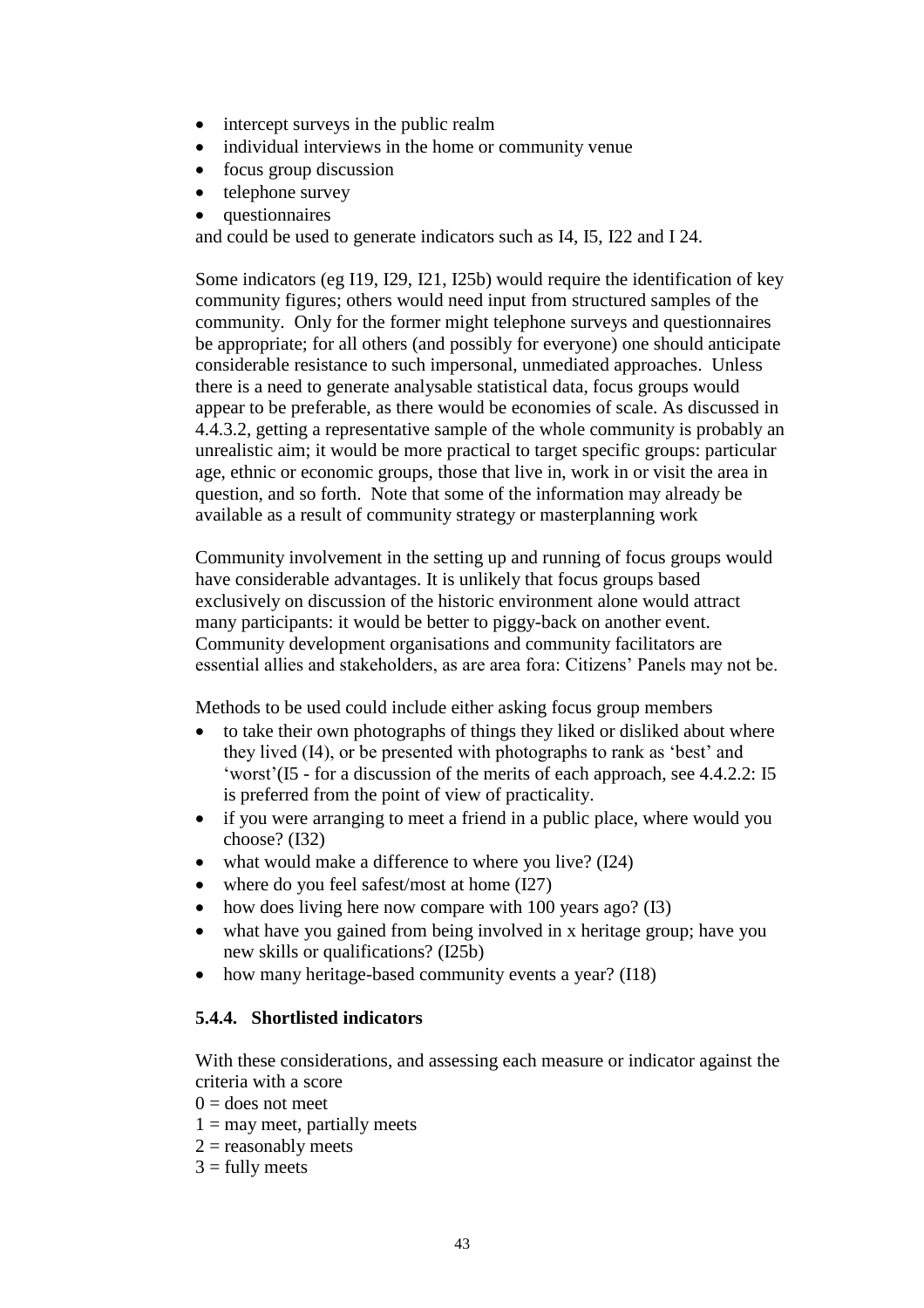|                | <b>Question:</b> asked of<br>observable<br>phenomena or<br>individuals<br>(research method)                             | <b>Indicator</b><br>detected/measured<br>in response to<br>question (research<br>datum) | <b>Interpretation</b><br>supporting or<br>challenging the<br>presence of an<br>association<br>between<br>attributes/variables | Analysis against<br>criteria |
|----------------|-------------------------------------------------------------------------------------------------------------------------|-----------------------------------------------------------------------------------------|-------------------------------------------------------------------------------------------------------------------------------|------------------------------|
| I <sub>5</sub> | Study range of<br>photos - what do<br>you like most/least<br>about living here?<br>Sort                                 | Historic structures<br>selected from<br>photos; discussed                               | Awareness of<br>historic<br>environment                                                                                       | 12/12                        |
| I6             | Local heritage key<br>words in<br>books/magazines<br>in homes or shops                                                  | Marking                                                                                 | Awareness of<br>history of place/<br>historic<br>environment                                                                  | 12/12                        |
| I14            | Relevant<br>merchandise in<br>shops<br>(local speciality<br>products incl food<br>and drink,<br>souvenirs,<br>branding) | Marking                                                                                 | Perceived value of<br>history of<br>place/historic<br>environment                                                             | 12/12                        |
| <b>I15</b>     | Survey of street<br>names, pub names<br>etc for local<br>heritage key words                                             | Marking                                                                                 | Perceived value of<br>history of<br>place/historic<br>environment                                                             | 12/12                        |
| I16            | Survey of public<br>realm                                                                                               | Presence of 'brown<br>signs' and plaques                                                | Perceived value of<br>history of<br>place/historic<br>environment                                                             | 12/12                        |
| <b>I4</b>      | Disposable camera<br>photograph the<br>five things you<br>like most/least<br>about Burslem-<br>Q-sort                   | Historic structures<br>recorded in photos                                               | Awareness of<br>historic<br>environment                                                                                       | 11/12                        |
| I22            | Who do you know<br>around here? Who<br>looks out for you?                                                               | Increase in trust                                                                       | Social capital:<br>association to be<br>explained                                                                             | 11/12                        |
| I25b           | Discussion with<br>key players in<br>community<br>heritage groups                                                       | Learning outcomes<br>of societies -<br>formal and<br>informal                           | Skills benefits<br>from social<br>networks based on<br>historic<br>environment                                                | 11/12                        |

provided a ranking, and (assuming 'output area' is read for 'ward'), at this stage of research most favoured indicators are, therefore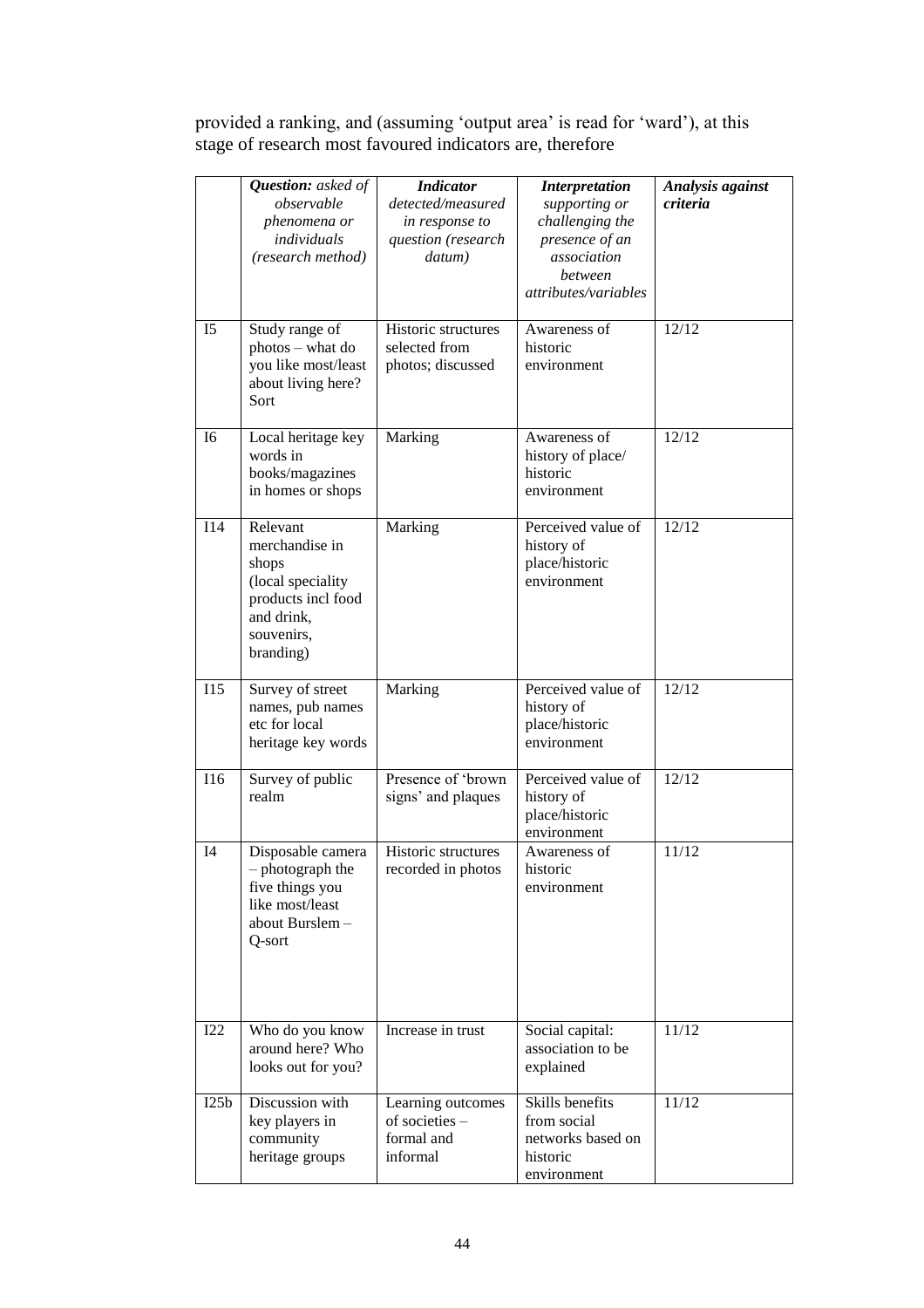|                |                                                                                                  |                                                                                         | ('increased access<br>to life chances')                                            |       |
|----------------|--------------------------------------------------------------------------------------------------|-----------------------------------------------------------------------------------------|------------------------------------------------------------------------------------|-------|
| <b>I28</b>     | Movement/activity<br>survey                                                                      | Level of activity in<br>public realm                                                    | Sympathy of<br>public realm                                                        | 11/12 |
| <b>I32</b>     | If you were<br>arranging to meet<br>a friend in a public<br>place, where<br>would you<br>choose? | Level of activity in<br>public realm                                                    | Sympathy of<br>public realm                                                        | 11/12 |
| <b>I18</b>     | Counts of<br>community events<br>(heritage) per year                                             | Walks, plays, open<br>days, meetings,<br>protests                                       | Social networks<br>based on historic<br>environment                                | 10/12 |
| I19            | Establish cvs of<br>leaders                                                                      | Community leaders<br>drawing on historic<br>environment                                 | Social capital,<br>skills                                                          | 10/12 |
| <b>I20</b>     | Make up of<br>heritage-related<br>groups                                                         | More diverse<br>access to other<br>ages, classes,<br>ethnic backgrounds<br>etc          | Diversity of social<br>networks based on<br>historic<br>environment                | 10/12 |
| I21            | Discussion with<br>key players in<br>community<br>heritage groups;<br>local employers<br>etc     | Volunteers etc<br>gaining<br>employment with<br>new found<br>technical/social<br>skills | Employment<br>directly resulting<br>from historic<br>environment social<br>capital | 10/12 |
| I24            | What would make<br>a difference?<br>Could you make a<br>difference?                              | Apathy                                                                                  | Social capital:<br>association to be<br>explained                                  | 10/12 |
| I27            | Where in this town<br>do you feel most<br>comfortable/safe/at<br>home? Sort                      | Historic dimension<br>to sense of place                                                 | Sympathy of<br>public realm                                                        | 10/12 |
| I <sub>1</sub> | Schedule, list,<br>conservation areas;<br>characterisation                                       | Designations                                                                            | Historic<br>environment<br>(expert opinion)                                        | 9/10  |
| I3             | Ask: how does<br>living here<br>compare to 100<br>years ago?                                     | Pottery industry etc<br>referred to in<br>conversation                                  | Awareness of<br>history of place                                                   | 9/10  |
| I11            | Ranking of objects<br>of old/new,<br>local/non-local<br>relevance                                | Marking                                                                                 | Perceived value<br>of/comfort with<br>history of<br>place/historic<br>environment  | 9/10  |
| I12            | Ranking of local<br>attributes (old and<br>new buildings,                                        | Survey results                                                                          | Perceived value of<br>history of<br>place/historic                                 | 9/10  |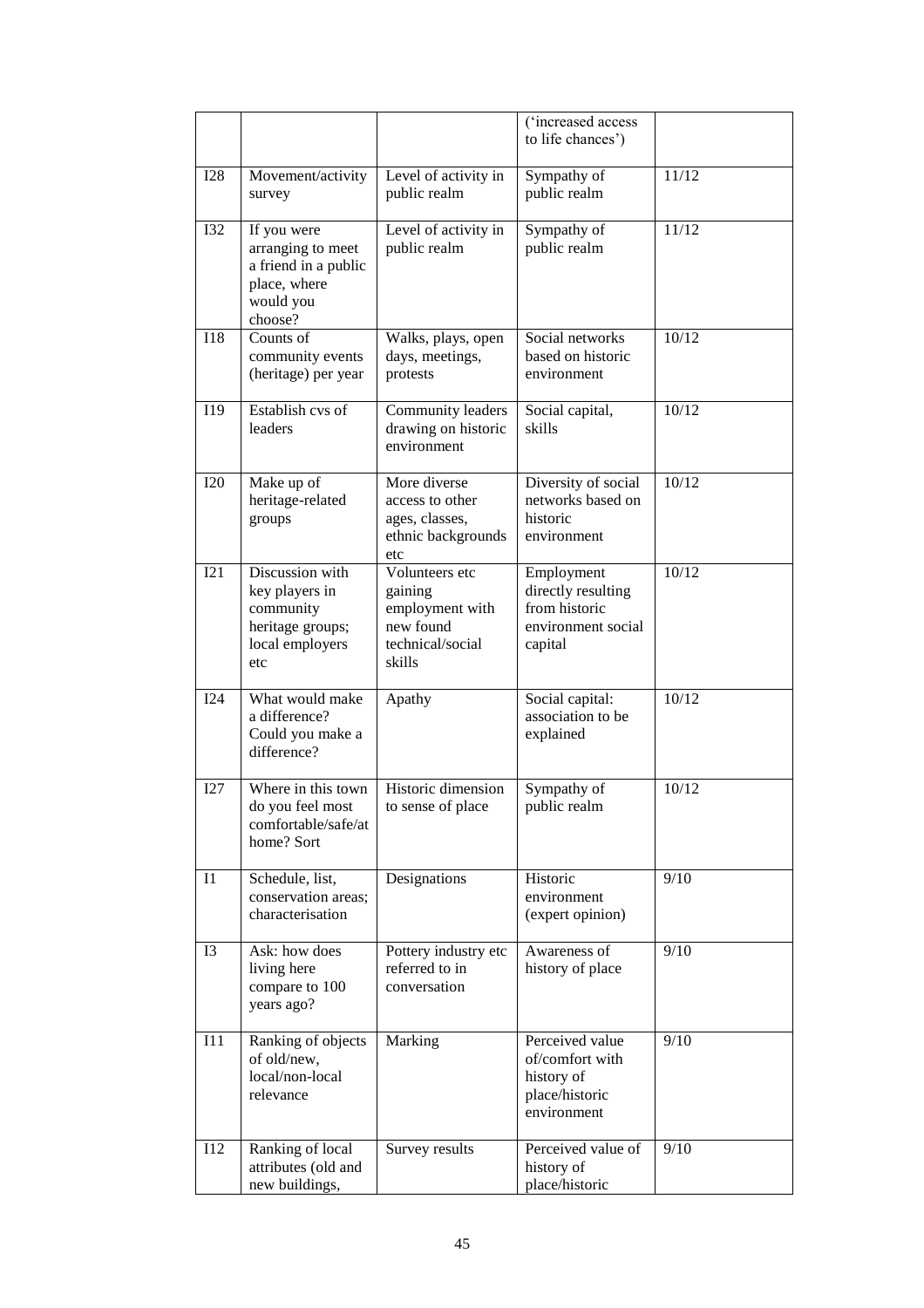|            | services etc) Q-<br>sort                                                |                                                                                                               | environment                                                       |      |
|------------|-------------------------------------------------------------------------|---------------------------------------------------------------------------------------------------------------|-------------------------------------------------------------------|------|
| I13        | What difference<br>does it make to<br>you to live in a<br>place where?  | Considered<br>important/unimport<br>ant                                                                       | Perceived value of<br>history of<br>place/historic<br>environment | 9/10 |
| I17        | Counts, eg no of<br>community groups<br>(of any sort) per<br>$1000$ pop | Local history<br>societies,<br>conservation<br>pressure groups,<br>museum<br>volunteers, other<br>involvement | Social networks<br>based on historic<br>environment               | 9/10 |
| I22        | Who do you know<br>around here? Who<br>looks out for you?               | Increase in trust                                                                                             | Social capital:<br>association to be<br>explained                 | 9/10 |
| I23        | Interview:<br>Rosenburg self-<br>esteem scale                           | Self-esteem                                                                                                   | Social capital:<br>association to be<br>explained                 | 9/10 |
| I26        | Ward education<br>achievement<br>statistics                             | Achievement                                                                                                   | Association to be<br>explained                                    | 9/10 |
| <b>I30</b> | Ward health<br>statistics                                               | Health                                                                                                        | Association to be<br>explained                                    | 9/10 |
| <b>I31</b> | Ward crime<br>statistics                                                | Crime                                                                                                         | Association to be<br>explained                                    | 9/10 |

Those scoring  $10/12 - 12/12$  are the primary indicators to develop, but for balance and to enable comparison, some of the indicators scoring 9/12 would also be required.

As stated above, it has become obvious that some indicators lend themselves better to community involvement; and these are prime candidates for further research. Indeed there is considerable merit in concentrating energies on those indicators that require community researchers to look at, analyse and discuss the historic environment even if they are potentially less revealing than some other, for this process has the potential to produce

- improved social capital
- greater marking and valuing of the historic environment
- improved care for the historic environment, for the benefit of the rest of society now and in the future
- $\bullet$  ... and the benefits with which we began in 1.1.1

## **5.5. Achievements of Stage 1 of the project**

At the beginning, we were painfully aware of the ambitious and apparently innovative nature of the project, and we were often humbled by the scale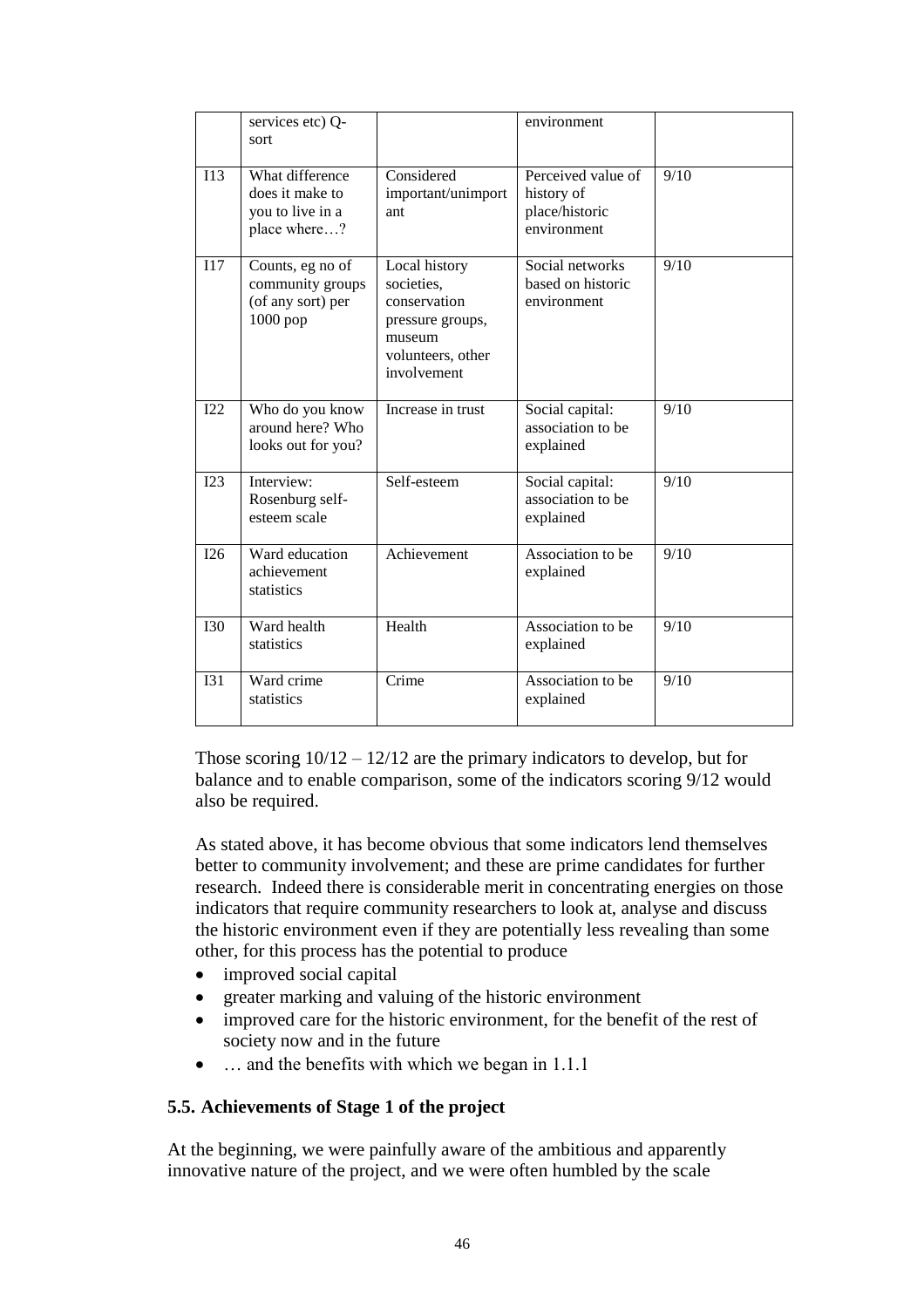of questions being addressed. Nevertheless, against this background, much has been achieved. Real progress has been made in realising the original aims and we believe the achievements provide a sound basis for further stages, as well as material for enhanced discussion and debate on the social benefits of heritage. The key lessons and achievements are

- Our hunch that the complexity of the issues required a multi-disciplinary team proved to be absolutely correct. The project research methods, communications and conclusions were immeasurably enriched by the inclusion of an academic expert in the social sciences in the core project team, but also by the perspectives and advice of our interviewees and workshop attendees.
- Conversely, we have stubbornly insisted throughout that we should not undertake consultation with a wider range of interested heritage parties at this stage, despite our natural inclinations to enlist support wherever it might be available and ensure that the project is itself inclusive. We recognised early on that such consultation would almost certainly shift the agenda of the project. This also proved to be a wise decision. It meant we could remain focused the key project questions
	- is the historic environment good for people?
	- how does it benefit people and how much?
	- can the benefits can be demonstrated, and measured?

and press on with the research and delivering the findings.

- The original project design proposed a literature review at the beginning of the project. Tony Burton of the National Trust suggested that, instead, we should plunge right in with the research, again focus on answering the fundamental questions and fill any gaps in our knowledge as the project unfolded. This was wise advice and meant that our reading became very focused in each phase.
- We forged a coherent 'route of enquiry' through the massive range of issues, available methods and data, in order to find a means of answering the fundamental questions. Better, we remained clear about the assumptions and choices that we had to make at each step and we were able to document and communicate them to our workshop and stakeholder partners.
- We were very pleased with Burslem and Fenton as our choice for the fieldwork. Not only are the towns very close to our original ideal for exploring the project questions, we were very pleased to play some part in the forthcoming regeneration of the area. One of the objectives of the Regeneration Action Zone for the area is the preservation of the heritage of Burslem. We hope further stages of the project will allow us to remain involved in the area.
- Last but not least, we have fulfilled the key project objective. We have developed an embryonic suite of methods
	- a conceptual framework of domains
	- a range of indicators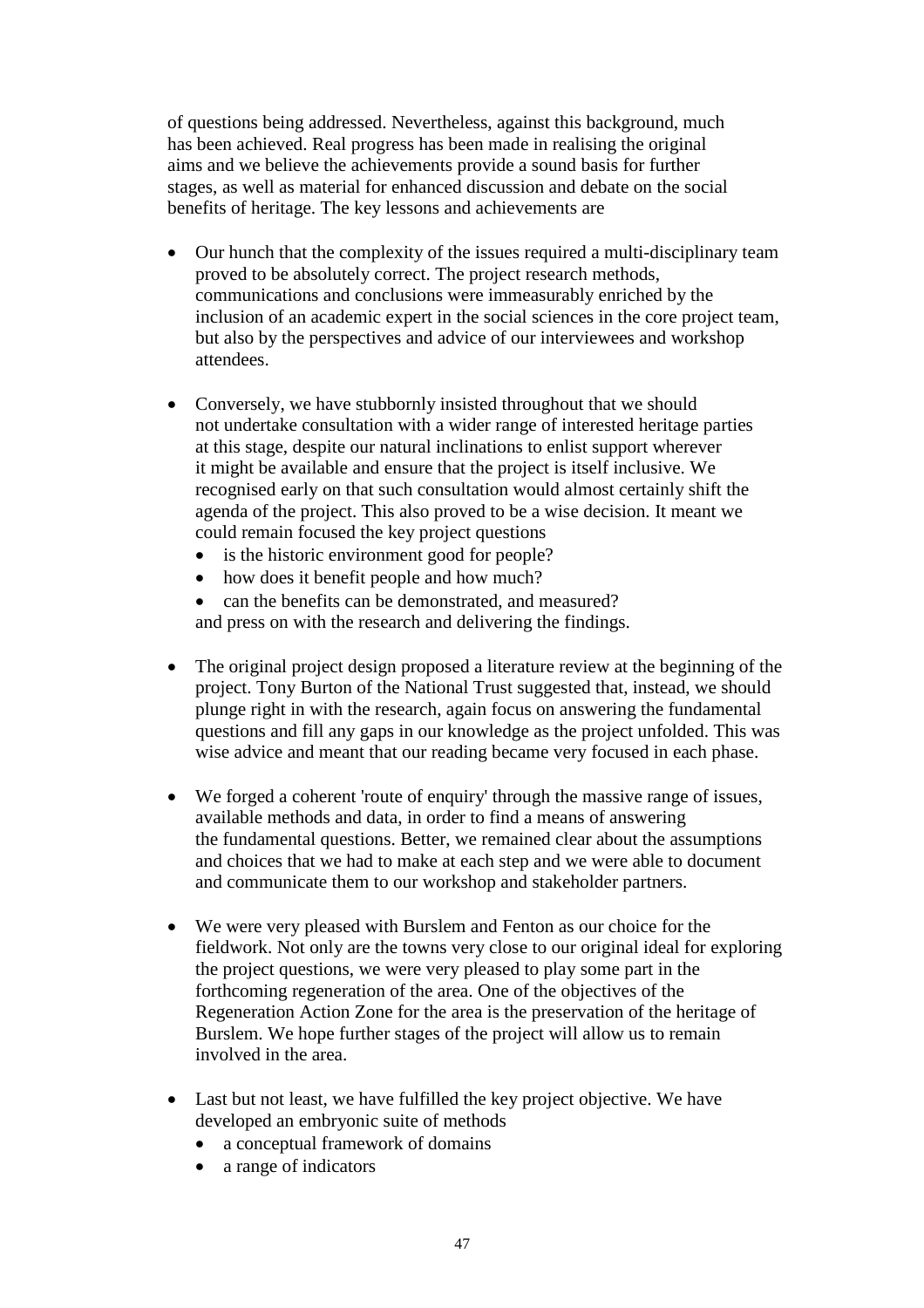a range of techniques for collecting and (potentially) recording data, and for testing our hypothesis**.**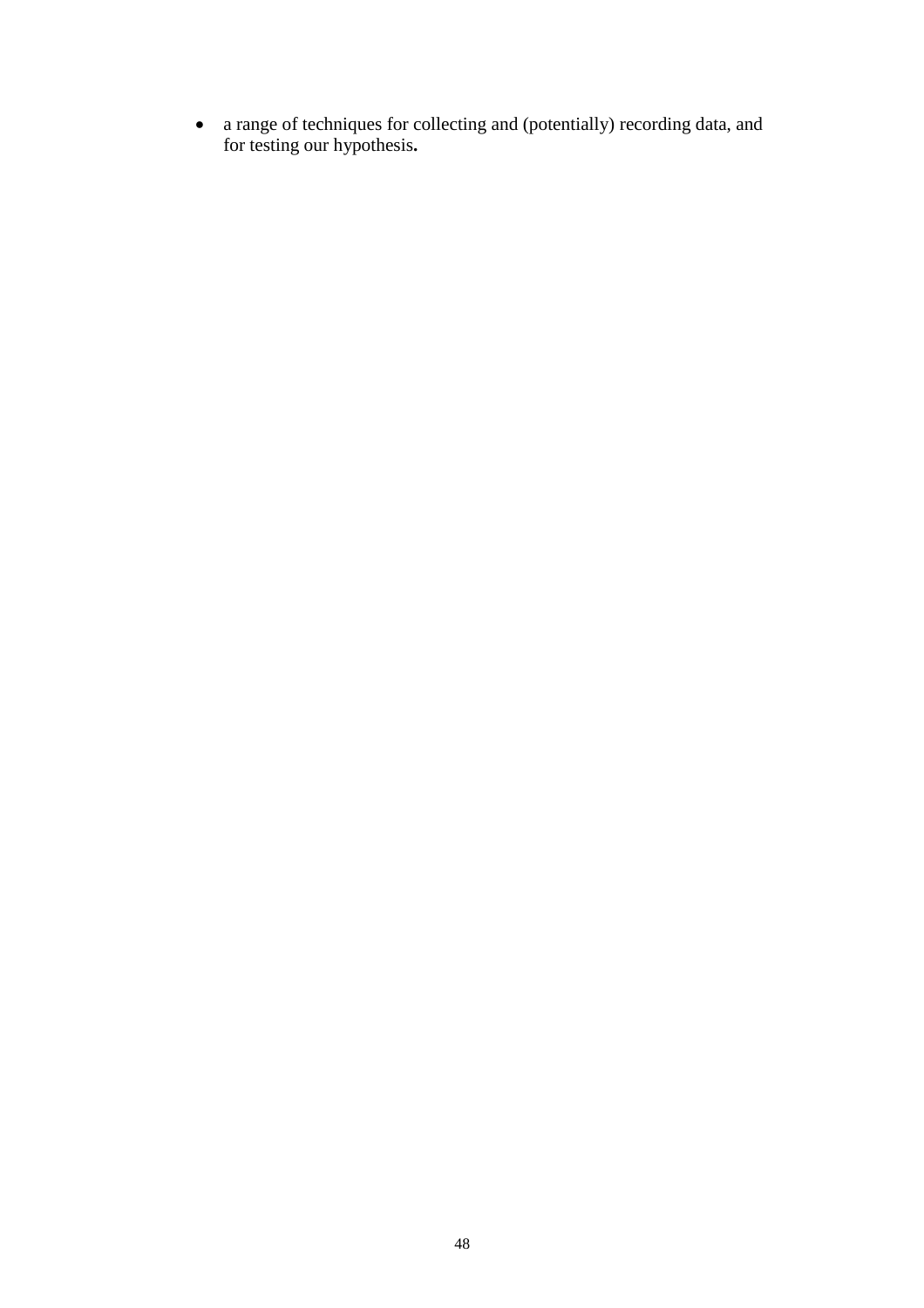# **6. FUTURE RESEARCH**

#### **6.1. Some options for further stages of the project**

The initial project proposal identified two further stages of the project

- $\bullet$  testing or piloting the methodology
- developing further case studies, and dissemination of the findings.

Section 4.1 explains how the project has unfolded through the route of enquiry. It is clear that the project can only be developed through the process of making further choices. There is a number of options

- option 1: continue the exploration of the relationship between social capital and designated and undesignated heritage, through the expansion of the sample size
- option 2: explore in more detail the relationship between *marking* heritage and measurable benefits, perhaps through the real-world testing of proposed indicators such as face-to-face interviews, focus groups and material culture analysis, in order to understand *how* heritage and the historic environment works at an individual level
- option 3: testing the indicators over time to obtain a longitudinal study of change
- option 4: undertake further case studies, exploring how the indicators might need to be adapted or different methods chosen for work in a rural or semirural rather then urban environment
- option 5: pick up an alternative route of enquiry, such as greater exploration of the statistical social and economic data and a possible causal relationship with the character of the historic environment

## **6.2. Proposals for further stages of the project**

As was identified at the stakeholder workshop, this project is highly relevant to the heritage protection review, and the current enquiry of the ODPM into regeneration and the historic environment. There is a strong need for robust empirical evidence for the contribution made by the historic environment to a range of public policy aims. This had been discussed by the Heritage Link economic value group and IHBC. The project could help raise the priority of the historic environment with RDAs and central government (as evidence complied by CABE on the importance of design had helped raise the profile of urban design).

Potential audiences for this work therefore include

- historic environment professionals
- amenity societies
- historic environment campaigners
- planners
- architects
- sociologists
- housing developers
- community groups
- community workers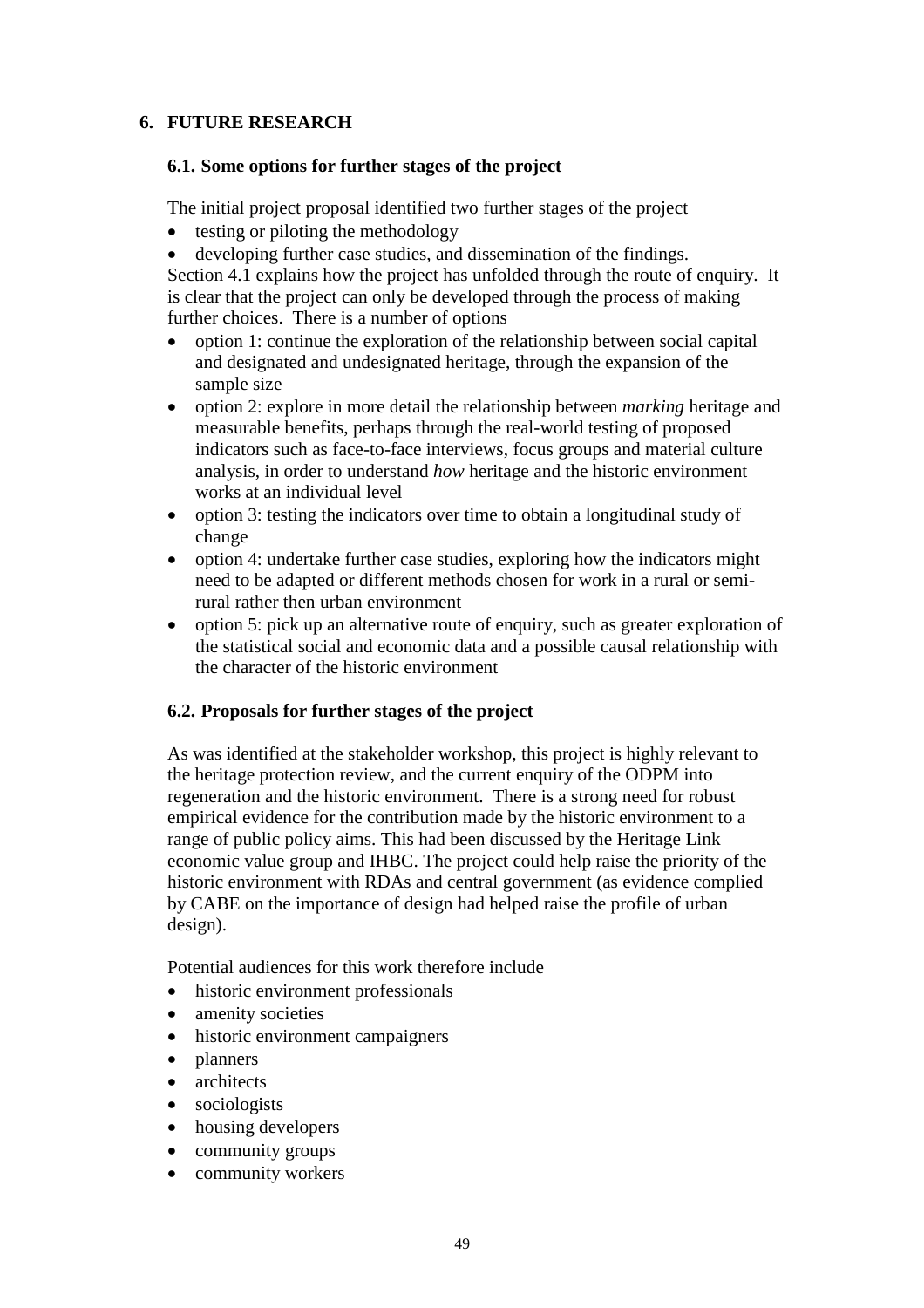- tourism professionals
- politicians

We propose, therefore to pursue options 1-4 above, exploring further in Stages Two and Three the hypotheses that

- social capital is the key mechanism through which the benefits of living in a historic place are realised
- that the benefits are expressed in a range of established social and economic indicators, and the mechanisms measurable in some of the newly developed indicators

Stage Two would consist of

- shortly after dissemination of this report, a workshop of interested stakeholders in the historic environment (see list above) to advise on the selection of case studies and scenarios, to develop the proposals and to identify potential partners
- formal testing via one or more case studies
	- to refine the toolkit identified at Stage One, including
		- o the development of a GIS-based mapping system
		- o identifying appropriate urban and semi-rural testbed areas
		- o exploring in more detail the potential of the methods based on focus groups
		- o exploring in more detail the potential of working with community groups to use the toolkit
		- o exploring the use of indicators over time to map change
	- to demonstrate the potential contribution to society of the historic environment
- holding a multi-disciplinary colloquium to present findings, develop networks and share perceptions

Stage Three

- further case studies
	- to identify practical advice on 'putting the heritage to work where it's needed most'
- dissemination of findings
	- a refereed, academic paper based on the colloquium and research
	- literature for use within and beyond the Trust, demonstrating the potential community benefits of the historic environment and suggesting techniques to be used to realise the potential

The proposed outputs and outcomes are

#### **Outputs Outcomes**

- 
- Stage 2 a team of sympathetic and supportive stakeholders
	- results of test of the toolkits
	- short circulation case study  $\bullet$ report
	- articles in Trust and
- better understanding of the social contribution the historic environment
- improved recognition of the Trust's role in promoting effective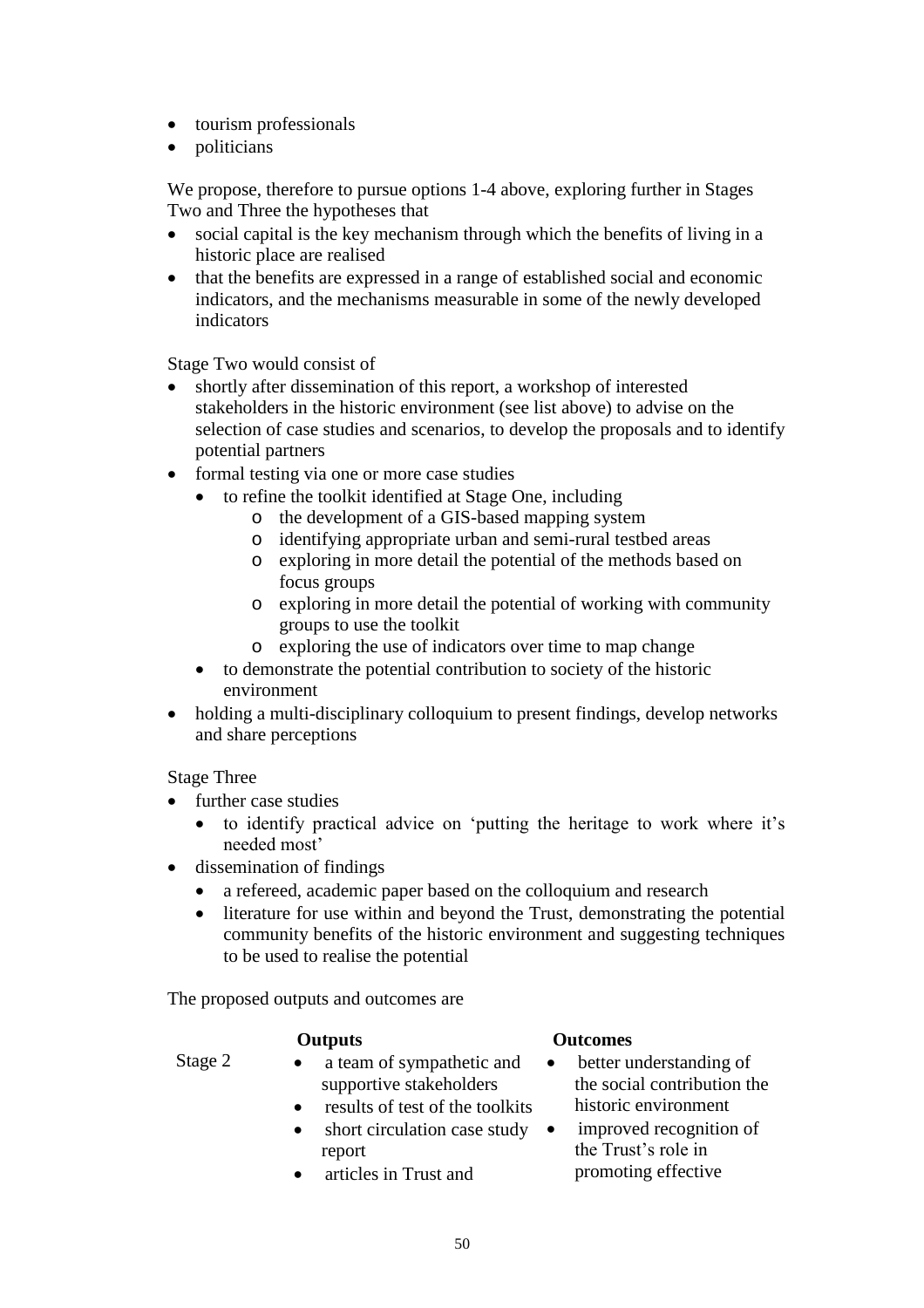# professional press summarising case study and  $\bullet$ promoting the colloquium

- colloquium press releases and flyers
- colloquium briefing papers, programme and delegate list
- colloquium
- text for National Trust Annual Report
- project design for Stage 3

- Stage  $3 \rightarrow$  a communication strategy for the findings, possibly including
	- short circulation case study reports
	- refereed academic paper
	- flyers and other publications produced with and for the Trust
	- practical guidance to Trust staff and others on exploiting the potential of the past to create a better future
	- press articles
	- text for National Trust Annual Report
	- recommendations for further action

# **Outputs Outcomes**

- partnerships
- better understanding of how to enable community groups to assess, understand and influence their historic environment

- improved communication between historic environment professionals and other sectors
- recognition of the Trust's relevance to a broader cross-section of society
	- the opportunity for the Trust and partners
		- o to support more successful communities
		- o to encourage sustainable new uses for older structures and landscapes
		- o to promote the skills to interrogate and value the historic environment

# **6.3. Application, and links to other research**

As was identified at the outset and emphasised at the stakeholder workshop, this project is highly relevant to a number of other projects. They include

- the heritage protection reviews in England and Wales and the ensuing white paper
- the enquiry of the ODPM into regeneration and the historic environment (reporting March or April 2004)
- the Heritage Lottery Fund's *New life* project (Heritage Lottery Fund, undated)
- the work of ODPM, CABE, English Heritage with the Housing Market Renewal pathfinders (see also CABE undated)
- the DCMS research strategy
- the DCMS policy paper on culture and regeneration (due March 2004)
- the English Heritage policy paper on regeneration (due March 2004)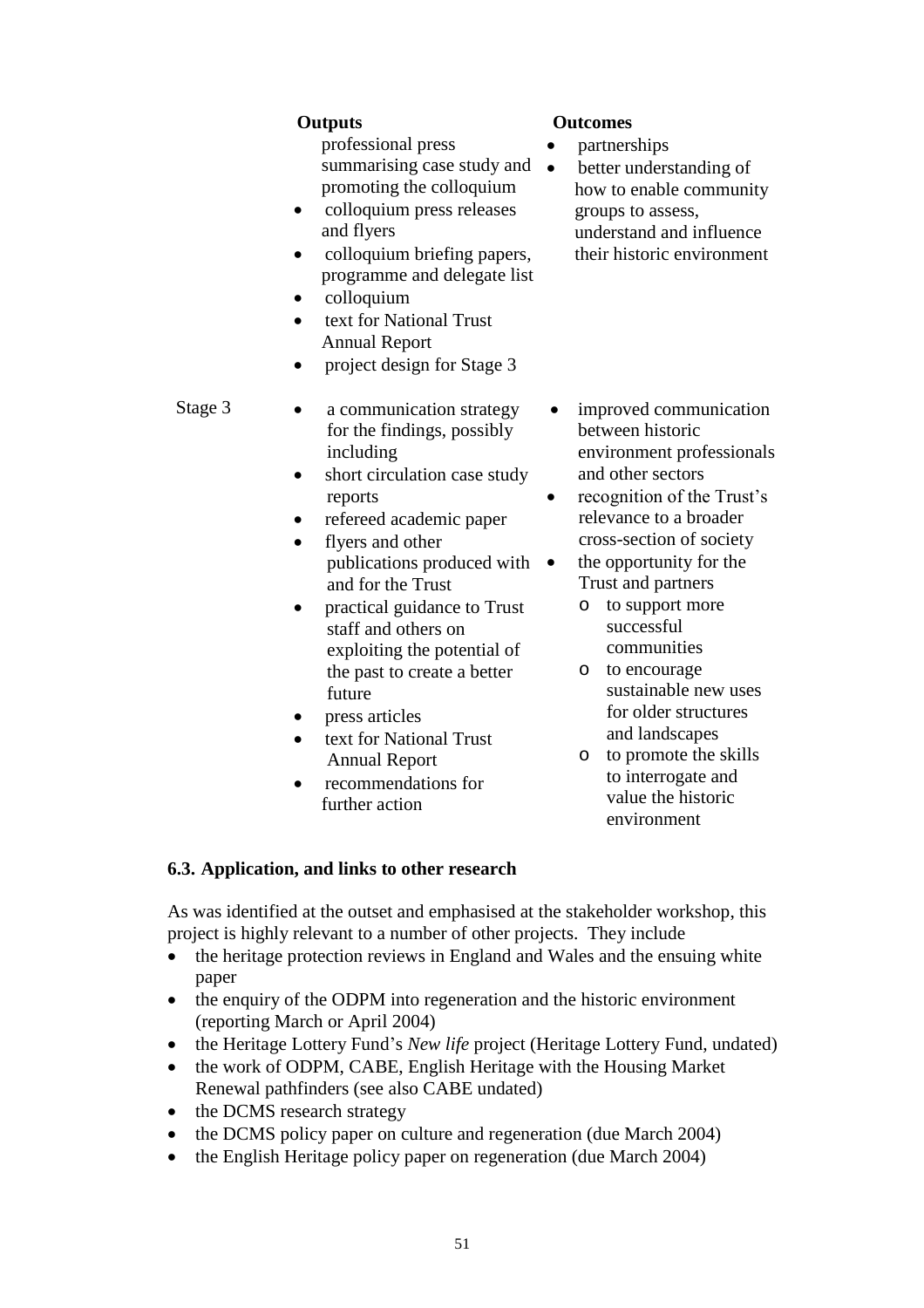- the EH paper on regeneration as part of the Historic Environment Local Management (HELM) programme
- the work of the National Trust for Scotland
- the Heritage Link regeneration sub-group's work on promoting the potential of the historic environment to add value to economic, social and environmental regeneration
- the work of the Built Environment Forum, Scotland
- the work of IHBC
- the IFA's *Homes with history* project, supported by English Heritage and the Housing Corporation.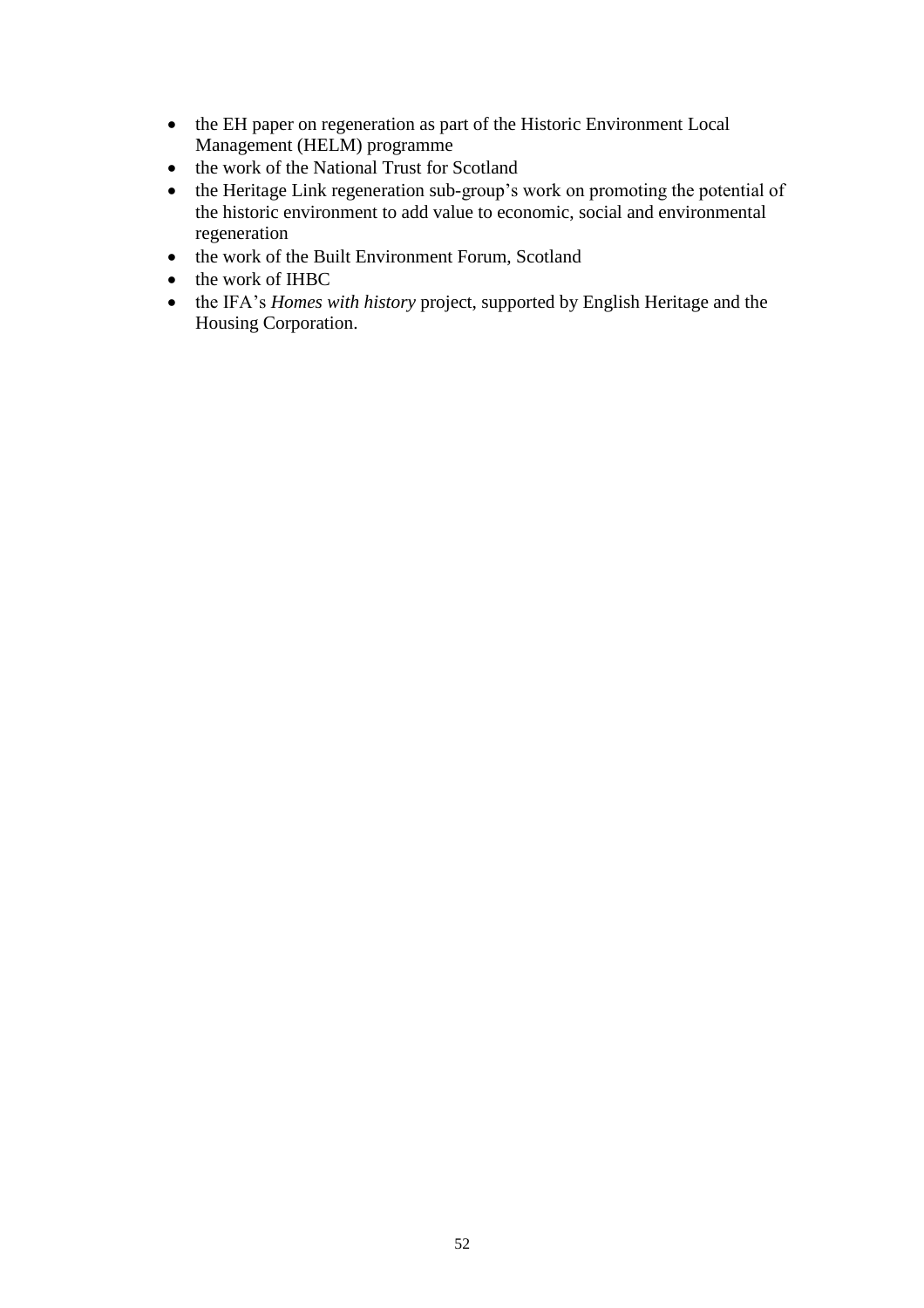# **7. ACKNOWLEDGEMENTS**

Much of the research in this project has involved talking to experts in their field. The list of names to who we own thanks is therefore enormous, but those to whom we owe particular gratitude are listed below. Most of the credit for the successes of the project rests with them; responsibility for misinterpretations and errors rests squarely with the project team.

Our thanks to Nicola Andrews, Judith Barker, Barbara Bender, Kevin Birks, Tony Burton, Kate Clark, Dave Chetwyn, Frances Garnham, Gregor Hutcheon, Leonie Kellaher, Adele Landon, Sara Northey, Mick Rowlinson, David Thackray, Jez Reeve, Janet Simpson, Jan Stockdale, Hedley Swain, Roger Thomas, Perry Walker, Joan Walley, Rob Woodside; the staff of the George Hotel, Burslem; the School of Art, Burslem and Supasnacks, Burslem.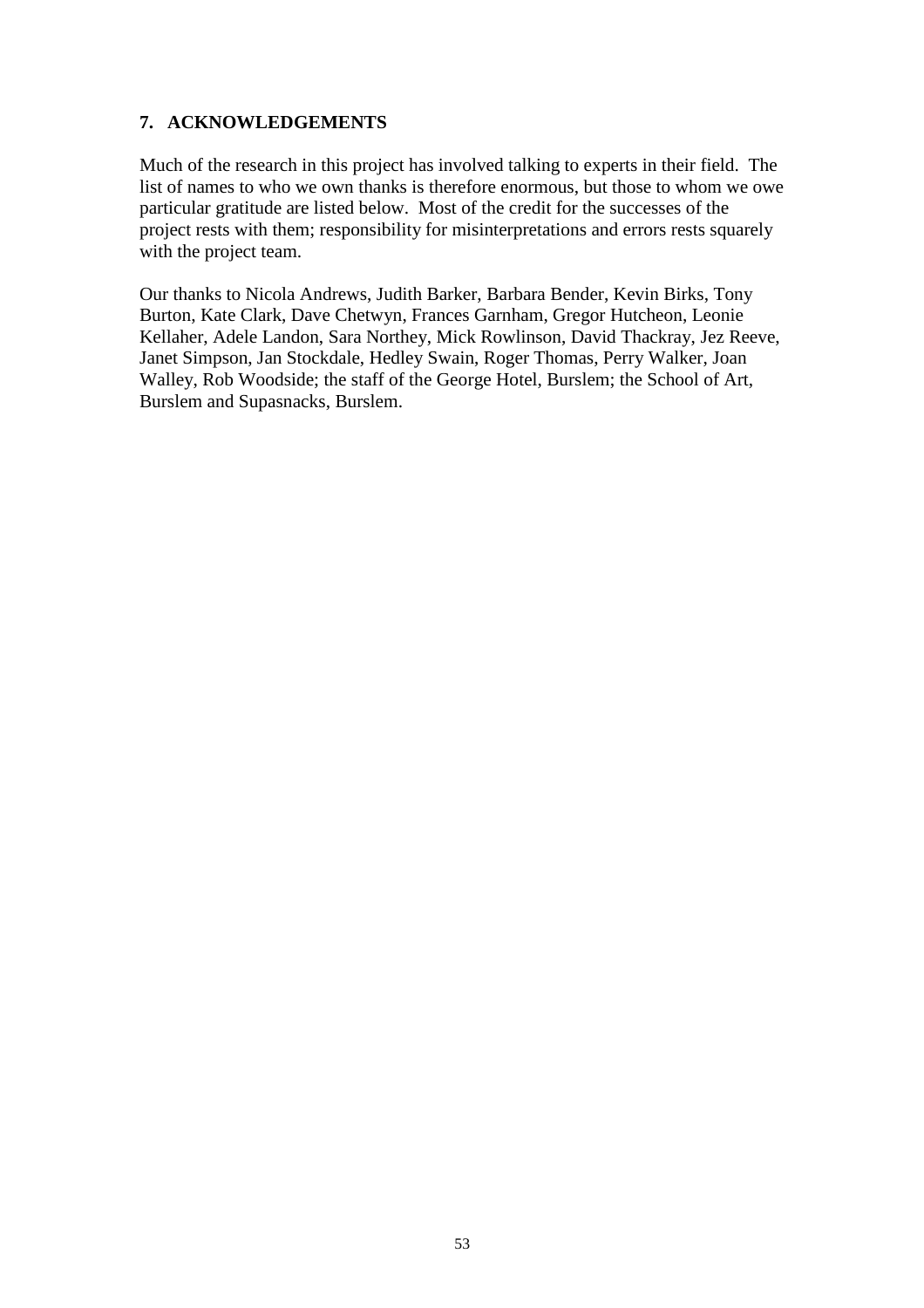#### **8. BIBLIOGRAPHY**

Armstrong H (1993) 'Post World War II immigrant places: the focus group methiod for heritage interpretation' in Blair (ed) 15-23

Beacham P (2001) 'Urban regeneration' in *Conservation bulletin*, **41**, 4-7

Bennett A (1910) *Clayhanger*

Bilsborough S and Hill S (2002) *Valuing our environment: the economic impact of the environment in Wales, technical summary.* Partnership Report: Cardiff

Blair S (ed) (1994) *People's places: identifying and assessing social value for communities.* Australian Heritage Commission: ACT

Bourdieu P (1991) *Language and Symbolic Power.* Polity Press: Cambridge

Bryman A (2001) *Social research methods.* Oxford University Press: New York

CABE (undated) *Building sustainable communities: actions for Housing Market Renewal.* CABE: London

Caffyn A and Lutz J (1999) 'Developing the heritage tourism product in multi-ethnic cities',*Tourism Management,* 20, 213-221

Coupe M (2001) 'A role in the mainstream' in *Conservation bulletin*, **41**, 12-15

DCMS & DTLR (2001) *The historic environment: a force for our future.* Department of Culture, Media and Sport & Department of Transport, Local Government and the Regions: London

DCMS (2002) *People and places: social inclusion policy for the built and historic environment.* Department of Culture, Media and Sport: London

English Heritage (1999) *The heritage dividend.* English Heritage: London

English Heritage (2000) *Power of place: the future of the historic environment.* English Heritage: London

English Heritage (2002a) *The heritage dividend 2002.* English Heritage: London

English Heritage (2002b) *State of the historic environment report 2002.* English Heritage: London

English Heritage (2003) *Heritage counts 2003.* English Heritage: London

English Tourism Council (2001) *The heritage monitor.* English Tourism Council: London

Garrido(2003)'What'sthevalueofdesign?'*Property people,* 29 May 2003, 8-9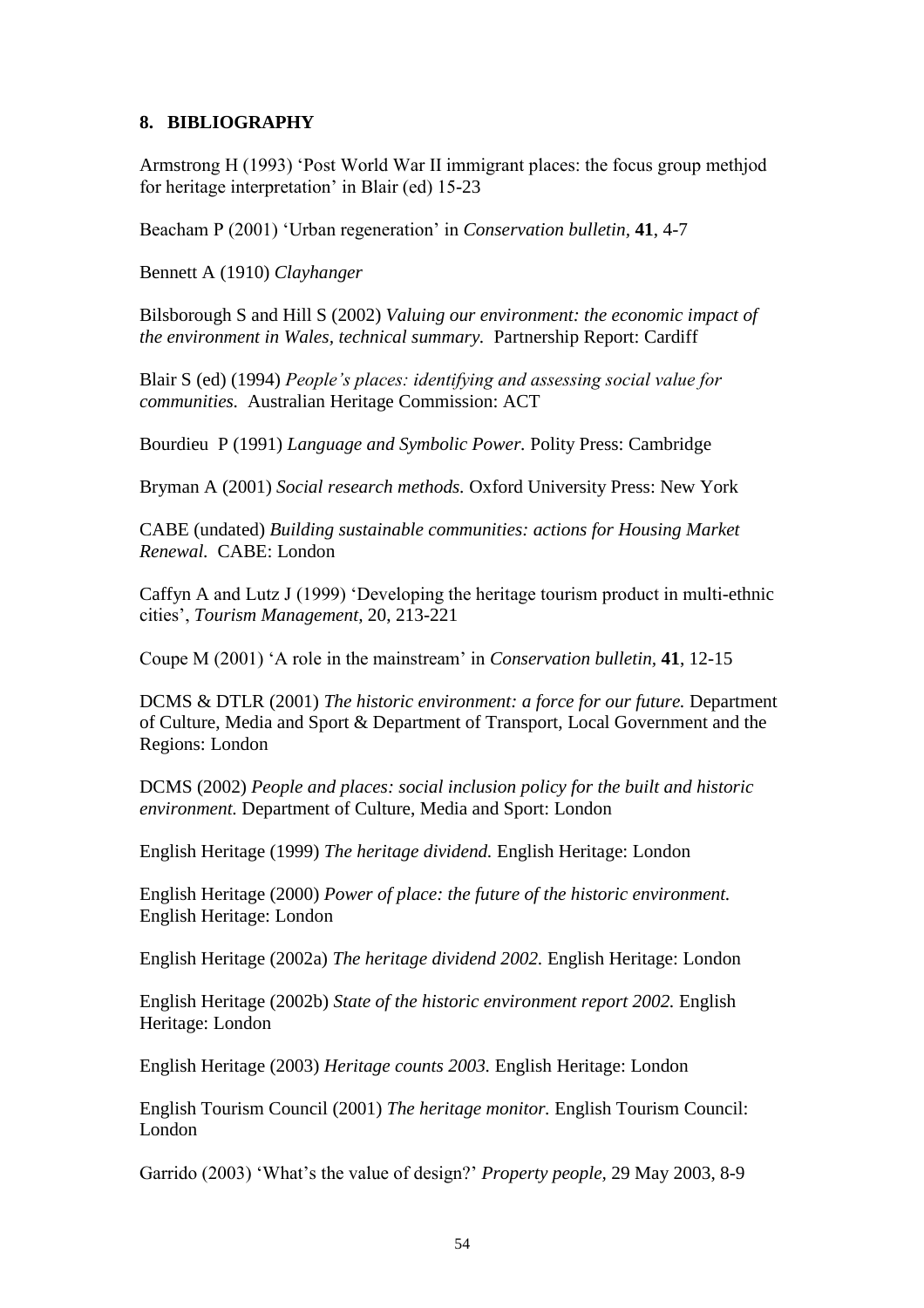Giddens, A (1998) *The Third Way: the renewal of social democracy.* Polity Press: Cambridge

Goodey B (1994) 'Spreading the Benefits of Heritage Visitor Quarters', *International Journal of Heritage Studies,* 1 (1), 18-29

Heritage Lottery Fund (undated (2004)) *New life: heritage and regeneration.* Heritage Lottery Fund: London

Hill S and O'Sullivan D (2002) 'Appreciating assets: estimating the economic value of the historic environment in Wales', unpublished paper at *The historic environment of Wales –an asset for the future* conference (Cadw, National Trust, Welsh Assembly), Cwmaman, July 2002.

Hinton P (2002) Repositioning ourselves in society, *Context*, **76**, 23-5

Historic Scotland (2002*)Passedtothefuture:HistoricScotland'spolicyforthe sustainable management of the historic environment*. Historic Scotland: Edinburgh

Johnston, C (1993) 'Social values – overviews and issues' in Blair (ed) 5-14

Johnston, C (1994) *What is social value?* Australian Heritage Commission technical publications series 3: ACT

Kearns, A (2003) 'Social capital, regeneration and urban policy', in Imrie, R and Raco, A (eds.) *Urban Renaissance? New Labour, community and urban policy.* The Polity Press: Bristol

Lenoir, R (1974) *Les exclus.* Seuil: Paris

Loe E (2000) *The value of architecture: context and current thinking.* Royal Institute of British Architects Future Studies: London

Lumsden and Page (Eds) (2003) *Progress in tourism and transport research: issues and agendas for the new millennium.* Pergamon: Oxford [in press]

Middleton, V T M C (2001) *Valuing the environment: summary report*. National Trust: London

National Trust (2001) *National Strategic Plan: summary.* National Trust: London

National Research Council (USA) (2002) *Community and Quality of Life.* National Academy Press: Washington DC

National Trust (2003, unpublished) '*Indicators for the historic environment' workshop: report of proceedings, September 2003*

Northern Forest Center (undated) *Northern Forest Wealth Index: exploring a deeper meaning of wealth* (www.northernforest.org/windex.htm)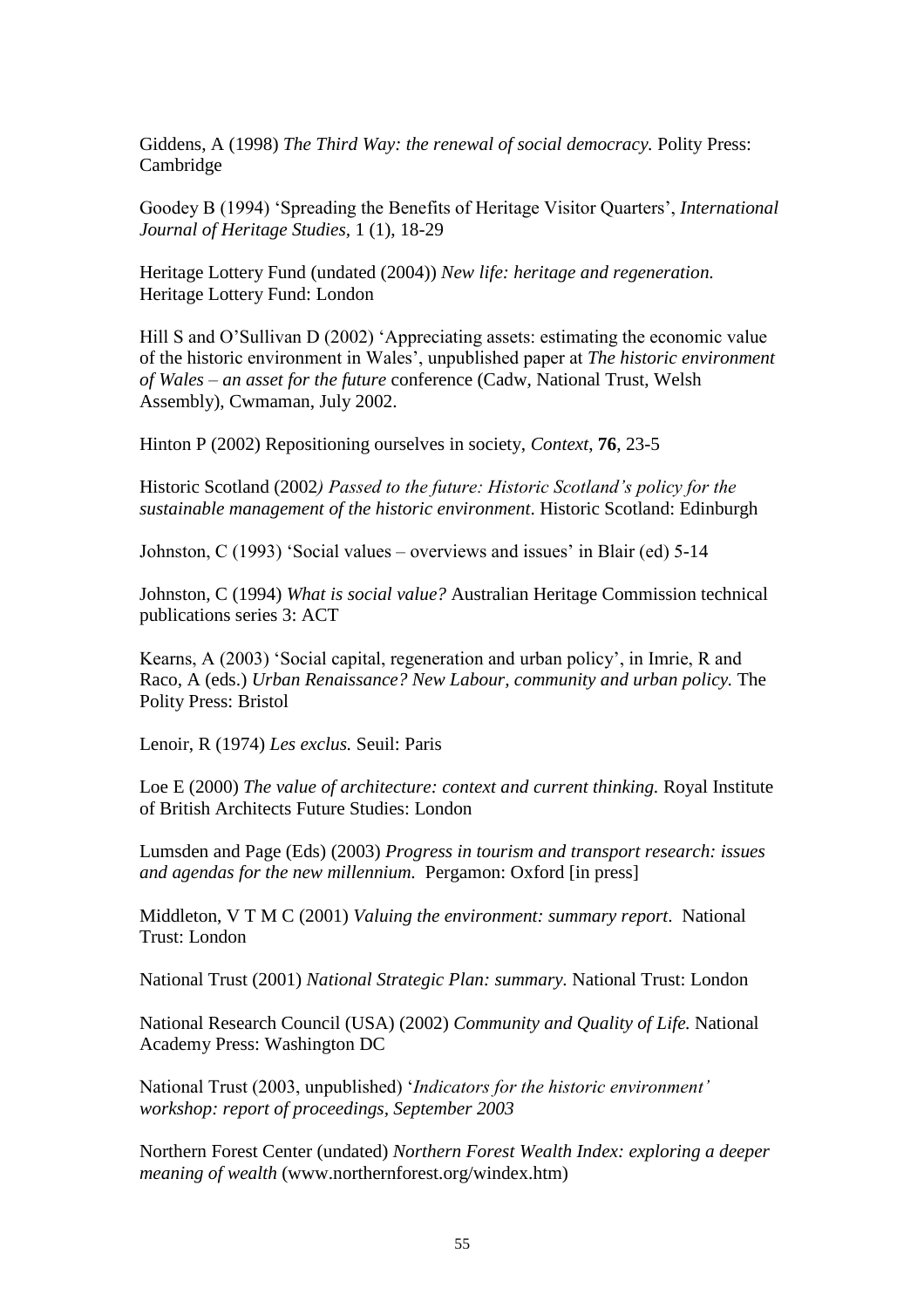Orbasli, A (2001) *Tourists in Historic Cities.* Spon Press: London and New York

Orbasli, A and Shaw S (2003) 'Transport and visitors in historic cities'in L. Lumsden and S. Page (Eds) 2003, 93-104

Performance and Innovation Unit (2002) *Social capital: a discussion paper.* Performance and Innovation Unit: London

Putnam, R (1995) 'Tuning in, tuning out: the strange disappearance of social capital in America',*Political Science and Politics,* 28 (4), 664-83

Ramsay J (1993) 'Assessing the social value of Victoria's East Gippsland and Central Highlands forests'in Blair (ed) 25-30.

Randall B (undated) *Affordable housing: better by good design*. The Housing Corporation: London

Read P (1998) *Returning to nothing: the meaning of lost places***.** Cambridge University Press: Cambridge.

Scottish Executive (2000) *Creating our future: minding our past, Scotland's national cultural strategy.* Scottish Executive: Edinburgh

Shanks M (1992) *Experiencing the Past: on the character of archaeology*. Routledge: London

Taylor, A (2003) *Homes with history*. Institute of Field Archaeologists: Reading

Tourism Associates (1999) *Valuing our environment: a study of the economic impact of conserved landscapes and of the National Trust in the Southwest 1998)*. National Trust: London

Tower Hamlets (2002) *The community plan 2002/03*. Tower Hamlets: London

Urban Task Force (1999) *Towards an urban renaissance: the report of the Urban Task Force.* Department of Environment, Transport and the Regions: London.

Walker M (1993) 'Social value: meaning and action!' in Blair (ed) 39-43

Walker P, Lewis J, Lingayah S and Sommer F (2000) *Prove it: measuring the effect of neighbourhood renewal on local people*. New Economics Foundation: London

Welsh Assembly (2003) *Review of the historic environment in Wales.* Welsh Assembly Government: Cardiff.

WilsonG(2001)'Urbanmatters'in*Conservation bulletin,* **41**, 2-3

Worpole K (2000) *The value of architecture: design, economy and the architectural imagination.* Royal Institute of British Architects Future Studies: London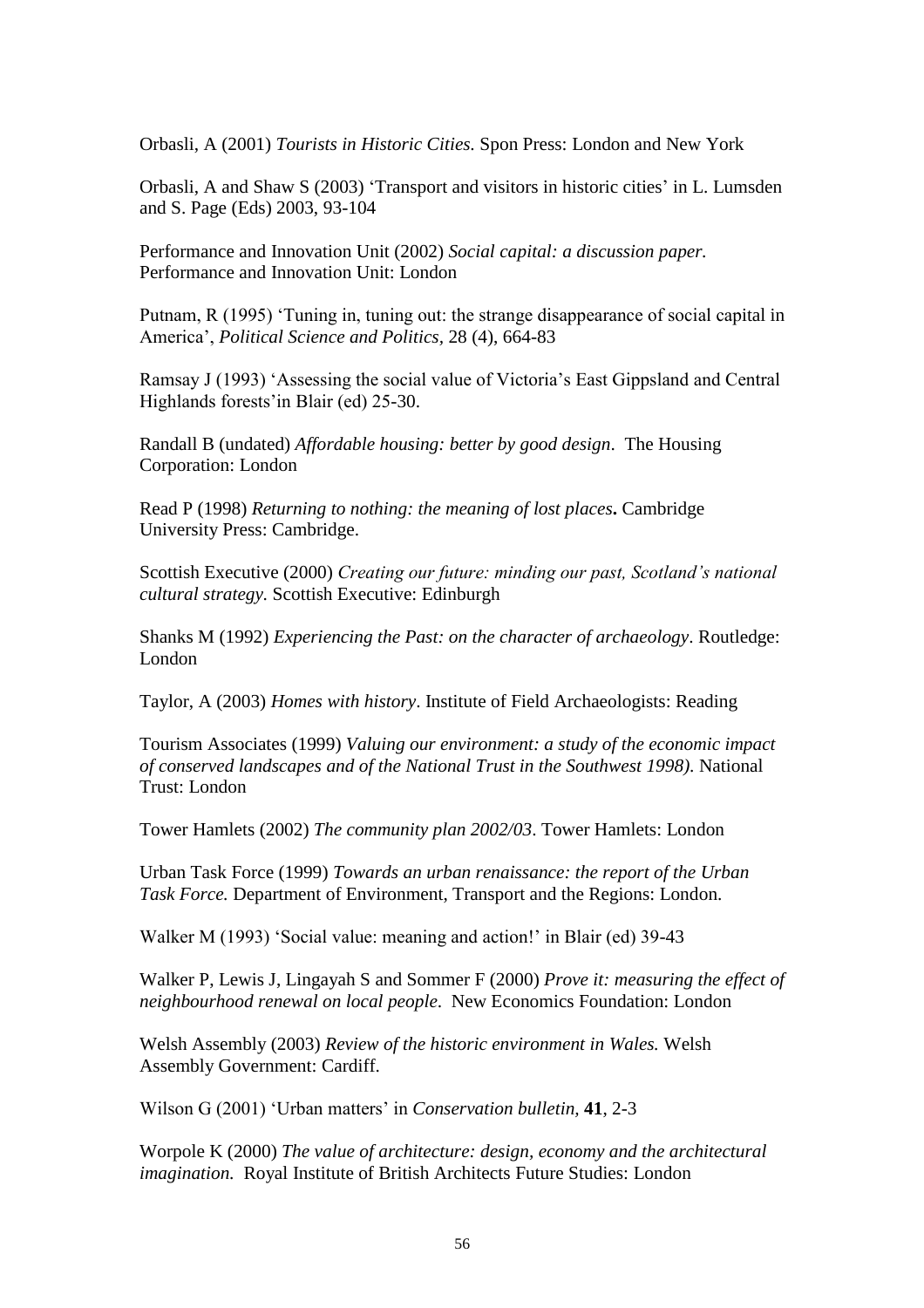# **8.1. Further reading**

- Aitchison C, MacLeod N E and Shaw S J (2000) *Leisure and tourism landscapes*. Routledge: London
- Byrne D, Brayshaw H and Ireland T (undated) *Social significance: a discussion paper*. National Parks and Wildlife Service, New South Wales www.nationalparks.nsw.gov.au/PDFs/Social\_significance.pdf
- Clark K $(2001)$  'Preserving what matters: value-led planning for cultural heritage sites' *Conservation, the GCI Newsletter*, **16.3**, 5-12
- Clark K (2001) *Value-led planning: a comparison of the work of four heritage organisations.*
- Creigh-Tyte, S (2003) *A research strategy for DCMS 2003-2005/6*. Department of Culture, Media and Sport: London
- Evans, G W (1996) 'Cultural trends in environmental psychology' *IAAP Newsletter, Fall 1996*
- Fyfe, G and Ross M (1996) 'Decoding the visitor's gaze: rethinking museum visiting' Macdonald and Fyfe (eds) 127-150.
- GlynL(2003)'Stoppingtherotoflowdemand'*Property people* 9 January 2003, 8-9
- Joseph Rowntree Foundation (2001) *The environmental concerns of disadvantaged groups*
- Macdonald S and Fyfe G (eds) (1996) *Theorizing museums*. Blackwell: Oxford
- Miller J (2003) 'Putting heritage to work where it is needed most' paper for Landscape Institute *Making cities liveable* conference, Burslem, 2003
- National Trust Conservation and Policy & Strategy Directorates (2002, unpublished) *Beauty, historic environment and the meaning and value of heritage* Paper for the Executive Committee 21/11/02)
- National Trust (2003, unpublished) *Indicators for the historic environment workshop: report of proceedings, September 2003*
- National Park Service and National Trust (2002) *Developing a research agenda: a national heritage areas workshop* (20/11/02, USA) www.er.nps.gov/heritage\_areas/REP?heritagesearch
- PLB Consulting Ltd 2001 *Developing new audiences for the heritage: executive summary.* Heritage Lottery Fund: London
- Rypkema D(2001) 'The economic power of restoration' paper for *Restoration and renovation* conference, Washington DC, 15/1/03
- Room @ RTPI (2002) papers for *Housing market renewal strategies for intervention* conference, Manchester 11/12/02
- Shaw S and MacLeod N E (2000) 'Creativity and conflict: cultural tourism in London's City fringe' *Tourism, culture & communication*, 2, 165-75.
- Walker M (1998) *Protecting the social value of public places*. Australian Council of National Trusts: ACT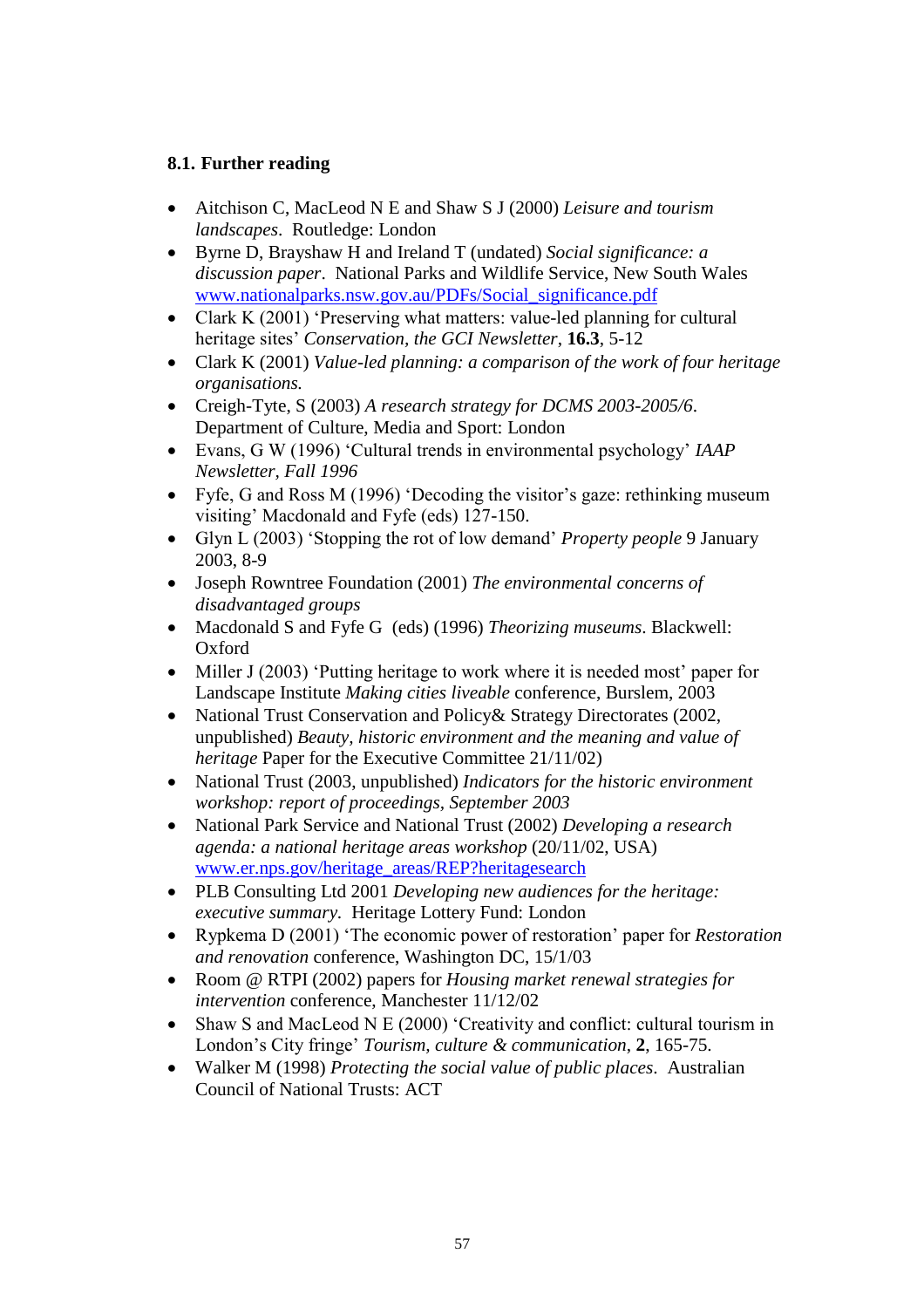# **Appendix 1: format for semi-structured interviews with experts**

Experts were given the following briefing

*The objectives of the interviews are to*

- *1. Explore the range of analytical tools available across a range of disciplines*
- *2. Identify the tools which will be most effective*
- *3. Understand how, when and in what circumstances the tools can be used*
- *4. Set the project within the context of similar or complementary work.*

*Each interview will last c 2 hours and will be in four parts. The main body of the interview will concentrate on questions about the existence and applicability of analytical tools.*

## *Part 1 –Introduction*

*The project will be briefly described and discussed.*

## *Part 2 –The analytical tools*

*Questions*

- *1. What is your profession's unique perspective?*
- *2. If you wanted to tease out the benefits/effects of living in a historic place (ie what are the effects and how does heritage cause the effects) how would you, as a member of your profession, go about exploring this? What methods would you use?*
- *3. What particular requirements of your methods are there to ensure that the best results can be obtained*
	- *sample size*
	- *timescale/phasing*
	- *size of team*
	- *baseline data*
- *4. What are the limitations of these methods?*
- *5. Do the methods lend themselves well to working within a recipe/toolkit of methods?*

#### *Part 3 –Similar or complementary work*

#### *Questions*

- *1. Are there any similar project/approaches that you are aware of?*
- *2. Would you recommend particular literature, websites etc?*
- *3. Are there any other individuals you recommend that we talk to?*

## *Part 4 –Arrangements for further consultation/involvement of experts*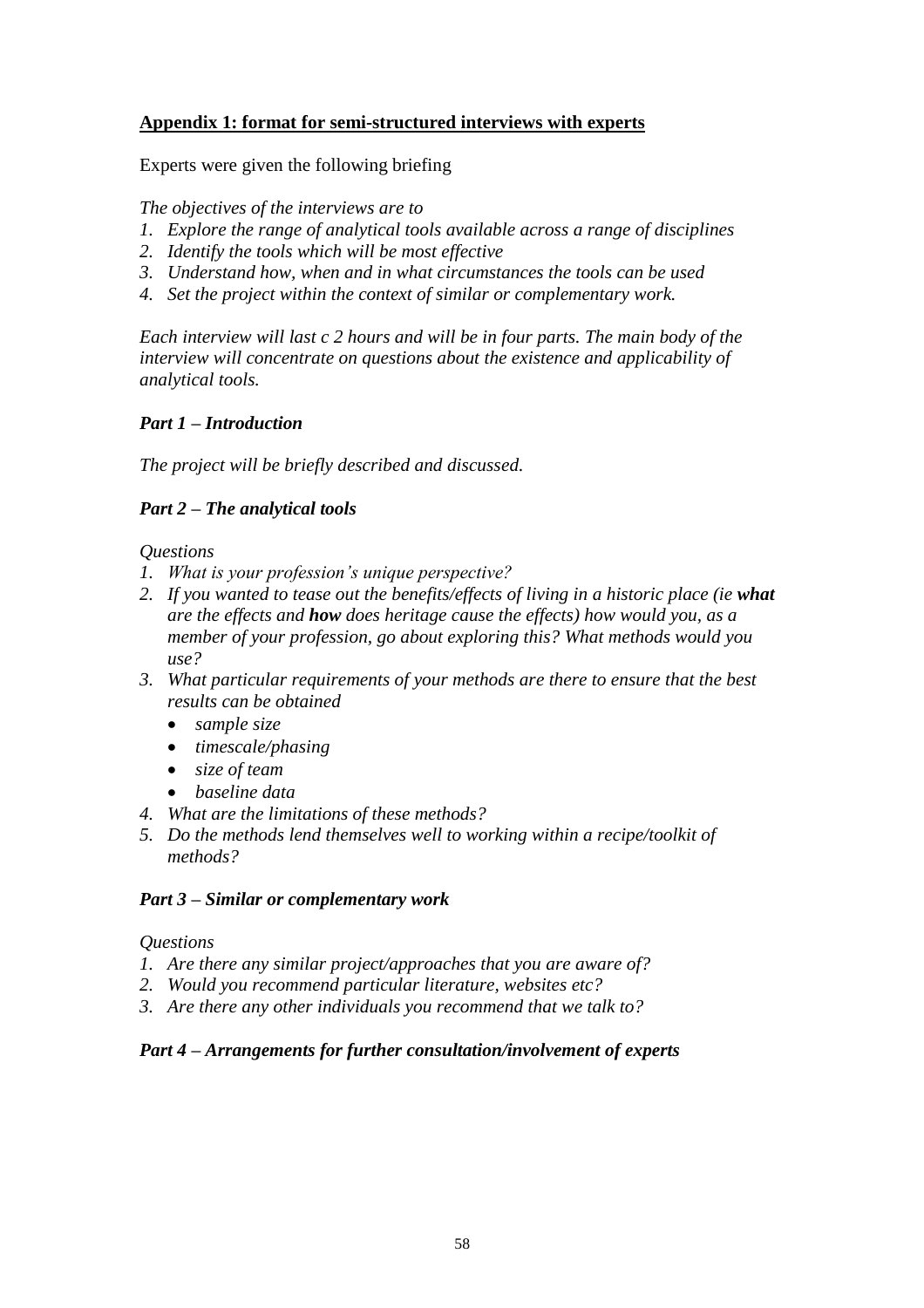#### **Appendix 2: analysis of possible indicators**

### **Criteria against which indicators were judged**

- C1 Is it likely to give accurate information about the attribute we are trying to measure/detect?
- C2 Can we gather data efficiently and cost effectively and how much training investment (or commissioned expert assistance) might be required?

C3 Could it be used to track changes over time, and thus measure the impact of intervention by the historic environment or other sectors?

C4 Can the indicator be developed or refined in partnership with the community?

The potential indicators have been grouped into domains relating to *culture, community, economy, education* and *environment*. Note that some indicators can be applied to more than one domain.

|    | <b>Question:</b> asked of<br>observable phenomena or<br><i>individuals</i> (research<br><i>method</i> ) | <b>Indicator</b><br>detected/measured in<br>response to question<br>(research datum) | <i>Interpretation</i><br>supporting or<br>challenging the<br>presence of an<br>association between<br>attributes/variables | Analysis against criteria         |
|----|---------------------------------------------------------------------------------------------------------|--------------------------------------------------------------------------------------|----------------------------------------------------------------------------------------------------------------------------|-----------------------------------|
|    | Culture                                                                                                 |                                                                                      |                                                                                                                            |                                   |
| I1 | Schedule, list, conservation<br>areas; characterisation                                                 | Designations                                                                         | Historic environment<br>(expert opinion)                                                                                   | C1: yes<br>C2: yes; some training |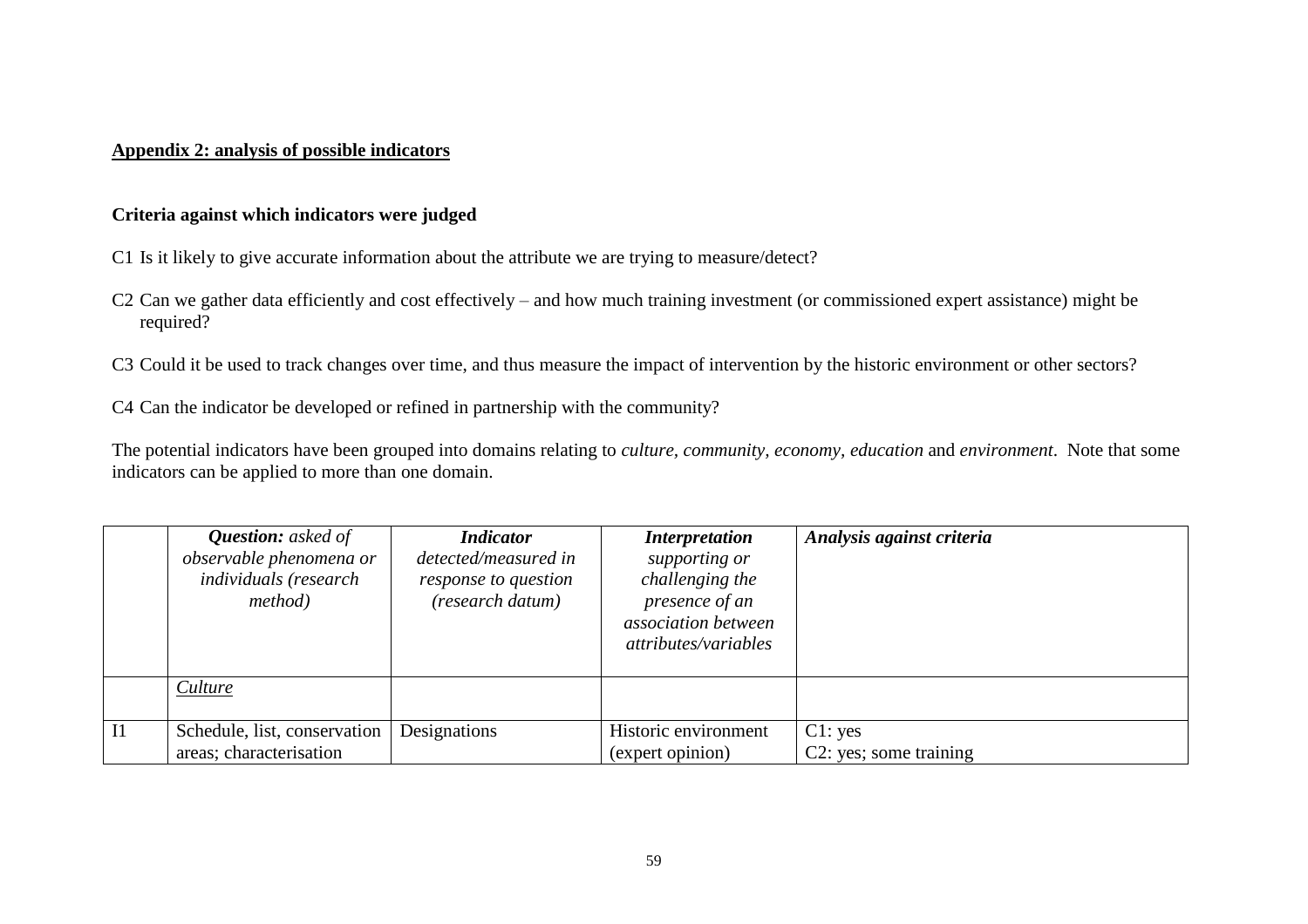|                |                                                                                                      |                                                           |                                      | C3: yes<br>C4: ideally not                                                                                                                                                                                                                                                                                                                                                                                |
|----------------|------------------------------------------------------------------------------------------------------|-----------------------------------------------------------|--------------------------------------|-----------------------------------------------------------------------------------------------------------------------------------------------------------------------------------------------------------------------------------------------------------------------------------------------------------------------------------------------------------------------------------------------------------|
| I2             | Ask: how does living here<br>compare to 100 years ago?                                               | Long past refer to in<br>conversation                     | Awareness of time<br>depth of place  | C1: probably not<br>C2: relatively, subject to setting up<br>intercepts/focus group<br>C3: yes<br>C4: ideally                                                                                                                                                                                                                                                                                             |
| I3             | Ask: how does living here<br>compare to 100 years ago?                                               | Pottery industry etc<br>referred to in<br>conversation    | Awareness of history of<br>place     | C1: possibly<br>C2: relatively, subject to setting up<br>intercepts/focus group<br>C3: yes<br>C4: ideally                                                                                                                                                                                                                                                                                                 |
| I4             | Disposable camera -<br>photograph the five things<br>you like most/least about<br>$Burslem - Q-sort$ | Historic structures<br>recorded in photos                 | Awareness of historic<br>environment | C1: Yes, we took photos as if members of<br>community of what we liked, disliked, thought<br>typical and 'out of place'.<br>C2: It would involve some cost and capital risk;<br>for focus group discussion it would be better to<br>work with existing photographs, but would need<br>facilitator, organisation of venue and focus group,<br>facilitator, tea, film etc<br>C3: Yes if repeated<br>C4: Yes |
| I <sub>5</sub> | Study range of photos $-$<br>what do you like most/least<br>about living here? Sort                  | Historic structures<br>selected from photos;<br>discussed | Awareness of historic<br>environment | C1: yes<br>C2: yes<br>C3: yes<br>C4: Yes; see field trials 4.2.8 for values imposed<br>by the photographer, and consider community<br>facilitator                                                                                                                                                                                                                                                         |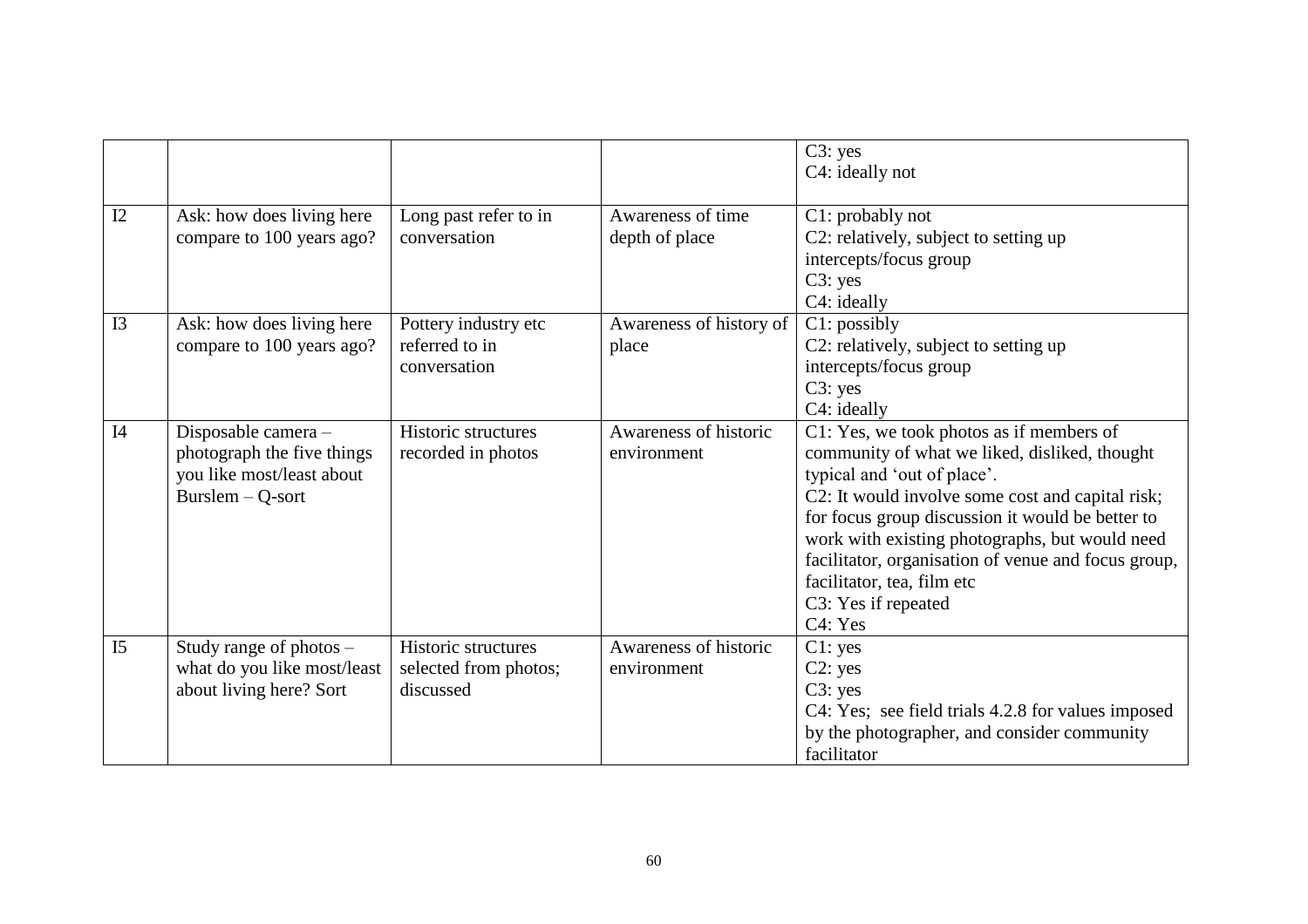| I <sub>6</sub> | Local heritage key words<br>in books/magazines in<br>homes or shops | Marking                                                             | Awareness of history of<br>place/historic<br>environment | C1: Yes, but could also indicate sense of place<br>(local word). Needs to be broken up according to<br>context (see field trials 4.2.6)<br>C2: Yes, observational research<br>C3: Yes if repeated, but would need some form of<br>mapping (see field trials 4.2.7) or quantification<br>C4: Yes; a community survey, but would need<br>validating by someone with expert knowledge of<br>local history and culture |
|----------------|---------------------------------------------------------------------|---------------------------------------------------------------------|----------------------------------------------------------|--------------------------------------------------------------------------------------------------------------------------------------------------------------------------------------------------------------------------------------------------------------------------------------------------------------------------------------------------------------------------------------------------------------------|
| I7             | Local heritage key words<br>in conversation                         | Marking                                                             | Awareness of history of<br>place/historic<br>environment | C1: possibly<br>C2: relatively, subject to setting up<br>intercepts/focus group<br>C3: yes<br>C4: ideally                                                                                                                                                                                                                                                                                                          |
| <b>I8</b>      | How does this place<br>compare with X?                              | Comparative histories<br>referred to in<br>conversation             | Awareness of history of<br>place                         | C1: possibly<br>C2: relatively, subject to setting up<br>intercepts/focus group<br>C3: yes<br>C4: ideally                                                                                                                                                                                                                                                                                                          |
| I <sub>9</sub> | How does this place<br>compare with X?                              | Comparative historic<br>structures referred to in<br>conversation   | Awareness of historic<br>environment                     | C1: possibly<br>C2: relatively, subject to setting up<br>intercepts/focus group<br>C3: yes<br>C4: ideally                                                                                                                                                                                                                                                                                                          |
| <b>I10</b>     | Visit to home – talk about<br>ornaments etc.                        | Heritage of area reflected<br>in objects (incl pictures)<br>at home | Awareness of history of<br>place/historic<br>environment | C1: possibly<br>C2: potentially timeconsuming if many homes are<br>visited, subject to setting up intercepts/focus                                                                                                                                                                                                                                                                                                 |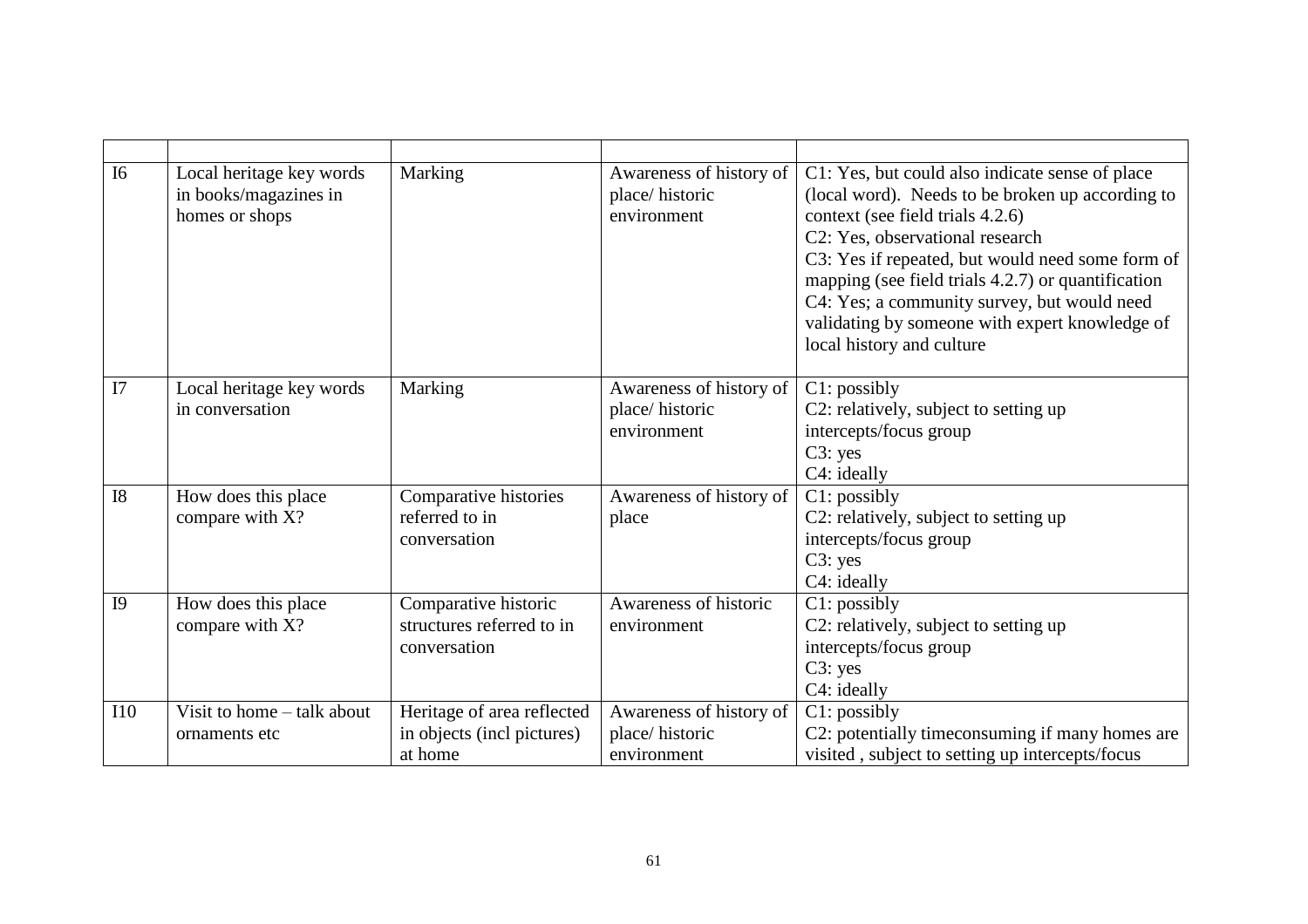|     |                                                                                                                 |                                     |                                                                                | group<br>C3: yes<br>C4: yes                                                                                                                                                                                                                                                                                                                                                                                      |
|-----|-----------------------------------------------------------------------------------------------------------------|-------------------------------------|--------------------------------------------------------------------------------|------------------------------------------------------------------------------------------------------------------------------------------------------------------------------------------------------------------------------------------------------------------------------------------------------------------------------------------------------------------------------------------------------------------|
| II1 | Ranking of objects of<br>old/new, local/non-local<br>relevance                                                  | Marking                             | Perceived value<br>of/comfort with history<br>of place/historic<br>environment | C1: possibly<br>C2: relatively, subject to setting up<br>intercepts/focus group/home visit – easier and<br>cheaper with focus group<br>C3: yes<br>C4: ideally                                                                                                                                                                                                                                                    |
| I12 | Ranking of local attributes<br>(old and new buildings,<br>services etc) Q-sort                                  | Survey results                      | Perceived value of<br>history of place/historic<br>environment                 | C1: yes<br>C2: relatively, subject to setting up<br>intercepts/focus group<br>C3: yes<br>C4: yes                                                                                                                                                                                                                                                                                                                 |
| I13 | What difference does it<br>make to you to live in a<br>place where?                                             | Considered<br>important/unimportant | Perceived value of<br>history of place/historic<br>environment                 | C1: possibly<br>C2: relatively, subject to setting up<br>intercepts/focus group<br>C3: yes<br>C4: ideally                                                                                                                                                                                                                                                                                                        |
| I14 | Relevant merchandise in<br>shops<br>(local speciality products)<br>incl food and drink,<br>souvenirs, branding) | Marking                             | Perceived value of<br>history of place/historic<br>environment                 | C1: Yes; some marking has been made manifest<br>for commercial reasons, other for sentimental (see<br>field trials 4.2.6), but marking is a requisite of<br>valuing<br>C2: Yes; observational research<br>C3: Yes if repeated and mapped (see field trials<br>4.2.7) or quantified<br>C4: Yes; a community survey (see field trials<br>5.2.5 on creation of social capital through<br>measurement of indicators) |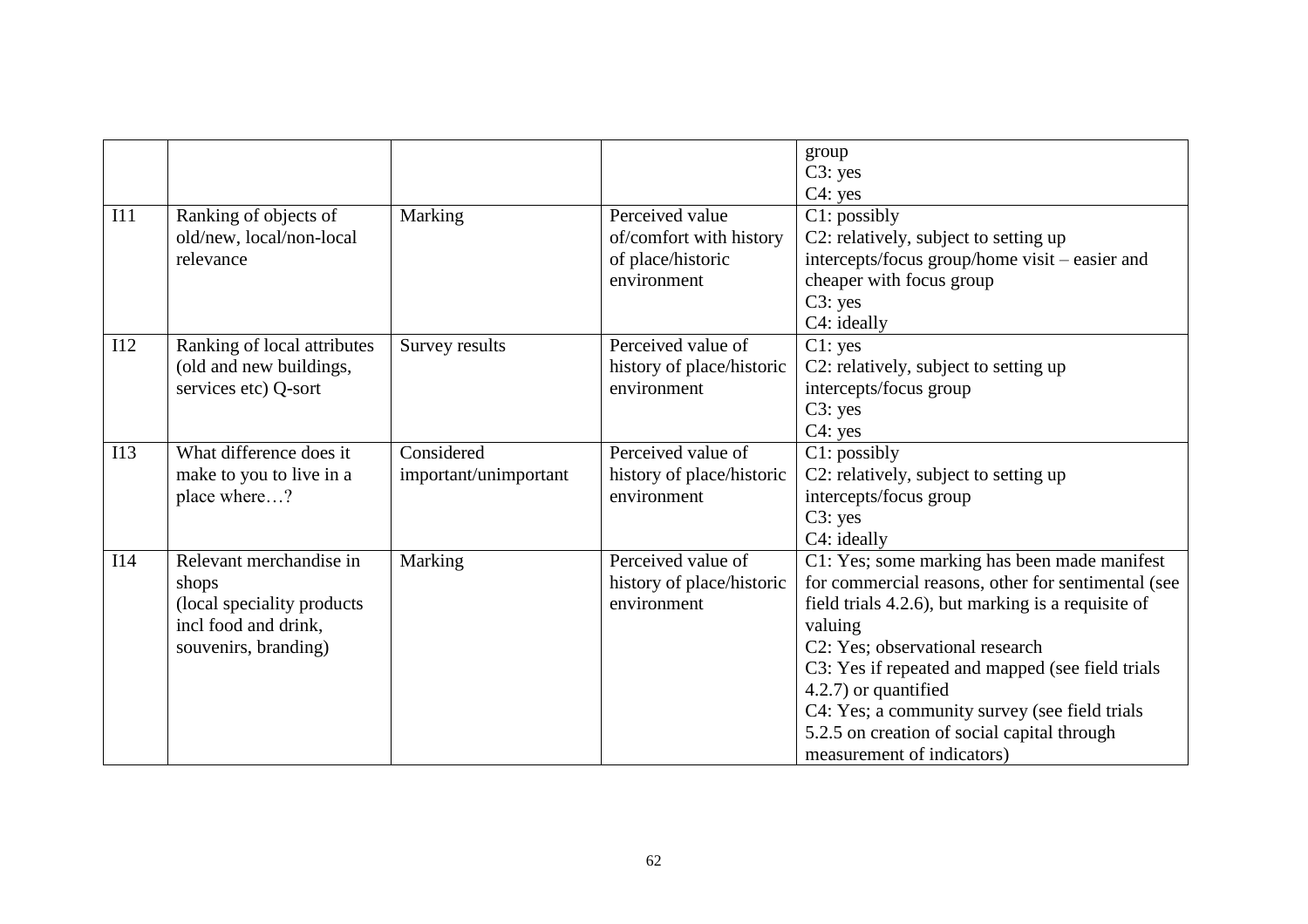| I15 | Survey of street names,<br>pub names etc for local<br>heritage key words | Marking                                                                                                 | Perceived value of<br>history of place/historic<br>environment | C1: Yes, but could also indicate sense of place<br>(local word). Needs to be broken up according to<br>context (see field trials 4.2.6)<br>C2: Yes, observational research<br>C3: Yes if repeated, but would need some form of<br>mapping (see field trials 4.2.7) or quantification.<br>Street names change infrequently<br>C4: Yes; a community survey, but would need<br>validating by someone with expert knowledge of<br>local history and culture |
|-----|--------------------------------------------------------------------------|---------------------------------------------------------------------------------------------------------|----------------------------------------------------------------|---------------------------------------------------------------------------------------------------------------------------------------------------------------------------------------------------------------------------------------------------------------------------------------------------------------------------------------------------------------------------------------------------------------------------------------------------------|
| I16 | Survey of public realm                                                   | Presence of 'brown<br>signs' and plaques                                                                | Perceived value of<br>history of place/historic<br>environment | C1: Yes, but shows only 'official or 'special<br>interest group' marking and may not indicate<br>popular awareness.<br>C2: Yes, observational research, and comparison<br>with official and popular tourist maps etc<br>C3: Yes if repeated, but would need some form of<br>mapping (see field trials 4.2.7) or quantification<br>C4: Yes; a community survey                                                                                           |
|     | Community                                                                |                                                                                                         |                                                                |                                                                                                                                                                                                                                                                                                                                                                                                                                                         |
| I17 | Counts, eg no of<br>community groups (of any<br>sort) per 1000 pop       | Local history societies,<br>conservation pressure<br>groups, museum<br>volunteers, other<br>involvement | Social networks based<br>on historic environment               | C1: Can detect existence of groups; but<br>geographical boundaries to areas of interest<br>unlikely to correlate with ward boundaries<br>C2: Hard to measure; relatively cheap to research<br>- perhaps better statistic would be 'is<br>membership/activity growing, static or shrinking'<br>C3: Yes, especially if growth/shrinkage is                                                                                                                |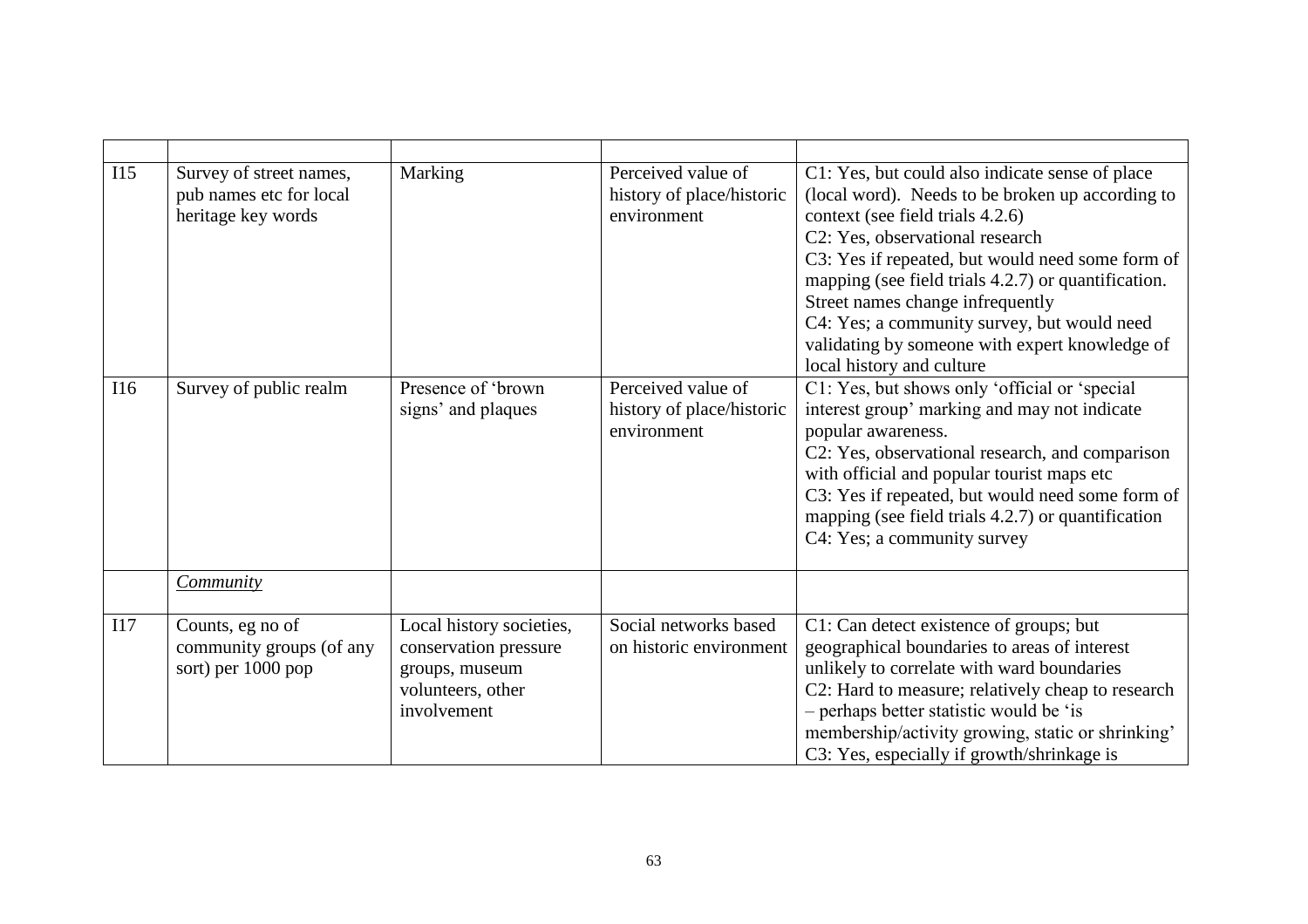|            |                                                                                        |                                                                                   |                                                                                        | measured<br>C4: Most effectively conducted by locals who can<br>supplement library and internet searches; and can<br>consult with membership secretaries etc                                                                                                                                                |
|------------|----------------------------------------------------------------------------------------|-----------------------------------------------------------------------------------|----------------------------------------------------------------------------------------|-------------------------------------------------------------------------------------------------------------------------------------------------------------------------------------------------------------------------------------------------------------------------------------------------------------|
| <b>I18</b> | Counts of community<br>events (heritage) per year                                      | Walks, plays, open days,<br>meetings, protests                                    | Social networks based<br>on historic environment                                       | C1: Can detect existence of events; but<br>geographical boundaries to areas of interest<br>unlikely to correlate with ward boundaries<br>C2: Yes<br>C3: Yes<br>C4: Most effectively conducted by locals who can<br>supplement library and internet searches; and can<br>consult with events secretaries etc |
| I19        | Establish cvs of leaders                                                               | Community leaders<br>drawing on historic<br>environment                           | Social capital, skills                                                                 | C1: yes, best done by interview<br>C2: yes, relatively<br>C3: yes<br>C4: not easily?                                                                                                                                                                                                                        |
| <b>I20</b> | Make up of heritage-<br>related groups                                                 | More diverse access to<br>other ages, classes, ethnic<br>backgrounds etc          | Diversity of social<br>networks based on<br>historic environment                       | C1: yes, best done by interview<br>C2: yes, if prepared to go on perceptions of eg<br>membership secretary<br>C3: yes<br>C4: not easily?                                                                                                                                                                    |
| I21        | Discussion with key<br>players in community<br>heritage groups; local<br>employers etc | Volunteers etc gaining<br>employment with new<br>found technical/social<br>skills | <b>Employment directly</b><br>resulting from historic<br>environment social<br>capital | C1: yes<br>C2: yes, if prepared to go on perceptions<br>C3: yes<br>C4: not easily?                                                                                                                                                                                                                          |
| I22        | Who do you know around<br>here? Who looks out for                                      | Increase in trust                                                                 | Social capital:<br>association to be                                                   | C1: yes<br>C2: yes, subject to setting up intercepts/focus                                                                                                                                                                                                                                                  |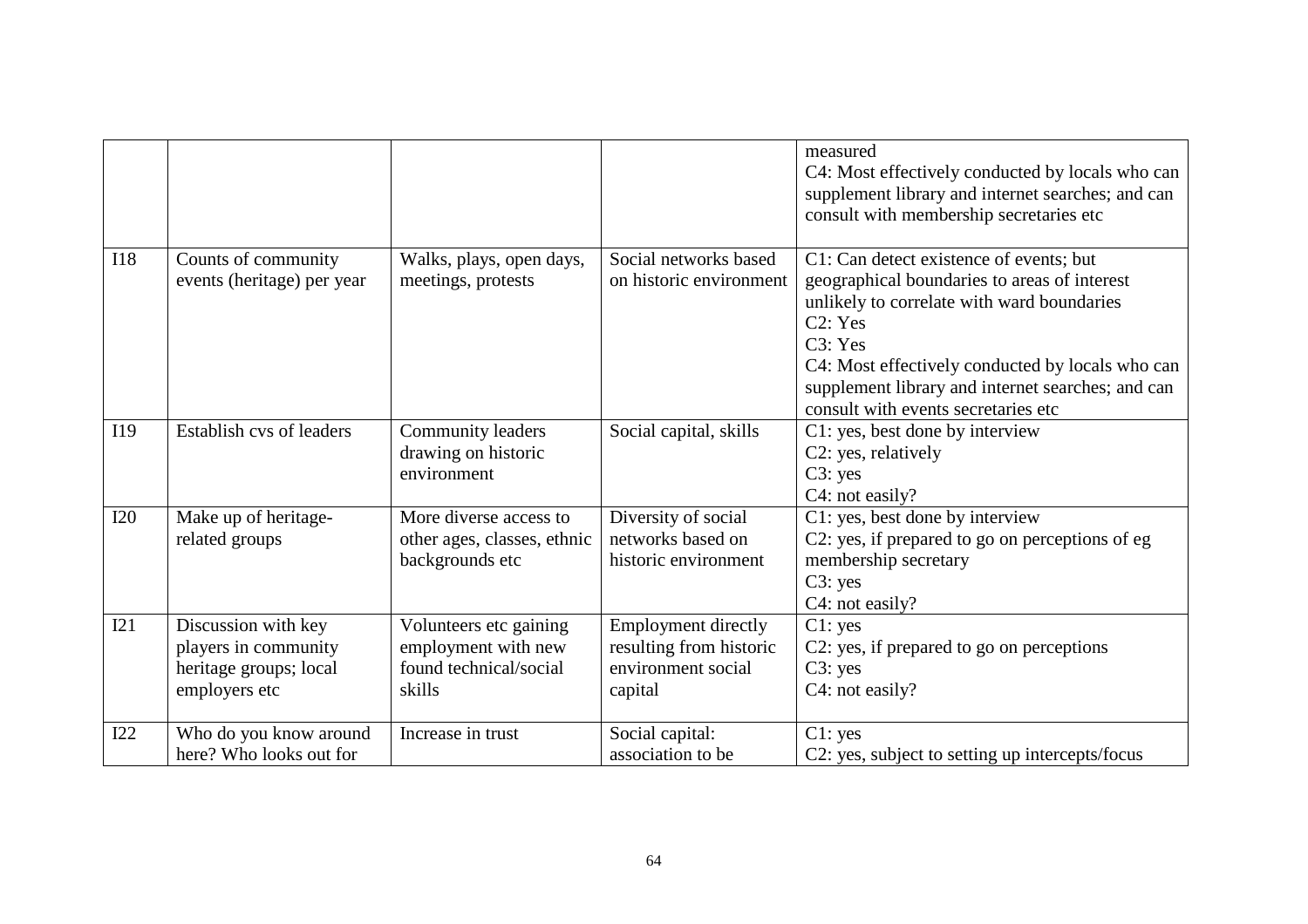|     | you?                                                                                    |                                                                                   | explained                                                                              | groups<br>C3: yes<br>C4: yes                                                                                                                                        |
|-----|-----------------------------------------------------------------------------------------|-----------------------------------------------------------------------------------|----------------------------------------------------------------------------------------|---------------------------------------------------------------------------------------------------------------------------------------------------------------------|
| I23 | Interview: Rosenburg self-<br>esteem scale                                              | Self-esteem                                                                       | Social capital:<br>association to be<br>explained                                      | C1: yes<br>C2: yes, subject to setting up intercepts/focus<br>groups<br>C3: yes<br>C4: ?                                                                            |
| I24 | What would make a<br>difference? Could you<br>make a difference?                        | Apathy                                                                            | Social capital:<br>association to be<br>explained                                      | C1: possibly<br>C2: yes, subject to setting up intercepts/focus<br>groups<br>C3: yes<br>C4: yes                                                                     |
| I25 | Participation in elections                                                              | Citizenship                                                                       | Social capital:<br>association to be<br>explained                                      | C1: Yes, but there are other factors<br>C2: Yes<br>C3: Yes<br>C4: Not really                                                                                        |
|     | <b>Economy</b>                                                                          |                                                                                   |                                                                                        |                                                                                                                                                                     |
| I21 | Discussion with key<br>players in community<br>heritage groups; local<br>employers etc  | Volunteers etc gaining<br>employment with new<br>found technical/social<br>skills | <b>Employment directly</b><br>resulting from historic<br>environment social<br>capital | C1: yes<br>C2: yes, if prepared to go on perceptions<br>C3: yes<br>C4: not easily?                                                                                  |
| I14 | Relevant merchandise in<br>shops<br>(local speciality products)<br>incl food and drink, | Marking                                                                           | Perceived value of<br>history of place/historic<br>environment                         | C1: Yes; some marking has been made manifest<br>for commercial reasons, other for sentimental (see<br>field trials 4.2.6), but marking is a requisite of<br>valuing |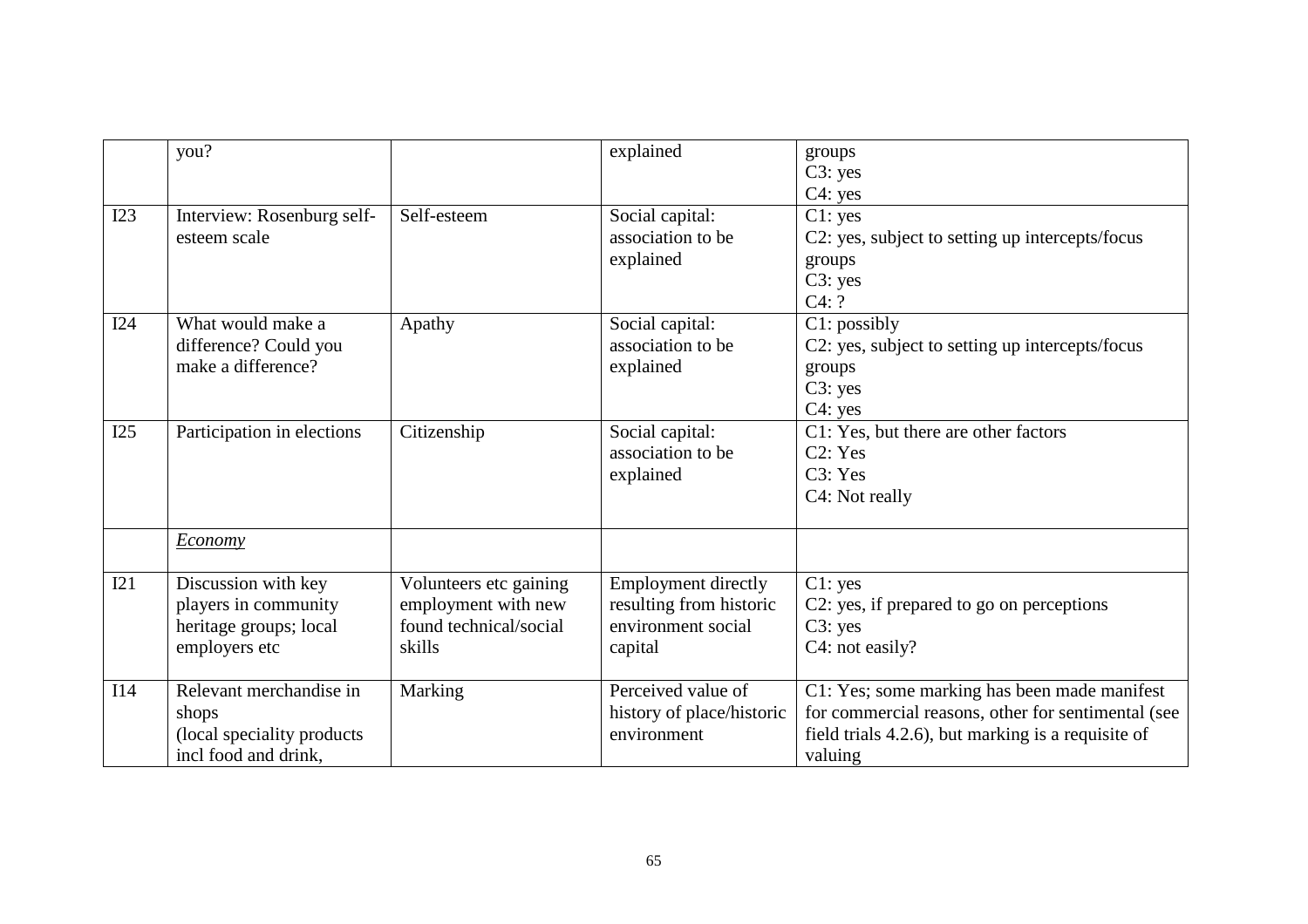|     | souvenirs, branding)                        |                                                         |                                               | C2: Yes; observational research<br>C3: Yes if repeated and mapped (see field trials<br>4.2.7) or quantified<br>C4: Yes; a community survey (see field trials<br>5.2.5 on creation of social capital through<br>measurement of indicators) |
|-----|---------------------------------------------|---------------------------------------------------------|-----------------------------------------------|-------------------------------------------------------------------------------------------------------------------------------------------------------------------------------------------------------------------------------------------|
| I22 | Ward average earnings<br>statistics         | Wealth                                                  | Association to be<br>explained                | C1: Not really; output areas better<br>C2: other measures of home and car ownership<br>readily available from census data<br>C3: Yes<br>C4: Not really                                                                                    |
| I23 | Ward employment<br>statistics               | Employment                                              | Association to be<br>explained                | C1: Not really; output areas better<br>C2: Yes<br>C3: Yes<br>C4: Not really                                                                                                                                                               |
| I24 | New business start-ups<br>Education         | Economic<br>performance/confidence                      | Association to be<br>explained                | C1: yes, but association to be explained yes<br>C2: ?<br>C3: yes<br>C4: ?                                                                                                                                                                 |
| I19 | Establish cvs of leaders                    | Community leaders<br>drawing on historic<br>environment | Social capital, skills                        | C1: yes, best done by interview<br>C2: yes, relatively<br>C3: yes<br>C4: not easily?                                                                                                                                                      |
| I25 | Discussion with key<br>players in community | Learning outcomes of<br>societies – formal and          | Skills benefits from<br>social networks based | C1: yes, best done by interview<br>C2: yes, relatively                                                                                                                                                                                    |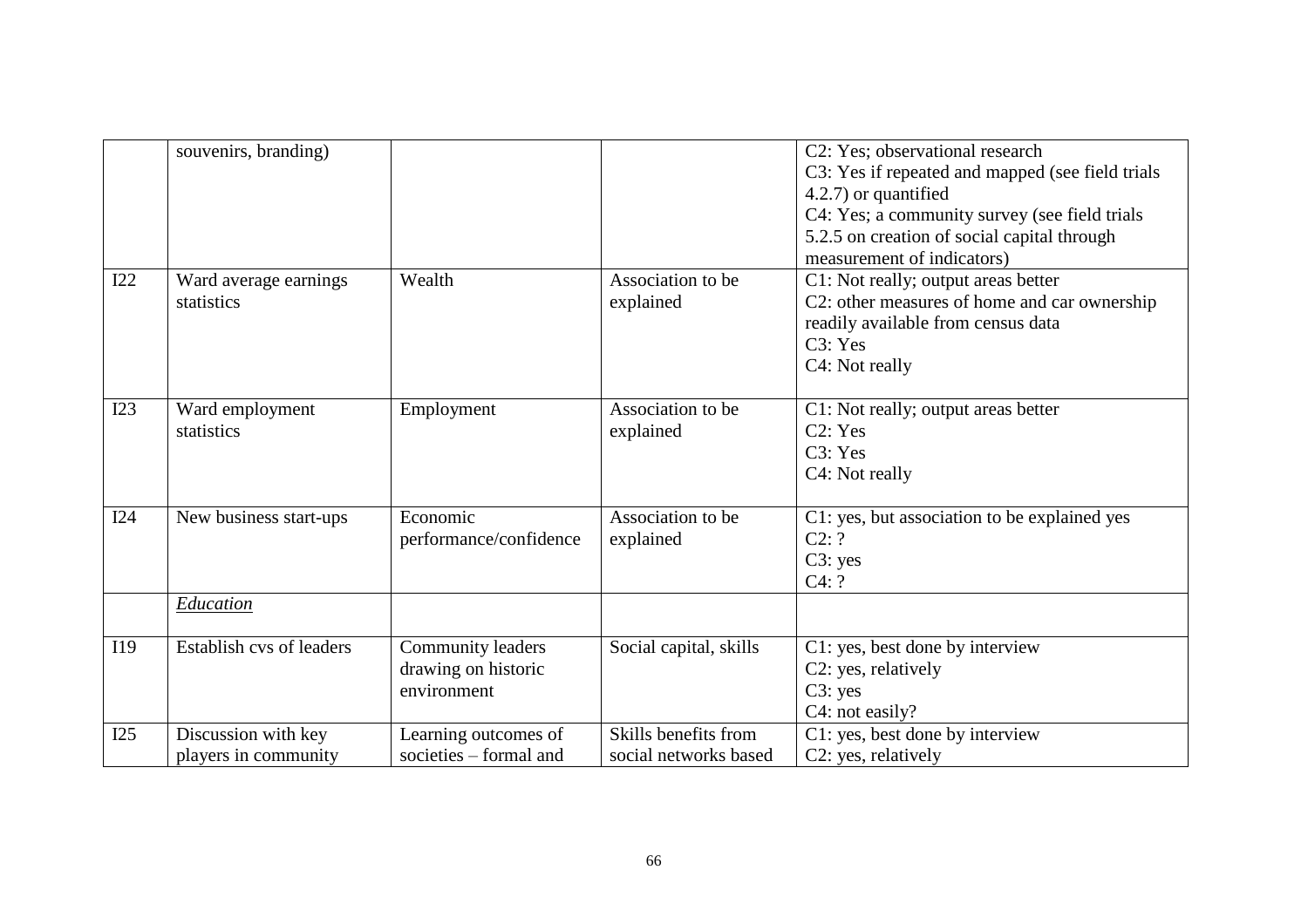|            | heritage groups                                                                            | informal                                | on historic environment<br><i>('increased access to</i> )<br>life chances') | C3: yes<br>$C4$ : yes                                                                                                                                                      |
|------------|--------------------------------------------------------------------------------------------|-----------------------------------------|-----------------------------------------------------------------------------|----------------------------------------------------------------------------------------------------------------------------------------------------------------------------|
| I26        | Ward education<br>achievement statistics                                                   | Achievement                             | Association to be<br>explained                                              | C1: Not really; output areas better<br>C2: Yes<br>C3: Yes<br>C4: Not really                                                                                                |
|            | <b>Environment</b>                                                                         |                                         |                                                                             |                                                                                                                                                                            |
| I27        | Where in this town do you<br>feel most<br>comfortable/safe/at home?<br>Sort                | Historic dimension to<br>sense of place | Sympathy of public<br>realm                                                 | C1: yes, potentially<br>C2: yes, subject to setting up intercepts/focus<br>groups<br>C3: yes<br>C4: yes                                                                    |
| <b>I28</b> | Movement/activity survey                                                                   | Level of activity in<br>public realm    | Sympathy of public<br>realm                                                 | C1: yes, potentially<br>C2: yes<br>C3: yes<br>$C4$ : yes                                                                                                                   |
| <b>I32</b> | If you were arranging to<br>meet a friend in a public<br>place, where would you<br>choose? | Level of activity in<br>public realm    | Sympathy of public<br>realm                                                 | C1: yes, potentially<br>C2: yes, subject to setting up intercepts/focus<br>groups<br>C3: yes<br>$C4$ : yes                                                                 |
| I15        | Survey of street names,<br>pub names etc for local<br>heritage key words                   | Marking                                 | Perceived value of<br>history of place/historic<br>environment              | C1: Yes, but could also indicate sense of place<br>(local word). Needs to be broken up according to<br>context (see field trials 4.2.6)<br>C2: Yes, observational research |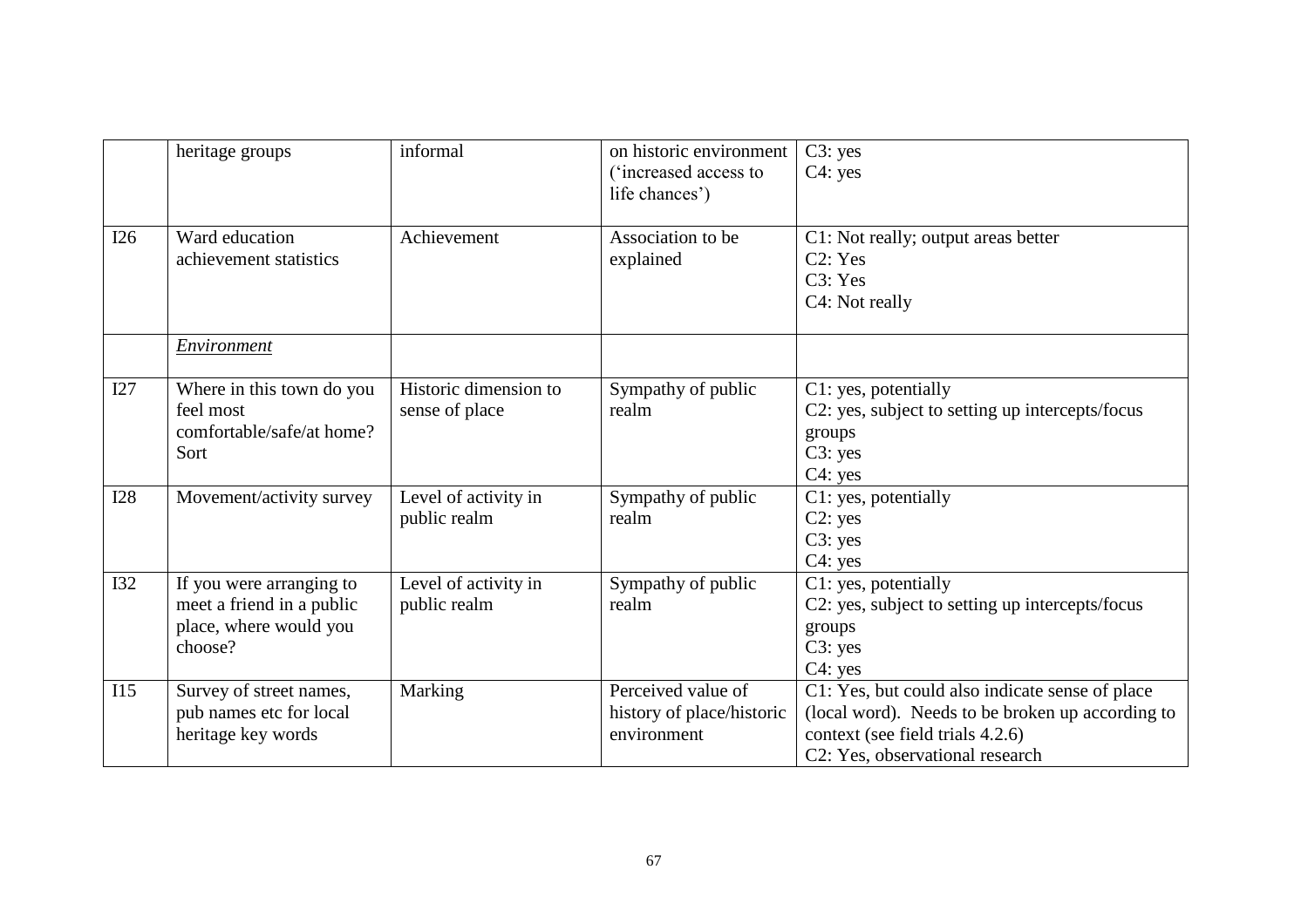|            |                                                                              |                                     |                                                                    | C3: Yes if repeated, but would need some form of<br>mapping (see field trials 4.2.7) or quantification.<br>Street names change infrequently<br>C4: Yes; a community survey, but would need<br>validating by someone with expert knowledge of<br>local history and culture |
|------------|------------------------------------------------------------------------------|-------------------------------------|--------------------------------------------------------------------|---------------------------------------------------------------------------------------------------------------------------------------------------------------------------------------------------------------------------------------------------------------------------|
|            |                                                                              |                                     |                                                                    |                                                                                                                                                                                                                                                                           |
|            | Mixed                                                                        |                                     |                                                                    |                                                                                                                                                                                                                                                                           |
| I29        | What difference does it<br>make to other people to<br>live in a place where? | Considered<br>important/unimportant | Perceived relevance of<br>history of place/historic<br>environment | C1: Probably not<br>C2: C2: yes, subject to setting up intercepts/focus<br>groups<br>C3: yes<br>C <sub>4</sub> : possibly                                                                                                                                                 |
| <b>I30</b> | Ward health statistics                                                       | Health                              | Association to be<br>explained                                     | C1: Better at output area level<br>C2: Yes, at a very basic level<br>C3: Yes<br>C <sub>4</sub> : Not really                                                                                                                                                               |
| I31        | Ward crime statistics                                                        | Crime                               | Association to be<br>explained                                     | C1: Available at LPU level, should also ask<br>police for fine tuning<br>C2: Yes<br>C3: Yes<br>C <sub>4</sub> : Not really                                                                                                                                                |

General note on criterion 3: the ability to measure change over time will potentially be affected if when interviewing residents, different 'sorts of people are asked than, say, 3 years before.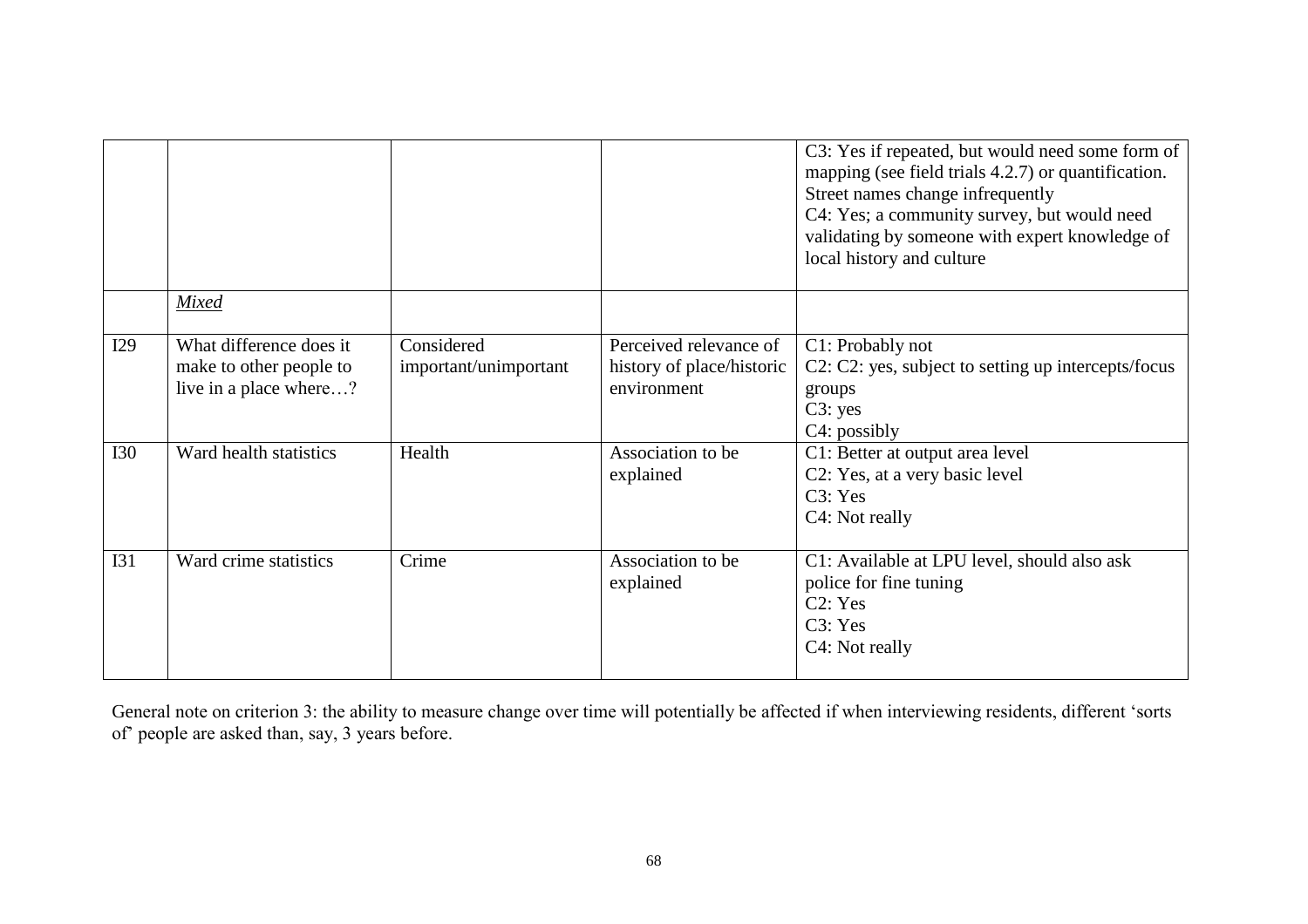# **Appendix 3: ward comparison based on desk-based research of quality-of-life indicators, voluntary groups and 'official heritage' designations**

# **Population (2001 census)**

Burslem South: 12,071 Fenton: 12,194

#### **Gender % (2001 census)**

|        | Burslem South | Fenton | Stoke-on-Trent | England and<br>Wales |
|--------|---------------|--------|----------------|----------------------|
| Male   | 49            | 49     | 49             |                      |
| Female | ◡▴            | .      |                |                      |

# **Age % (2001 census)**

|             | Burslem South | Fenton | Stoke-on-Trent | England and |
|-------------|---------------|--------|----------------|-------------|
|             |               |        |                | Wales       |
|             |               |        |                |             |
| Under 16    | 21.5          | 21.4   | 19.9           | 20.2        |
| 16 to 19    | 5.3           | 4.8    | 5.4            | 4.9         |
| 20 to 29    | 14.2          | 13.6   | 13.5           | 12.6        |
| 30 to 59    | 39.2          | 41.5   | 40.1           | 41.5        |
| 60 to 74    | 11.8          | 11.4   | 13.4           | 13.3        |
| 75 and over | 8.0           | 7.3    | 7.6            | 7.6         |
| Average age | 37.3          | 37.3   | 38.4           | 38.6        |

#### **Marital status (2001 census)**

|                           | Burslem South | Fenton | Stoke-on-Trent | England and<br>Wales |
|---------------------------|---------------|--------|----------------|----------------------|
| Single (never<br>married) | 31.6          | 31.1   | 30.2           | 30.1                 |
| Married or re-<br>married | 44.4          | 46.5   | 48.9           | 50.9                 |
| Separated                 | 3.4           | 2.8    | 2.4            | 2.4                  |
| Divorced                  | 10.2          | 10.3   | 8.8            | 8.2                  |
| Widowed                   | 10.5          | 9.4    | 9.7            | 8.4                  |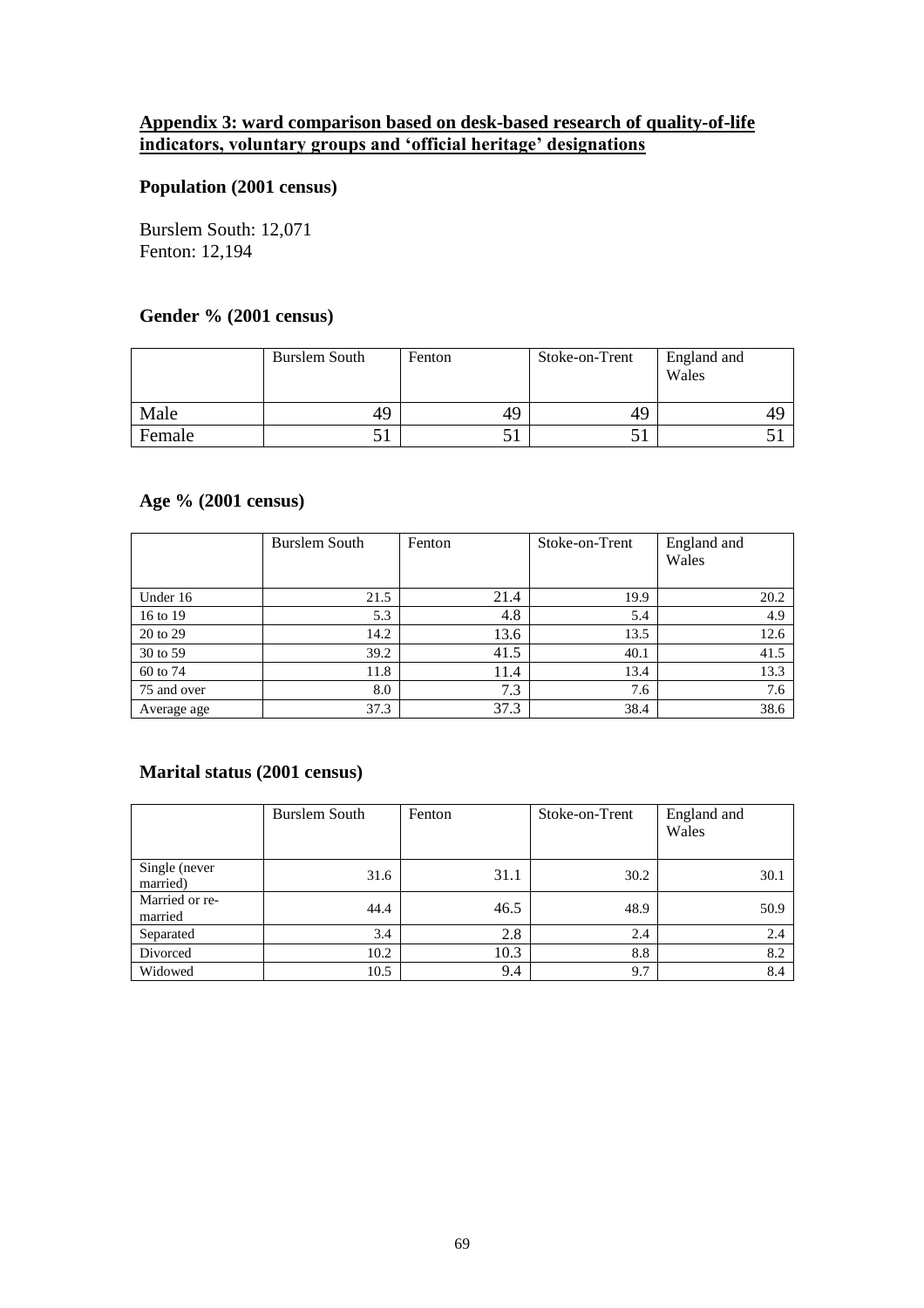# **Ethnic group % (2001 census)**

|                                         | <b>Burslem South</b> | Fenton | Stoke-on- | England |
|-----------------------------------------|----------------------|--------|-----------|---------|
|                                         |                      |        | Trent     |         |
| White                                   | 85.5                 | 96.3   | 94.8      | 90.9    |
| of which White<br>Irish                 | 0.3                  | 0.2    | 0.4       | 1.3     |
| Mixed                                   | 1.9                  | 1.0    | 0.9       | 1.3     |
| Asian or Asian<br><b>British</b>        | 10.6                 | 2.3    | 3.5       | 4.6     |
| Indian                                  | 0.1                  | 0.7    | 0.5       | 2.1     |
| Pakistani                               | 7.8                  | 1.3    | 2.6       | 1.4     |
| Bangladeshi                             | 2.0                  | 0.3    | 0.2       | 0.6     |
| Other Asian                             | 0.6                  | 0.1    | 0.2       | 0.5     |
| <b>Black or Black</b><br><b>British</b> | 1.5                  | 0.3    | 0.4       | 2.1     |
| Caribbean                               | 0.8                  | 0.2    | 0.3       | 1.1     |
| African                                 | 0.2                  | 0.0    | 0.1       | 1.0     |
| Other Black                             | 0.5                  | 0.1    | 0.1       | 0.2     |

# **Religion % (2001 census)**

|                     | Burslem South | Fenton | Stoke-on-Trent | England and<br>Wales |
|---------------------|---------------|--------|----------------|----------------------|
| Christian           | 66.3          | 75.5   | 74.7           | 71.8                 |
| <b>Buddhist</b>     | 0.1           | 0.0    | 0.1            | 0.3                  |
| Hindu               | 0.0           | 0.2    | 0.2            | 1.1                  |
| Jewish              | 0.0           | 0.0    | 0.0            | 0.5                  |
| Muslim              | 10.7          | 1.7    | 3.2            | 3.0                  |
| Sikh                | 0.1           | 0.5    | 0.2            | 0.6                  |
| Other religions     | 0.3           | 0.2    | 0.2            | 0.3                  |
| No religion         | 14.4          | 13.9   | 13.4           | 14.8                 |
| Religion not stated | 8.1           | 8.0    | 8.0            | 7.7                  |

# **Health and provision of care % (2001 census)**

| self assessed                        | Burslem South | Fenton | Stoke-on-Trent | England and<br>Wales |
|--------------------------------------|---------------|--------|----------------|----------------------|
| Good                                 | 60.1          | 62.9   | 63.0           | 68.6                 |
| Fairly good                          | 24.8          | 24.1   | 24.1           | 22.2                 |
| Not good                             | 15.1          | 13.0   | 12.8           | 9.2                  |
| With a limiting<br>long-term illness | 26.0          | 23.1   | 23.9           | 18.2                 |
| Provided unpaid<br>care              | 10.3          | 10.5   | 11.2           | 10.0                 |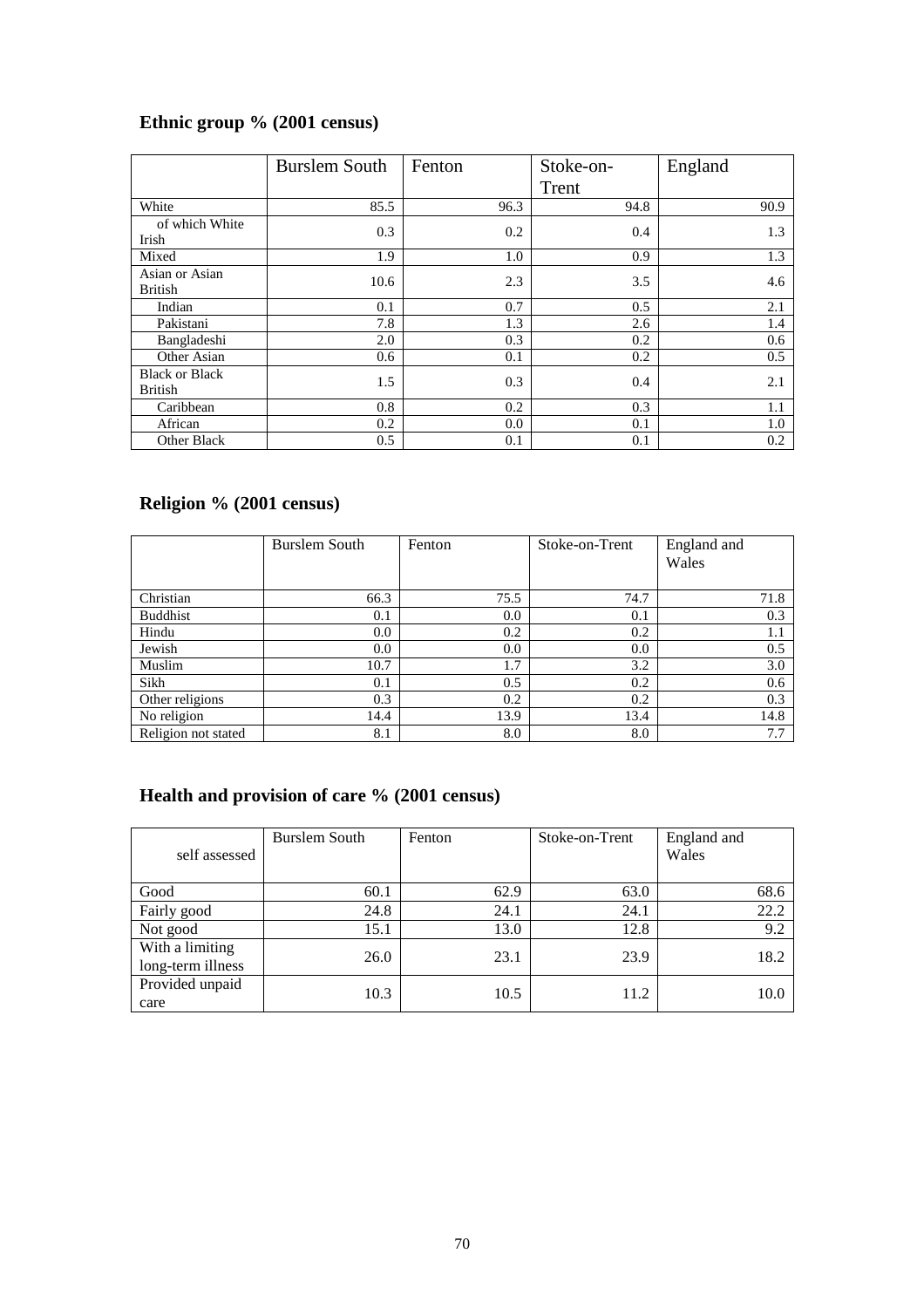# **Economic activity % (2001 census)**

|                   | <b>Burslem South</b> | Fenton | Stoke-on-Trent | England and<br>Wales |
|-------------------|----------------------|--------|----------------|----------------------|
|                   |                      |        |                |                      |
| Employed          | 51.4                 | 59.1   | 54.5           | 60.6                 |
| Unemployed        | 4.9                  | 4.1    | 4.0            | 3.4                  |
| Economically      |                      |        |                |                      |
| active full-time  | 2.2                  | 1.8    | 2.7            | 2.6                  |
| students          |                      |        |                |                      |
| Retired           | 12.0                 | 11.6   | 14.0           | 13.6                 |
| Economically      | 4.2                  | 3.2    | 5.1            | 4.7                  |
| inactive students |                      |        |                |                      |
| Looking after     | 8.4                  | 6.1    | 6.3            | 6.5                  |
| home/family       |                      |        |                |                      |
| Permanently sick  | 11.3                 | 9.9    | 9.6            | 5.5                  |
| or disabled       |                      |        |                |                      |
| Other             |                      |        |                |                      |
| economically      | 5.6                  | 4.1    | 3.9            | 3.1                  |
| inactive          |                      |        |                |                      |

# **Qualifications % (2001 census)**

|                                        | Burslem South | Fenton | Stoke-on-Trent | England and<br>Wales |
|----------------------------------------|---------------|--------|----------------|----------------------|
| Had no<br>qualifications               | 46.7          | 45.0   | 42.9           | 29.1                 |
| Qualified to degree<br>level or higher | 8.4           | 6.6    | 9.9            | 19.8                 |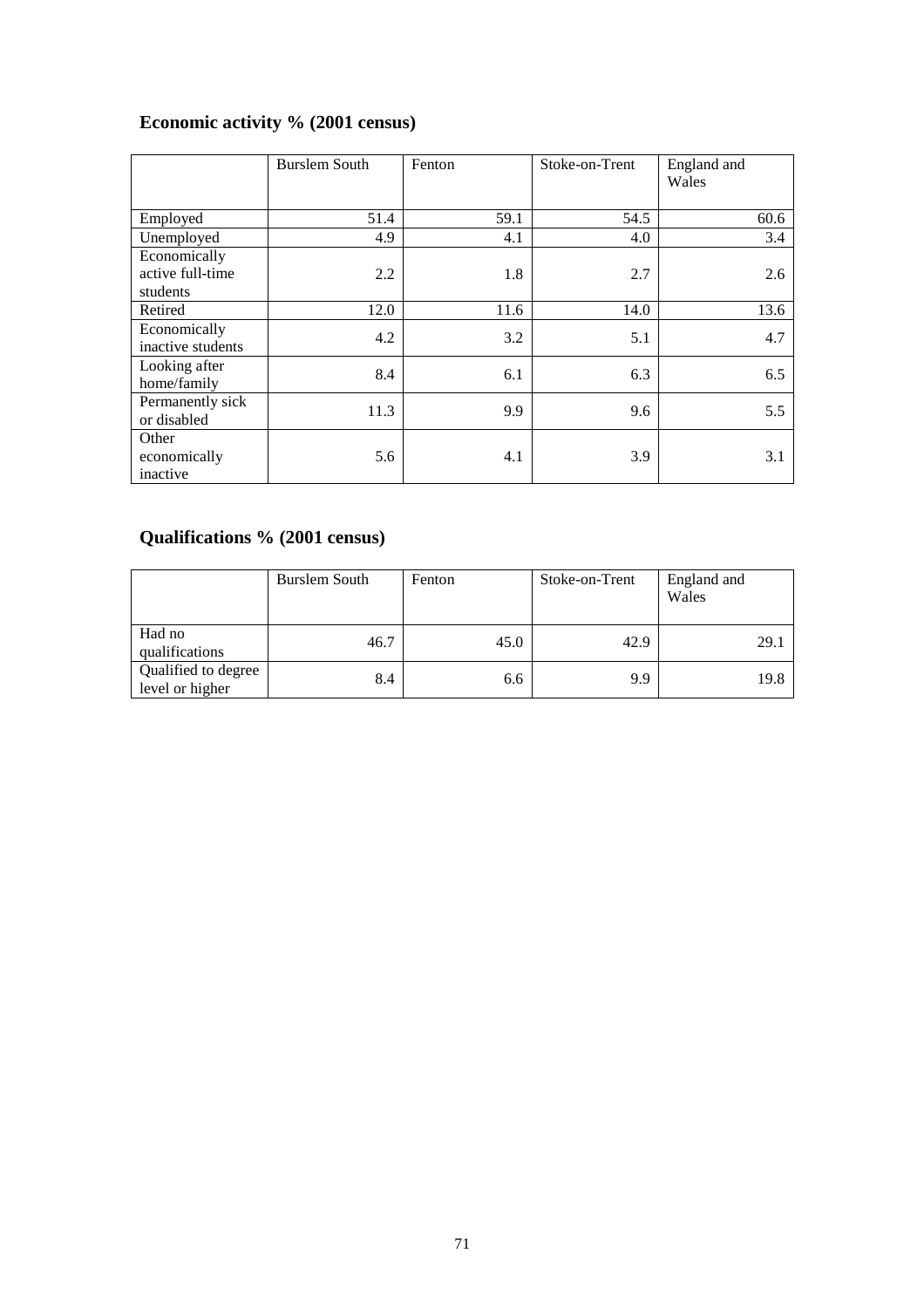# **Housing and households % (2001 census)**

|                                                                           | <b>Burslem South</b> | Fenton | Stoke-on-Trent | England and<br>Wales |
|---------------------------------------------------------------------------|----------------------|--------|----------------|----------------------|
| One person<br>households                                                  | 37.4                 | 34.6   | 31.5           | 30.0                 |
| Pensioners living<br>alone                                                | 15.2                 | 15.8   | 15.4           | 14.4                 |
| Other All<br>Pensioner<br>households                                      | 6.5                  | 6.7    | 8.6            | 9.4                  |
| Contained<br>dependent<br>children                                        | 29.6                 | 30.8   | 29.5           | 29.5                 |
| Lone parent<br>households with<br>dependent<br>children                   | 8.8                  | 9.1    | 7.7            | 6.5                  |
| Owner occupied                                                            | $\overline{58.1}$    | 68.4   | 65.2           | 68.9                 |
| Rented from<br>Council                                                    | 18.6                 | 13.8   | 19.5           | 13.2                 |
| Rented from<br>Housing<br>Association or<br>Registered Social<br>Landlord | 8.2                  | 4.6    | 5.0            | 6.0                  |
| Private rented or<br>lived rent free                                      | 15.1                 | 13.2   | 10.4           | 11.9                 |
| Without central<br>heating                                                | 14.2                 | 15.9   | 9.3            | 8.5                  |
| Without sole use<br>of bath, shower or<br>toilet                          | 0.5                  | 0.4    | 0.3            | 0.5                  |
| Have no car or van                                                        | 44.4                 | 38.6   | 34.6           | 26.8                 |
| Have 2 or more<br>cars or vans                                            | 12.4                 | 15.1   | 20.2           | 29.4                 |
| Average<br>household size<br>(number)                                     | 2.2                  | 2.2    | 2.3            | 2.4                  |
| Average number<br>of rooms per<br>household                               | 4.8                  | 4.8    | 5.0            | 5.3                  |

# **Crime (Stoke LPU performance report Apr –Dec 2002)**

|                   | <b>Burslem</b> | Fenton |
|-------------------|----------------|--------|
| population        | 46,646         | 35,050 |
|                   |                |        |
| violent crime     | 873            | 722    |
| domestic burglary | 323            | 259    |
| vehicle crime     | 645            | 456    |
| public disorder   | 3196           | 3036   |
| nuisance disorder | 2114           | 2122   |
| serious/fatal RTA | 10             | ⇁      |